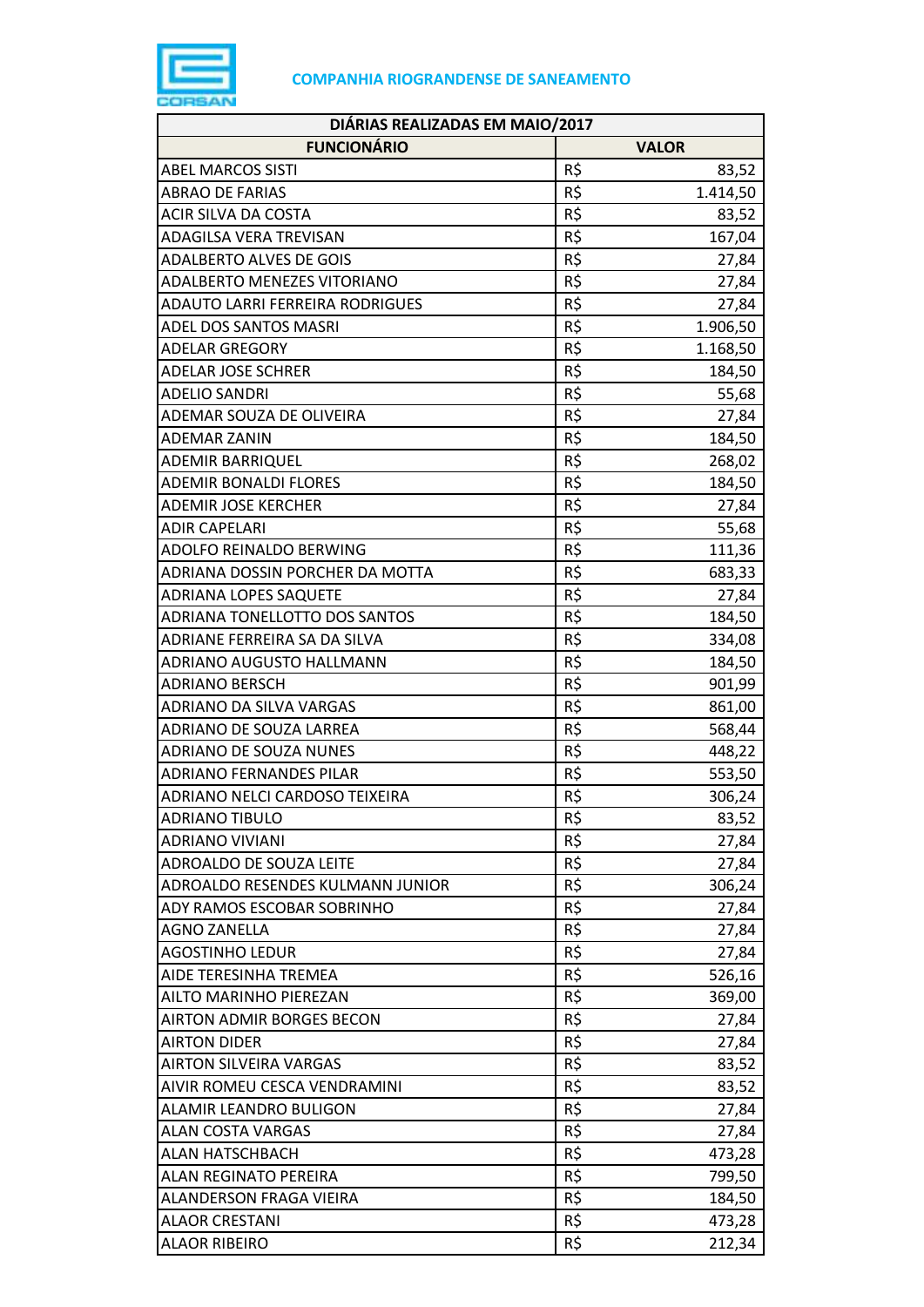

| DIÁRIAS REALIZADAS EM MAIO/2017    |     |              |
|------------------------------------|-----|--------------|
| <b>FUNCIONÁRIO</b>                 |     | <b>VALOR</b> |
| ALBERTO ANTONIO EVALDT BOCK        | R\$ | 240,18       |
| ALBERTO CARLOS PAGANELLA           | R\$ | 55,68        |
| <b>ALBERTO ONEIDE ZORZO</b>        | R\$ | 27,84        |
| ALBERTO RODRIGO SILVA OLIVEIRA     | R\$ | 1.098,66     |
| ALCEU LUIZ SIGNORI                 | R\$ | 2.583,00     |
| <b>ALCIDIO DELTO DIAS</b>          | R\$ | 83,52        |
| ALCIDIO LEANDRO MICHEL             | R\$ | 27,84        |
| ALCIONE MACHADO AMORIM             | R\$ | 167,04       |
| <b>ALCIR DA ROSA</b>               | R\$ | 508,20       |
| ALDO DE FREITAS BESKOW             | R\$ | 27,84        |
| <b>ALDO MARTINS SANTOS</b>         | R\$ | 55,68        |
| ALDOLIR ANGELO BENEDETTI           | R\$ | 268,02       |
| <b>ALDOMIR ANTONIO SANTI</b>       | R\$ | 671,69       |
| <b>ALESSANDRA ZOTTIS</b>           | R\$ | 55,68        |
| <b>ALESSANDRO LOPES</b>            | R\$ | 278,40       |
| ALESSANDRO OLIVEIRA LEAL           | R\$ | 27,84        |
| ALESSANDRO QUEIROZ LENCINA         | R\$ | 55,68        |
| ALEX BENEVENUTO SILVEIRA           | R\$ | 584,64       |
| <b>ALEX RODRIGUES PEDROSO</b>      | R\$ | 1.537,50     |
| ALEX SANDER ZANOTELI MARTINS       | R\$ | 278,40       |
| ALEX SANDRO BANDEIRA DE SOUSA      | R\$ | 765,84       |
| ALEX SANDRO DIAS CASTRO            | R\$ | 1.845,00     |
| ALEX SANDRO DOS SANTOS             | R\$ | 167,04       |
| ALEX SANDRO GOMES DORNELES         | R\$ | 27,84        |
| ALEX SANDRO ROSSI FILHO            | R\$ | 55,68        |
| ALEXANDRE BOURSCHEIDT GABRIEL      | R\$ | 334,08       |
| ALEXANDRE EDUARDO KRAMER           | R\$ | 27,84        |
| ALEXANDRE ESMERIZ                  | R\$ | 375,83       |
| ALEXANDRE FERREIRA TOLFO           | R\$ | 1.363,38     |
| ALEXANDRE KUNKEL DA COSTA          | R\$ | 375,83       |
| ALEXANDRE MARQUES DA SILVA         | R\$ | 111,36       |
| ALEXANDRE MIETH DOS SANTOS         | R\$ | 1.968,00     |
| ALEXANDRE SILVA PRESTES SOUZA      | R\$ | 55,68        |
| ALEXANDRE SOUZA SCHNEID            | R\$ | 309,02       |
| ALEXANDRE TEDESCO FARIAS           | R\$ | 1.845,00     |
| ALEXSANDER CERENTINI PACICO        | R\$ | 55,68        |
| ALEXSANDER MIRANDA                 | R\$ | 2.091,00     |
| ALFREDO LEONARDO GUEDES FULBER     | R\$ | 528,96       |
| ALHESTERTOLINO DOS SANTOS OLIVEIRA | R\$ | 212,34       |
| <b>ALINE GARTNER</b>               | R\$ | 167,04       |
| ALINE JACONDINO RIBEIRO            | R\$ | 901,99       |
| ALINE MACHADO LIMA                 | R\$ | 83,52        |
| <b>ALINE ROBERTA VARGAS</b>        | R\$ | 361,92       |
| ALINE SCHERER DE ALVES             | R\$ | 111,36       |
| <b>ALISON FAO HOFART</b>           | R\$ | 225,50       |
| ALISSON AFONSO AVELINO             | R\$ | 2.337,00     |
| ALLAN DE CASTRO ROSA               | R\$ | 83,52        |
| ALMIR JOSE LUDWIG OSMARI           | R\$ | 55,68        |
| ALOIR LUIZ GOMES FILHO             | R\$ | 55,68        |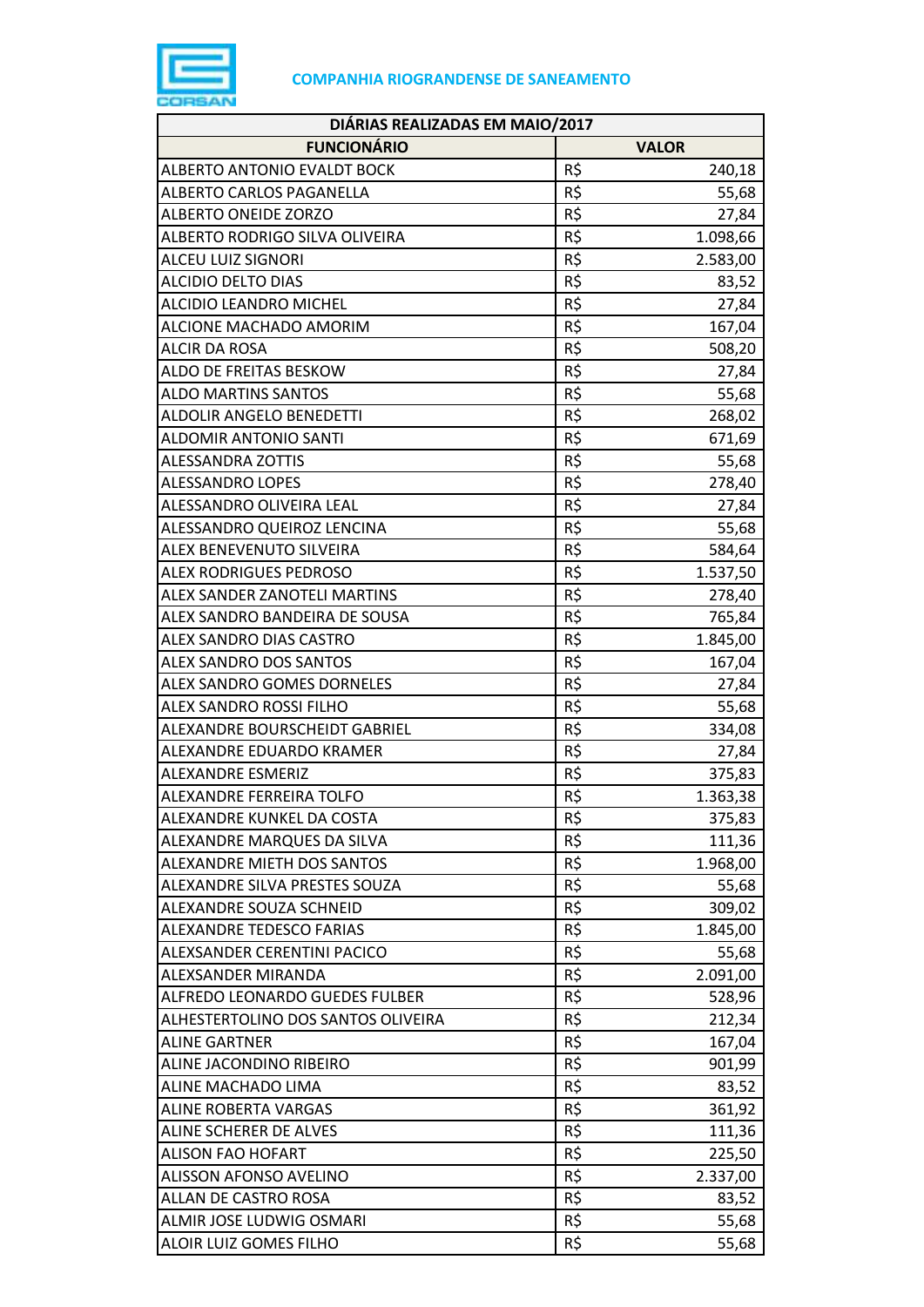

| DIÁRIAS REALIZADAS EM MAIO/2017     |     |              |
|-------------------------------------|-----|--------------|
| <b>FUNCIONÁRIO</b>                  |     | <b>VALOR</b> |
| <b>ALOISIO SCHNEIDER</b>            | R\$ | 55,68        |
| <b>ALTAIR MATTER</b>                | R\$ | 375,83       |
| <b>ALTEMIR PAULO FINGER</b>         | R\$ | 55,68        |
| <b>ALVARO LEITE FERNANDES</b>       | R\$ | 676,50       |
| ALVARO MOISES SILVEIRA JACOBSEN     | R\$ | 83,52        |
| <b>AMANDA MARTINS MAFASSIOLLI</b>   | R\$ | 27,84        |
| <b>AMANDA TROVO</b>                 | R\$ | 27,84        |
| AMERICO SALVADOR LIMA DA SILVA      | R\$ | 553,50       |
| ANA CAROLINA ABI RODRIGUES          | R\$ | 990,83       |
| ANA CRISTINA BIELOHOUBEK CARNIEL    | R\$ | 27,84        |
| ANA JULIA MULLER                    | R\$ | 922,50       |
| ANA LUCIA CANTARELLI                | R\$ | 27,84        |
| ANA LUCIA MOSCARELLI DOS SANTOS     | R\$ | 676,49       |
| ANA LUSIA LEAL CORTE                | R\$ | 83,52        |
| ANA MARIA MERLOTTI CAVALCANTI       | R\$ | 27,84        |
| ANA MARIA PRESTES BRUM DA SILVEIRA  | R\$ | 1.455,99     |
| <b>ANA MARILIGE CORNELI</b>         | R\$ | 457,08       |
| ANA PAULA DA SILVA DEODORO DA SILVA | R\$ | 55,68        |
| ANA PAULA MACEDO                    | R\$ | 222,72       |
| ANA PAULA VEZZOSI BIANCHI           | R\$ | 307,50       |
| <b>ANA ROSELI GATTO</b>             | R\$ | 631,20       |
| <b>ANACLETO SOLETTI</b>             | R\$ | 306,24       |
| ANDERSON BARBOZA GOMES              | R\$ | 55,68        |
| ANDERSON MEDINA FONSECA             | R\$ | 194,88       |
| ANDERSON ROBERTO SILVA DA ROSA      | R\$ | 184,50       |
| ANDERSON SILVA DE OLIVEIRA          | R\$ | 375,83       |
| <b>ANDERSON SODRE</b>               | R\$ | 83,52        |
| ANDRE ALEXANDRE LEITE DA SILVA      | R\$ | 1.872,84     |
| <b>ANDRE ALVES MACHADO</b>          | R\$ | 445,44       |
| <b>ANDRE BELTRAO FINAMOR</b>        | R\$ | 268,02       |
| ANDRE COSTA DA SILVA                | R\$ | 890,88       |
| ANDRE DA MOTTA MONTAGNER            | R\$ | 27,84        |
| ANDRE DA SILVA FERREIRA             | R\$ | 55,68        |
| ANDRE DE MATOS BRANCO               | R\$ | 111,36       |
| ANDRE FABIANO DA SILVA CHAVES       | R\$ | 225,50       |
| ANDRE FELIPE LEITE OLIVEIRA         | R\$ | 83,52        |
| <b>ANDRE GUTTERRES BORGES</b>       | R\$ | 27,84        |
| ANDRE IVAN DE AVILA                 | R\$ | 430,50       |
| ANDRE LIMA DE LIMA                  | R\$ | 55,68        |
| <b>ANDRE LUCIANO ROSSETO</b>        | R\$ | 1.291,50     |
| ANDRE LUIS DA SILVA OLIVEIRA        | R\$ | 2.644,50     |
| ANDRE LUIS DE CAMPOS                | R\$ | 612,48       |
| ANDRE LUIS DE LIMA ORGUISSA         | R\$ | 139,20       |
| <b>ANDRE LUIS GUERRA</b>            | R\$ | 27,84        |
| ANDRE LUIS MACHADO MOREIRA          | R\$ | 1.162,68     |
| ANDRE LUIS MAURICIO DOS SANTOS      | R\$ | 2.091,00     |
| ANDRE LUIZ SILVEIRA LOPES           | R\$ | 184,50       |
| ANDRE MAGANHA MANIQUE               | R\$ | 55,68        |
| ANDRE PEREIRA DE ARAUJO             | R\$ | 1.722,00     |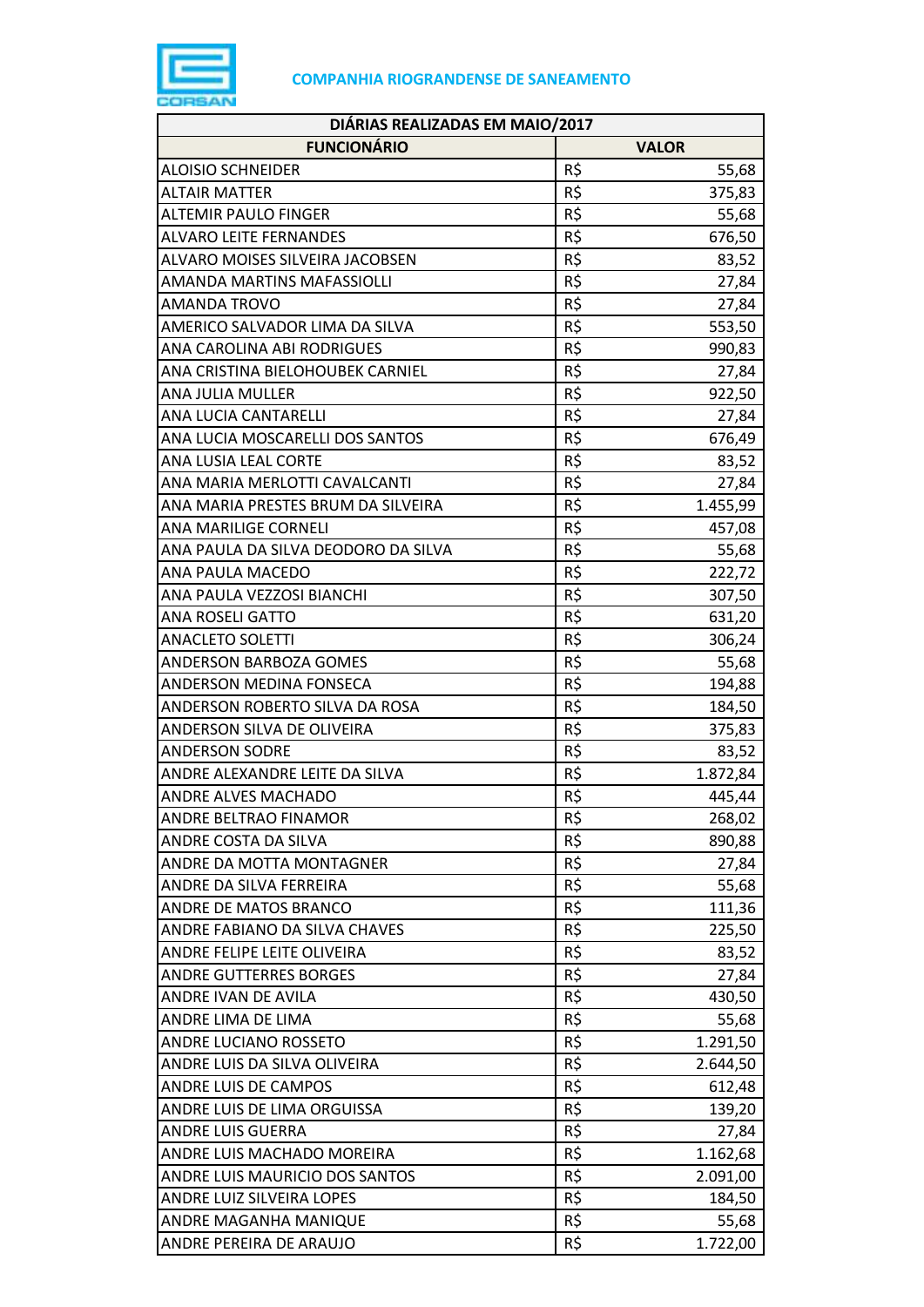

| DIÁRIAS REALIZADAS EM MAIO/2017             |     |              |
|---------------------------------------------|-----|--------------|
| <b>FUNCIONÁRIO</b>                          |     | <b>VALOR</b> |
| ANDRE RICARDO BERNARDI                      | R\$ | 361,92       |
| <b>ANDRE SERAFIN</b>                        | R\$ | 83,52        |
| <b>ANDRE VIANA</b>                          | R\$ | 27,84        |
| ANDRE ZARPELON DA SILVA                     | R\$ | 2.644,50     |
| ANDREA BANDEIRA SANCHES                     | R\$ | 663,33       |
| <b>ANDREA DE ARAUJO BORGES</b>              | R\$ | 528,96       |
| ANDREI MOREIRA VASSALLI                     | R\$ | 27,84        |
| <b>ANDREI PARIS BIANCHETTI</b>              | R\$ | 27,84        |
| <b>ANDREIA BARROS DOS SANTOS</b>            | R\$ | 27,84        |
| ANDREIA CRISTINA PAES PIRES                 | R\$ | 27,84        |
| ANDREIA JAQUES ELESBAO                      | R\$ | 55,68        |
| <b>ANDREIA OLIVEIRA SOARES</b>              | R\$ | 55,68        |
| ANDREIA VARGAS DOS SANTOS                   | R\$ | 55,68        |
| ANDRESSA DE OLIVEIRA REBELLO MORAES         | R\$ | 184,50       |
| <b>ANDREY JAIME POGORECKI</b>               | R\$ | 222,72       |
| ANDREY REICHELT AZAMBUJA                    | R\$ | 918,72       |
| <b>ANDRIGO JAMUR DA SILVA</b>               | R\$ | 445,44       |
| ANDRISA LIDIANE DA SILVA PANTALEAO PEREIRA  | R\$ | 27,84        |
| ANETE CRISTINE KLOPPENBURG PINA             | R\$ | 1.414,50     |
| ANGELA BEATRIZ DE SOUZA STORCH BRASIL PRADO | R\$ | 3.259,50     |
| <b>ANGELA COCIO MARTINS</b>                 | R\$ | 424,68       |
| <b>ANGELO FANTONI</b>                       | R\$ | 804,06       |
| ANGELO SCHWARZ                              | R\$ | 1.660,50     |
| ANNA LUCIA CASSALES MARQUEZAN               | R\$ | 83,52        |
| ANTONIO CARLOS DE BORBA                     | R\$ | 250,56       |
| <b>ANTONIO CARLOS DE MORAIS</b>             | R\$ | 1.660,50     |
| <b>ANTONIO CARLOS MARTINS</b>               | R\$ | 139,20       |
| ANTONIO CARLOS PINTO DA SILVA               | R\$ | 27,84        |
| <b>ANTONIO CARLOS TORRES FERREIRA</b>       | R\$ | 2.091,00     |
| <b>ANTONIO CARLOS VEIGA</b>                 | R\$ | 139,20       |
| ANTONIO CARLOS VULFE NOTZOLD                | R\$ | 184,50       |
| <b>ANTONIO GIBRAIL DE CARNEIRO</b>          | R\$ | 27,84        |
| ANTONIO GILBERTO NUNES DE OLIVEIRA          | R\$ | 225,50       |
| ANTONIO LUIZ NOGUEIRA JUNIOR                | R\$ | 334,08       |
| <b>ANTONIO PIVETTA</b>                      | R\$ | 167,04       |
| ANTONIO RICARDO DE OLIVEIRA RODRIGUES       | R\$ | 452,52       |
| ANTONIO ROBERTO MACHADO SILVEIRA            | R\$ | 528,96       |
| ANTONIO RODOLFO FERNANDES JUNIOR            | R\$ | 55,68        |
| ANTONIO VALMIR SILVA DOS SANTOS             | R\$ | 27,84        |
| <b>ARGEMIRO GALVES</b>                      | R\$ | 490,74       |
| ARIEL FABIANO CARDOSO                       | R\$ | 3.813,00     |
| ARIOVALDO DAROIT                            | R\$ | 111,36       |
| ARNOLDO JOSUE DA ROSA WEBER                 | R\$ | 27,84        |
| ARY SA DE FIGUEIREDO                        | R\$ | 55,68        |
| <b>AUDREI RIBEIRO</b>                       | R\$ | 55,68        |
| <b>AUGUSTO CESAR NICODEMO RODRIGUES</b>     | R\$ | 27,84        |
| <b>AURIO VIANA</b>                          | R\$ | 334,08       |
| BARBARA FABIOLA DE C BORDIGNON              | R\$ | 3.751,50     |
| BEN HUR DE SOUZA JENSEN                     | R\$ | 1.660,50     |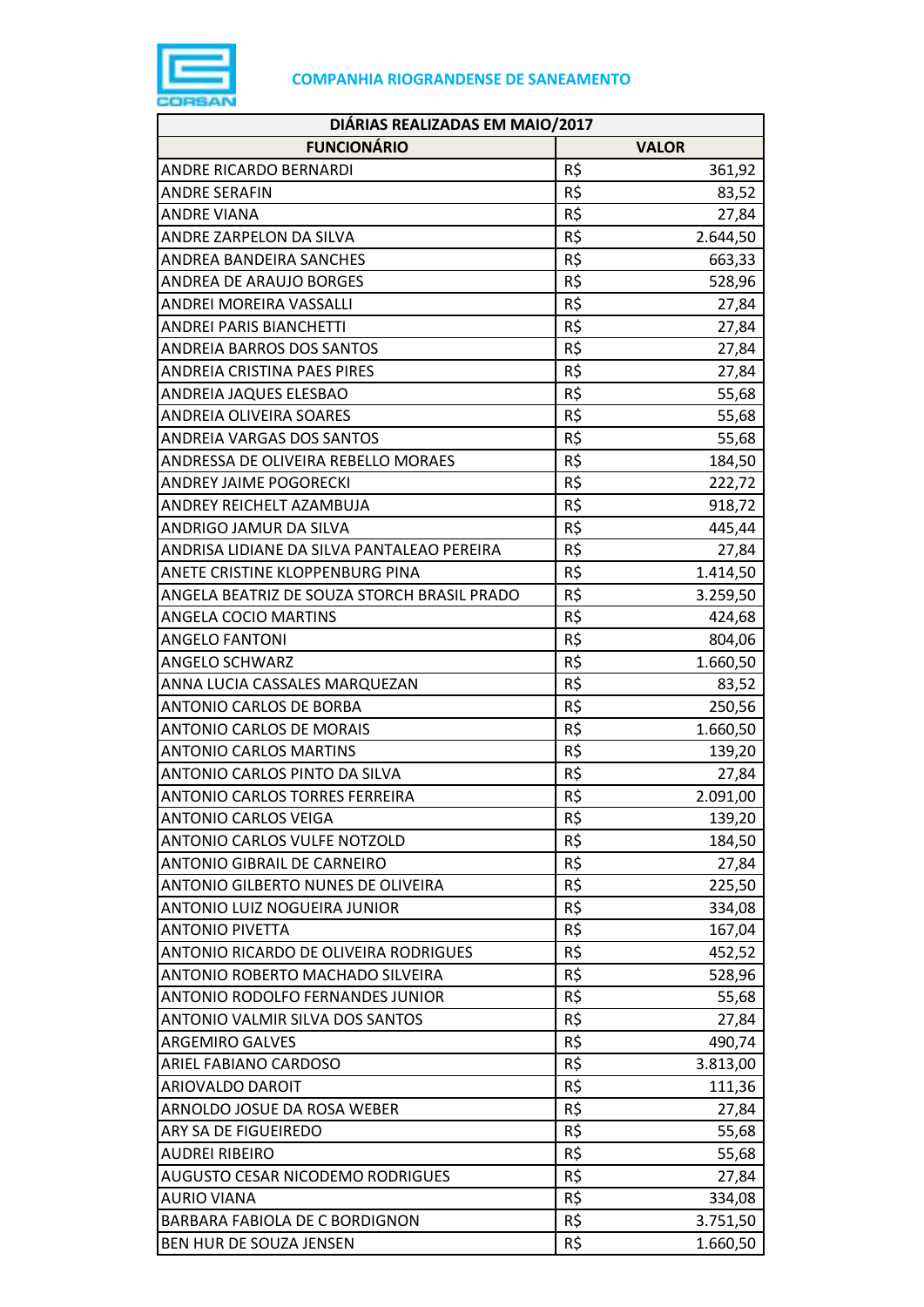

| DIÁRIAS REALIZADAS EM MAIO/2017      |     |              |
|--------------------------------------|-----|--------------|
| <b>FUNCIONÁRIO</b>                   |     | <b>VALOR</b> |
| BENHUR DOS SANTOS ULGUIM             | R\$ | 307,50       |
| <b>BIANCA GIULIANI FANTINEL</b>      | R\$ | 430,50       |
| <b>BRUNA HELLER DUTRA</b>            | R\$ | 27,84        |
| <b>BRUNA KROTH</b>                   | R\$ | 27,84        |
| BRUNA RODRIGUES DA SILVA             | R\$ | 640,32       |
| <b>BRUNA STANGHERLIN OLIVEIRA</b>    | R\$ | 710,66       |
| <b>BRUNO BARBOSA BARRETO</b>         | R\$ | 985,51       |
| <b>BRUNO DA COSTA COELHO</b>         | R\$ | 492,00       |
| <b>BRUNO DE OLIVEIRA PACHECO</b>     | R\$ | 526,16       |
| <b>BRUNO DOS SANTOS BRAUN</b>        | R\$ | 723,84       |
| <b>BRUNO FOGLIATTO MARIOT</b>        | R\$ | 334,08       |
| BRUNO FRANCISCO DA SILVA PANICHI     | R\$ | 1.749,84     |
| <b>BRUNO LINDNER MARQUISIO</b>       | R\$ | 711,17       |
| <b>BRUNO RAFAEL SCHMITZ</b>          | R\$ | 27,84        |
| CAMILA VIEIRA                        | R\$ | 27,84        |
| CANDIDO ERLI ROCHA LIMA              | R\$ | 139,20       |
| CANDIDO NORBERTO PITANA              | R\$ | 1.353,00     |
| CARINA OLIVEIRA DA CUNHA             | R\$ | 323,70       |
| CARLA GIOVANA NOGUEIRA CARDOSO       | R\$ | 184,50       |
| <b>CARLA MEURER</b>                  | R\$ | 1.968,00     |
| CARLOS ADROVANE CHARAO JOBIM         | R\$ | 111,36       |
| <b>CARLOS AFONSO KRAEMER</b>         | R\$ | 27,84        |
| CARLOS ALBERTO AZEVEDO DE NEQUE      | R\$ | 167,04       |
| CARLOS ALBERTO BERTUOL MACHADO       | R\$ | 424,68       |
| <b>CARLOS ALBERTO CARON</b>          | R\$ | 27,84        |
| CARLOS ALBERTO CORREA DOS SANTOS     | R\$ | 1.002,24     |
| <b>CARLOS ALBERTO KUNZLER</b>        | R\$ | 55,68        |
| CARLOS ALBERTO ROSBACK AMERICO       | R\$ | 83,52        |
| <b>CARLOS ALBERTO SOARES ANTUNES</b> | R\$ | 1.525,86     |
| CARLOS ALEXANDRE PEREIRA DOS SANTOS  | R\$ | 55,68        |
| CARLOS ANTONIO SCHNEIDER DA SILVA    | R\$ | 1.968,00     |
| CARLOS AUGUSTO DA CUNHA LIMA         | R\$ | 184,50       |
| <b>CARLOS AUGUSTO PETERSEN</b>       | R\$ | 27,84        |
| <b>CARLOS AUGUSTO SOARES</b>         | R\$ | 553,50       |
| CARLOS AUGUSTO WALLAU DE JESUS       | R\$ | 2.521,50     |
| CARLOS BIBIANO DALLA NORA BORGES     | R\$ | 27,84        |
| CARLOS CEZAR MENNET LEAL             | R\$ | 369,00       |
| CARLOS EDUARDO SANTOS DA SILVA       | R\$ | 55,68        |
| CARLOS EUGENIO SCALCO DE FRAGA       | R\$ | 375,83       |
| CARLOS HENRIQUE BARBOSA DA COSTA     | R\$ | 55,68        |
| <b>CARLOS JOSE RUIZ COELHO</b>       | R\$ | 222,72       |
| CARLOS MARCIO GALARCA PEREIRA        | R\$ | 55,68        |
| CARLOS MOISES DA SILVA FLORES        | R\$ | 83,52        |
| <b>CARLOS RENAN MENDES</b>           | R\$ | 560,33       |
| CARLOS ROBERTO AMARAL DOS SANTOS     | R\$ | 369,00       |
| CARLOS RONI ALMEIDA SOUZA            | R\$ | 27,84        |
| CARLOS UBIRAJARA MOREIRA GARCIA      | R\$ | 225,50       |
| CARMEN LUCIA DAVILA SCHUTTZ          | R\$ | 184,50       |
| CAROLINA COIMBRA MOSTARDEIRO         | R\$ | 27,84        |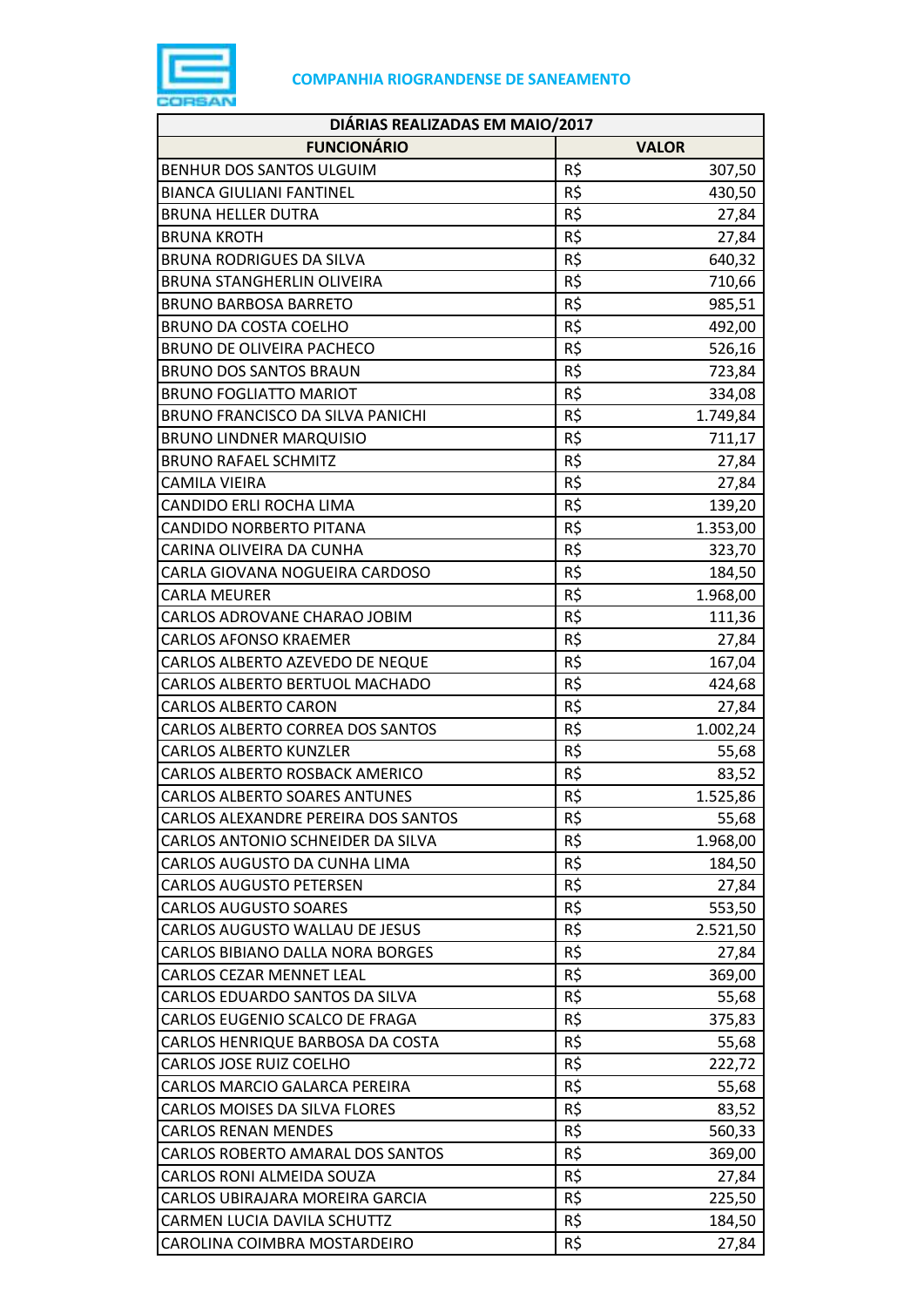

| DIÁRIAS REALIZADAS EM MAIO/2017        |     |              |
|----------------------------------------|-----|--------------|
| <b>FUNCIONÁRIO</b>                     |     | <b>VALOR</b> |
| <b>CASSIA JOSIANE RODRIGUES SOARES</b> | R\$ | 2.829,00     |
| <b>CASSIANO CAMERA</b>                 | R\$ | 1.948,51     |
| <b>CASSIANO DAL PONTE</b>              | R\$ | 528,96       |
| <b>CASSIO CHAVES BERTOLDO</b>          | R\$ | 553,50       |
| <b>CASSIO EMANUEL OPPITZ</b>           | R\$ | 306,24       |
| CATIANE MARISETE RAMBORGER ALVES       | R\$ | 55,68        |
| <b>CATIELE RODRIGUES DE LIMA</b>       | R\$ | 167,04       |
| CECILIA STRZYKALSKA FONSECA            | R\$ | 27,84        |
| CELIO OSVALDO DE VARGAS                | R\$ | 1.872,84     |
| <b>CELMAR LUIS ZANELATO</b>            | R\$ | 27,84        |
| <b>CELSO DONATO</b>                    | R\$ | 111,36       |
| <b>CELSO MEYRER</b>                    | R\$ | 306,24       |
| <b>CELSO ROBERTO WASCHBURGER</b>       | R\$ | 55,68        |
| <b>CELSO TADEU WILLE</b>               | R\$ | 27,84        |
| CESAR ANTONIO MACHADO OLIVEIRA         | R\$ | 184,50       |
| <b>CESAR FERNANDO MARTINS</b>          | R\$ | 995,39       |
| <b>CESAR LEMOS ARIM</b>                | R\$ | 2.829,00     |
| <b>CESAR LUIS BONNEBERGER</b>          | R\$ | 584,64       |
| <b>CESAR SALVETTI</b>                  | R\$ | 27,84        |
| CEZAR RIOPARDENSE DO NASCIMENTO        | R\$ | 27,84        |
| CHARLENE CRISTINA DOS SANTOS SILVEIRA  | R\$ | 473,28       |
| <b>CHARLES IVAIR JONER</b>             | R\$ | 1.320,86     |
| <b>CHARLES ROHTEN</b>                  | R\$ | 111,36       |
| <b>CHARLINE BRIGO</b>                  | R\$ | 375,83       |
| <b>CILDO MARCOS VONTROBA</b>           | R\$ | 2.091,00     |
| CILVIO FARIAS DE SOUZA                 | R\$ | 861,00       |
| CIRINEU ATTILIO ZUCHETTO               | R\$ | 1.123,20     |
| <b>CLAIRTON CAMINI</b>                 | R\$ | 250,56       |
| <b>CLAIRTON VIDI</b>                   | R\$ | 27,84        |
| CLARA DELAMARINA DE MORAES MICHELON    | R\$ | 922,50       |
| CLARISSA ELIANA DA SILVA               | R\$ | 984,00       |
| <b>CLAUCIA LOURDES TIBULO KAPPER</b>   | R\$ | 27,84        |
| <b>CLAUDEMAR RODRIGUES ARPINO</b>      | R\$ | 184,50       |
| <b>CLAUDENIR PINTO LEIVAS</b>          | R\$ | 1.845,00     |
| CLAUDIA FERNANDA RODRIGUES PINHEIRO    | R\$ | 27,84        |
| <b>CLAUDIA MARIA ACOSTA</b>            | R\$ | 334,08       |
| CLAUDIA MARIA JUNQUEIRA                | R\$ | 111,36       |
| CLAUDIO ANDRE CARDOSO                  | R\$ | 1.872,84     |
| <b>CLAUDIO CARVALHO NUNES</b>          | R\$ | 556,80       |
| <b>CLAUDIO FERRETO</b>                 | R\$ | 526,16       |
| <b>CLAUDIO ROBERTO SOUZA</b>           | R\$ | 357,36       |
| <b>CLAUDIO TIBOLLA</b>                 | R\$ | 676,49       |
| <b>CLAUDIOMAR GONCALVES DOS SANTOS</b> | R\$ | 1.414,50     |
| <b>CLAUDIOMIRO DE MORAES WEBER</b>     | R\$ | 609,18       |
| CLAUDIOMIRO OLIVEIRA DE DEUS           | R\$ | 55,68        |
| <b>CLAUDIOMIRO PEDROSO DE BASTOS</b>   | R\$ | 854,66       |
| <b>CLAUDIR LUIZ ALVES</b>              | R\$ | 526,16       |
| <b>CLAUDOIR JOSE IANECZEK MIKOSKI</b>  | R\$ | 27,84        |
| CLAUREA GUERREIRO MACHADO              | R\$ | 307,50       |
|                                        |     |              |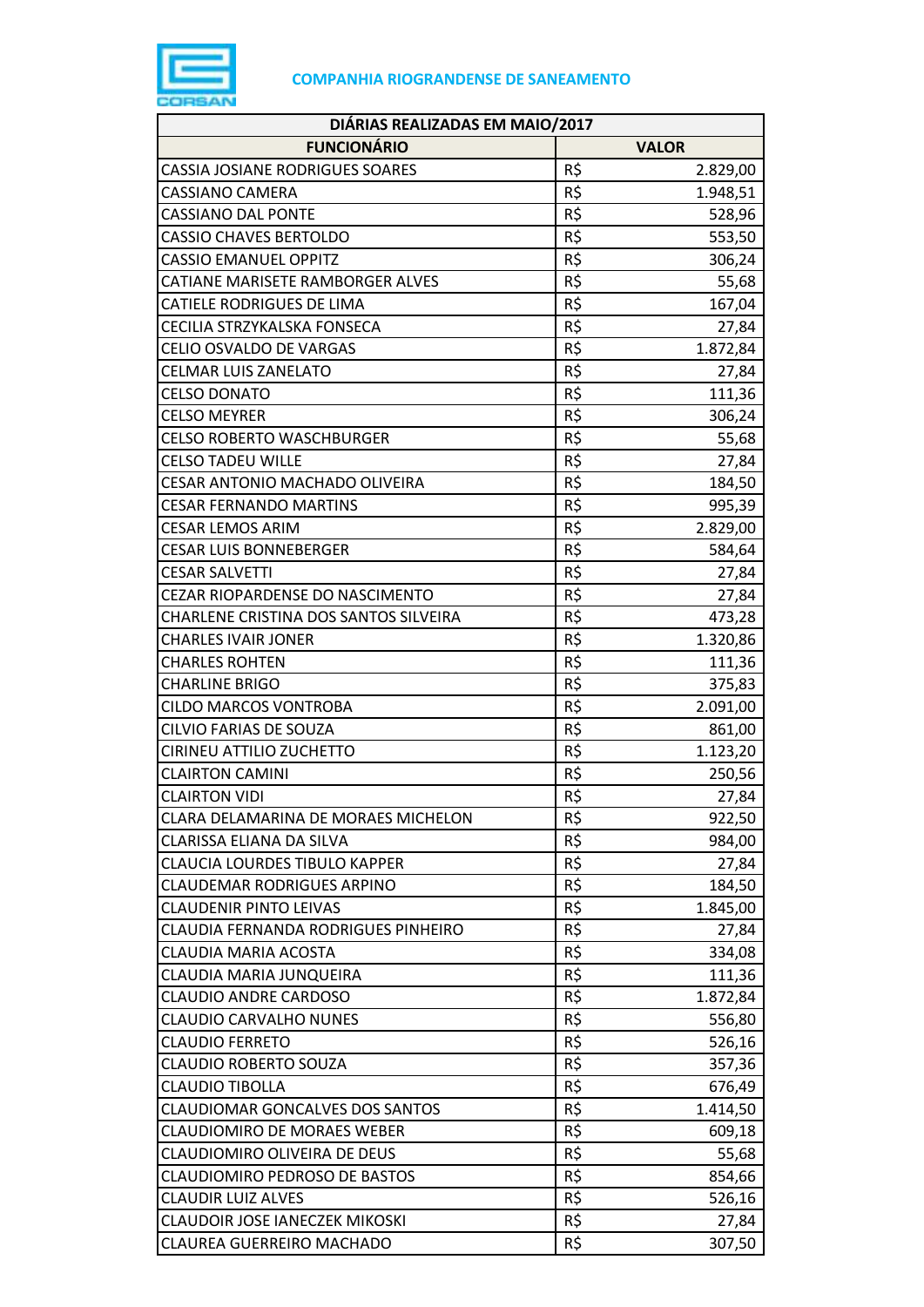

| DIÁRIAS REALIZADAS EM MAIO/2017      |     |              |
|--------------------------------------|-----|--------------|
| <b>FUNCIONÁRIO</b>                   |     | <b>VALOR</b> |
| <b>CLAUSIR MIGUEL ALVES</b>          | R\$ | 83,52        |
| CLEBER DIAS DE OLIVEIRA AMARAL       | R\$ | 984,00       |
| <b>CLEDER LISBOA</b>                 | R\$ | 27,84        |
| <b>CLEDIR STURZBECHER RIBEIRO</b>    | R\$ | 1.749,84     |
| <b>CLEIDSON BITENCOURT LOPES</b>     | R\$ | 55,68        |
| <b>CLEIMAR ROGERIO PRESOTTO</b>      | R\$ | 55,68        |
| <b>CLEITON BERNSMULLER NUNES</b>     | R\$ | 1.845,00     |
| <b>CLEITON DA SILVA MACHADO</b>      | R\$ | 334,08       |
| <b>CLEMIR ANTONIO MORAS</b>          | R\$ | 1.169,28     |
| <b>CLEO PEREIRA MACHADO</b>          | R\$ | 369,00       |
| <b>CLEOCIR BARBIERI</b>              | R\$ | 83,52        |
| <b>CLEOMAR PEDRO MACHIAVELLI</b>     | R\$ | 225,50       |
| <b>CLEONE MARIA DE FRAGA FOFONKA</b> | R\$ | 55,68        |
| CLEUSA MARIA MACHADO CUNHA           | R\$ | 83,52        |
| <b>CLOVIS ANTONIO RODRIGUES</b>      | R\$ | 27,84        |
| CLOVIS JOSE CASTELLO CARVALHO        | R\$ | 55,68        |
| CLOVIS RENAN ALVES DE OLIVEIRA       | R\$ | 27,84        |
| <b>CRISTIAN GORGEN</b>               | R\$ | 250,56       |
| <b>CRISTIAN ROSA DE FREITAS</b>      | R\$ | 225,50       |
| <b>CRISTIAN ZINI</b>                 | R\$ | 27,84        |
| CRISTIANE WAIKAMP DO AMARAL          | R\$ | 1.722,00     |
| <b>CRISTIANO CESAR BOTTAN</b>        | R\$ | 55,68        |
| <b>CRISTIANO COCHLAR DE MATOS</b>    | R\$ | 1.845,00     |
| CRISTIANO DE OLIVEIRA DOICO          | R\$ | 2.521,50     |
| <b>CRISTIANO GOULART OLIVEIRA</b>    | R\$ | 1.845,00     |
| <b>CRISTIANO LUIS SCHMIDT</b>        | R\$ | 111,36       |
| CRISTIANO MACHADO DA SILVA           | R\$ | 225,50       |
| <b>CRISTIANO MOREIRA MEDEIROS</b>    | R\$ | 1.722,00     |
| <b>CRISTIANO NUNES DE NEQUE</b>      | R\$ | 27,84        |
| <b>CRISTIANO RODRIGUES DE JESUS</b>  | R\$ | 676,49       |
| CRISTIANO TOSCANO DE BRITTO          | R\$ | 83,52        |
| <b>CRISTIANO WOLF</b>                | R\$ | 27,84        |
| <b>CRISTINA GRESPAN</b>              | R\$ | 184,50       |
| DAGOBERTO SILVEIRA DA SILVA          | R\$ | 584,64       |
| DAIANA AZZOLINI CASAGRANDE           | R\$ | 27,84        |
| DAIANE CECCHIN RODRIGUES             | R\$ | 2.091,00     |
| DALTO GOMES DA SILVA FRAGA           | R\$ | 55,68        |
| DALVANE DA ROSA BANDEIRA             | R\$ | 1.845,00     |
| <b>DALVO FERREIRA</b>                | R\$ | 225,50       |
| DANIEL DA ROCHA GARCIA               | R\$ | 306,24       |
| DANIEL GONCALVES BOTELHO             | R\$ | 27,84        |
| DANIEL LUIS KRACHEFSKI TEIXEIRA      | R\$ | 410,00       |
| DANIEL OLIVEIRA MESQUITA             | R\$ | 676,49       |
| DANIEL PASSOS SERPA                  | R\$ | 912,04       |
| DANIEL PIOVESAN ULIANA               | R\$ | 83,52        |
| DANIEL POZZATTI                      | R\$ | 1.845,00     |
| DANIEL VITORIA PINHEIRO              | R\$ | 1.722,00     |
| DANIELA OLIVEIRA DA SILVA            | R\$ | 55,68        |
| DANIELA SANTOS FLORES                | R\$ | 27,84        |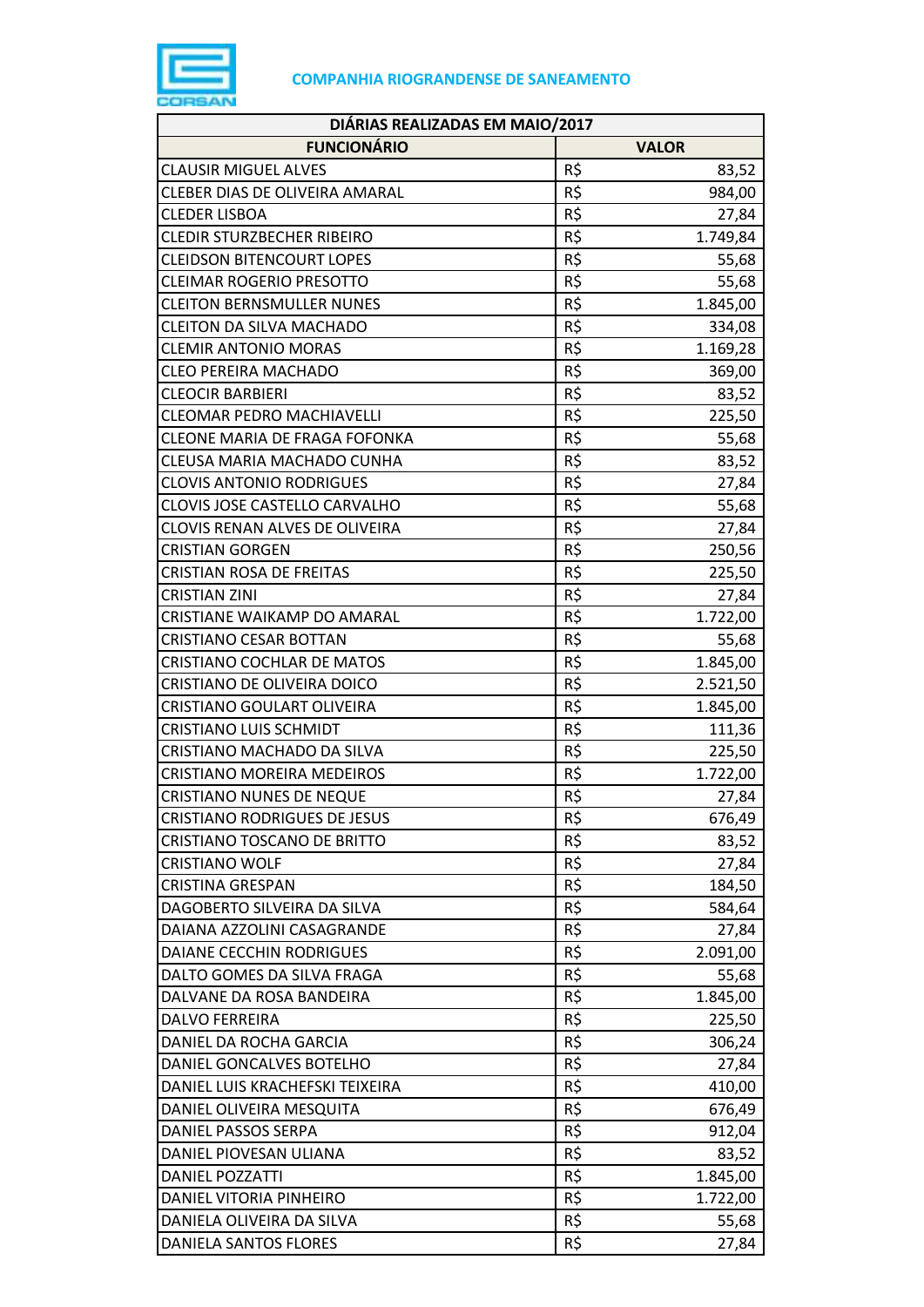

| DIÁRIAS REALIZADAS EM MAIO/2017 |                 |  |
|---------------------------------|-----------------|--|
| <b>FUNCIONÁRIO</b>              | <b>VALOR</b>    |  |
| DANIELA SILVA DE CARVALHO       | R\$<br>1.845,00 |  |
| DANIELA VIEIRA SCARTAZZINI      | R\$<br>27,84    |  |
| DANIELE DE MORAIS GONCALVES     | R\$<br>2.398,50 |  |
| DANIELE STURMER MARTINS         | R\$<br>27,84    |  |
| <b>DARCISO FLORES TEIXEIRA</b>  | R\$<br>27,84    |  |
| DARLAN LORETO DORNELES          | R\$<br>1.968,00 |  |
| DAVI DE ALBERNAZ ARAUJO         | R\$<br>55,68    |  |
| <b>DAVI GREQUE LUCAS</b>        | R\$<br>929,33   |  |
| DAVI SILVA DE MATOS             | R\$<br>27,84    |  |
| DAVID PAULO HEPP                | R\$<br>55,68    |  |
| DAVID TUMME SILVA RABELO        | R\$<br>55,68    |  |
| DAYANE CRISTINA KOCHHANN CABRAL | R\$<br>139,20   |  |
| DAYNNER MACHADO FARIAS          | R\$<br>1.414,50 |  |
| DEBORA MARIA DOS SANTOS         | R\$<br>2.952,00 |  |
| DEBORA MULLER PIMENTEL AROCHE   | R\$<br>307,50   |  |
| <b>DEISE BUSKE BUHSE</b>        | R\$<br>473,28   |  |
| DEISE CRISTINA FERRARI KROHN    | R\$<br>417,60   |  |
| <b>DEISE NASCIMENTO NUNES</b>   | R\$<br>55,68    |  |
| DEJALMA JUNIOR BONCOSKI BRIZOLA | R\$<br>27,84    |  |
| <b>DELSO FRANCISCO ZWIRTES</b>  | R\$<br>676,49   |  |
| DELVAIR SCHMITT LONDERO         | R\$<br>27,84    |  |
| <b>DENILSON GUEDES</b>          | R\$<br>526,16   |  |
| DENIS DOS SANTOS GONCALVES      | R\$<br>307,50   |  |
| DENIS FRANCISCO BONFANTI        | R\$<br>27,84    |  |
| <b>DENIS GONCALVES LEITE</b>    | R\$<br>111,36   |  |
| DENISE BARRETO DOS SANTOS       | R\$<br>676,49   |  |
| DENISE GRACIELI SCHALLEMBERGER  | R\$<br>351,54   |  |
| DENIZ BATISTA DE FREITAS        | R\$<br>1.845,00 |  |
| DERLEI DORNELLES JACQUES        | R\$<br>167,04   |  |
| DESYREE BATISTA RIBEIRO         | R\$<br>83,52    |  |
| <b>DICKSON VON MUHLEN</b>       | R\$<br>27,84    |  |
| DIEGO AMAURY ALVES ACOSTA       | R\$<br>901,99   |  |
| DIEGO BRIAO DIAS                | R\$<br>307,50   |  |
| DIEGO COLOMBO SANA              | R\$<br>222,72   |  |
| <b>DIEGO DIAS</b>               | R\$<br>55,68    |  |
| DIEGO DOS REIS DAKAN            | R\$<br>569,70   |  |
| DIEGO JOSE GAIER                | R\$<br>27,84    |  |
| <b>DIEGO MANICA</b>             | R\$<br>27,84    |  |
| <b>DIEGO MATOS VENES</b>        | R\$<br>27,84    |  |
| DIEGO MICAEL LAMBERTY           | R\$<br>83,52    |  |
| <b>DIEGO NEVES SOARES</b>       | R\$<br>1.749,84 |  |
| DIEGO OLIVEIRA DA SILVEIRA      | R\$<br>83,52    |  |
| DIEGO RENAN SANTIN              | R\$<br>83,52    |  |
| DIEGO ROSA CASTANHEIRA          | R\$<br>184,50   |  |
| <b>DIEGO STRIEDER</b>           | R\$<br>1.414,50 |  |
| <b>DIEGO TURCATO DUARTE</b>     | R\$<br>1.537,50 |  |
| DIEGO VAZ PAIXAO                | R\$<br>1.476,00 |  |
| DIEGO ZANATTA                   | R\$<br>27,84    |  |
| DIEMER VASSOLER DA LUZ          | R\$<br>27,84    |  |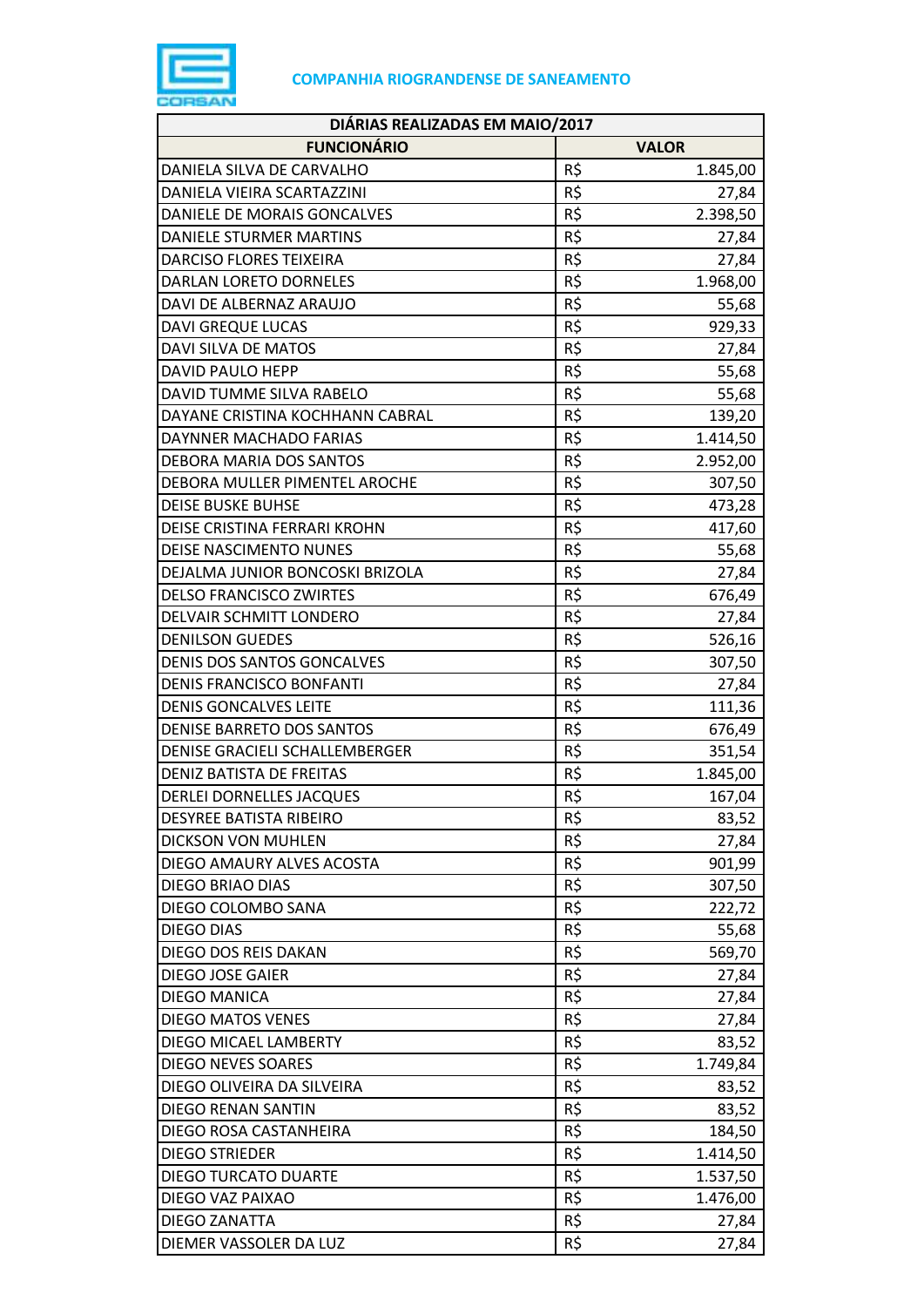

| DIÁRIAS REALIZADAS EM MAIO/2017    |     |              |
|------------------------------------|-----|--------------|
| <b>FUNCIONÁRIO</b>                 |     | <b>VALOR</b> |
| DILNEI EDUARDO CORREA RIBEIRO      | R\$ | 1.968,00     |
| <b>DILNEI GOMES DUARTE</b>         | R\$ | 27,84        |
| DILSON MARCIO PANICHI LOPES        | R\$ | 27,84        |
| DIMITRYOS HELMANN KLUG             | R\$ | 111,36       |
| DIOGO DA SILVA FERNANDES           | R\$ | 665,36       |
| DIOGO GUSMAO                       | R\$ | 27,84        |
| <b>DIOGO NUNES DE ATHAIDES</b>     | R\$ | 184,50       |
| DIOGO PEREIRA DA SILVEIRA          | R\$ | 250,56       |
| DION ELITON VALENTE DA SILVA       | R\$ | 307,50       |
| <b>DIONATAN FECK DIAS</b>          | R\$ | 361,92       |
| DIONATHAN DOS SANTOS SOARES        | R\$ | 1.749,84     |
| <b>DIONISIO LANIUS</b>             | R\$ | 2.521,50     |
| <b>DIONISIO LUIZ RIGOTTI</b>       | R\$ | 222,72       |
| DIRCE ISABEL FELTES SCHMITT        | R\$ | 55,68        |
| <b>DIRCEU CHAVIER</b>              | R\$ | 83,52        |
| DIULIANO PAVLAK DAMASCENO          | R\$ | 450,99       |
| <b>DJEISON FERNANDO STORCK</b>     | R\$ | 55,68        |
| DOUGLAS CAMARGO DE OLIVEIRA        | R\$ | 184,50       |
| DOUGLAS DA SILVA GAMBA             | R\$ | 752,94       |
| DOUGLAS ELIAS CARVALHO             | R\$ | 55,68        |
| DOUGLAS OSCAR GALVAO DO AMARAL     | R\$ | 27,84        |
| <b>DOUGLAS SCHEREN</b>             | R\$ | 738,00       |
| DOWER TAYLOR TRINDADE ROBALLO      | R\$ | 83,52        |
| DULCAMAR ELISANDRO CONCEICAO       | R\$ | 849,36       |
| <b>EDEMAR ANTONIO BURATTI</b>      | R\$ | 83,52        |
| <b>EDENILSO ENIO PRESCENDO</b>     | R\$ | 27,84        |
| EDER BENITES DE ALMEIDA DOS SANTOS | R\$ | 55,68        |
| EDER LUIS PINTO BERTUOL            | R\$ | 417,60       |
| <b>EDER MACHADO MORAES</b>         | R\$ | 268,02       |
| <b>EDERSON ALMEIDA</b>             | R\$ | 83,52        |
| <b>EDERSON DARDE FERNANDES</b>     | R\$ | 27,84        |
| EDEVALDO ANTONIO MORAIS TRAMONTIN  | R\$ | 55,68        |
| EDGAR RAFAEL HILGEMANN             | R\$ | 27,84        |
| EDIMAR JOSE MARIO                  | R\$ | 396,84       |
| EDINARA ROSA DA ROCHA              | R\$ | 473,28       |
| EDINELSON CARLOS DOS SANTOS LIMA   | R\$ | 1.565,34     |
| EDISON JORGE SILVEIRA PALACIO      | R\$ | 27,84        |
| EDISON NEGRAO DA SILVA             | R\$ | 240,18       |
| EDISON UBIRAJARA RODRIGUES         | R\$ | 278,40       |
| <b>EDMILSON RODRIGUES VIEGAS</b>   | R\$ | 738,00       |
| EDSON ADAO FERREIRA DA SILVA       | R\$ | 27,84        |
| <b>EDSON BEMFICA QUILES</b>        | R\$ | 83,52        |
| <b>EDSON CASTILHOS URRUTIA</b>     | R\$ | 225,50       |
| <b>EDSON JOSBENTI GOTTARDO</b>     | R\$ | 206,52       |
| <b>EDSON LUIS KERN</b>             | R\$ | 111,36       |
| EDSON MARIAO OLIVEIRA PITUCO       | R\$ | 369,00       |
| <b>EDSON NESTOR EMMEL</b>          | R\$ | 1.286,18     |
| <b>EDSON ROBERTO AUTH</b>          | R\$ | 55,68        |
| EDU DA SILVA MARQUES               | R\$ | 334,08       |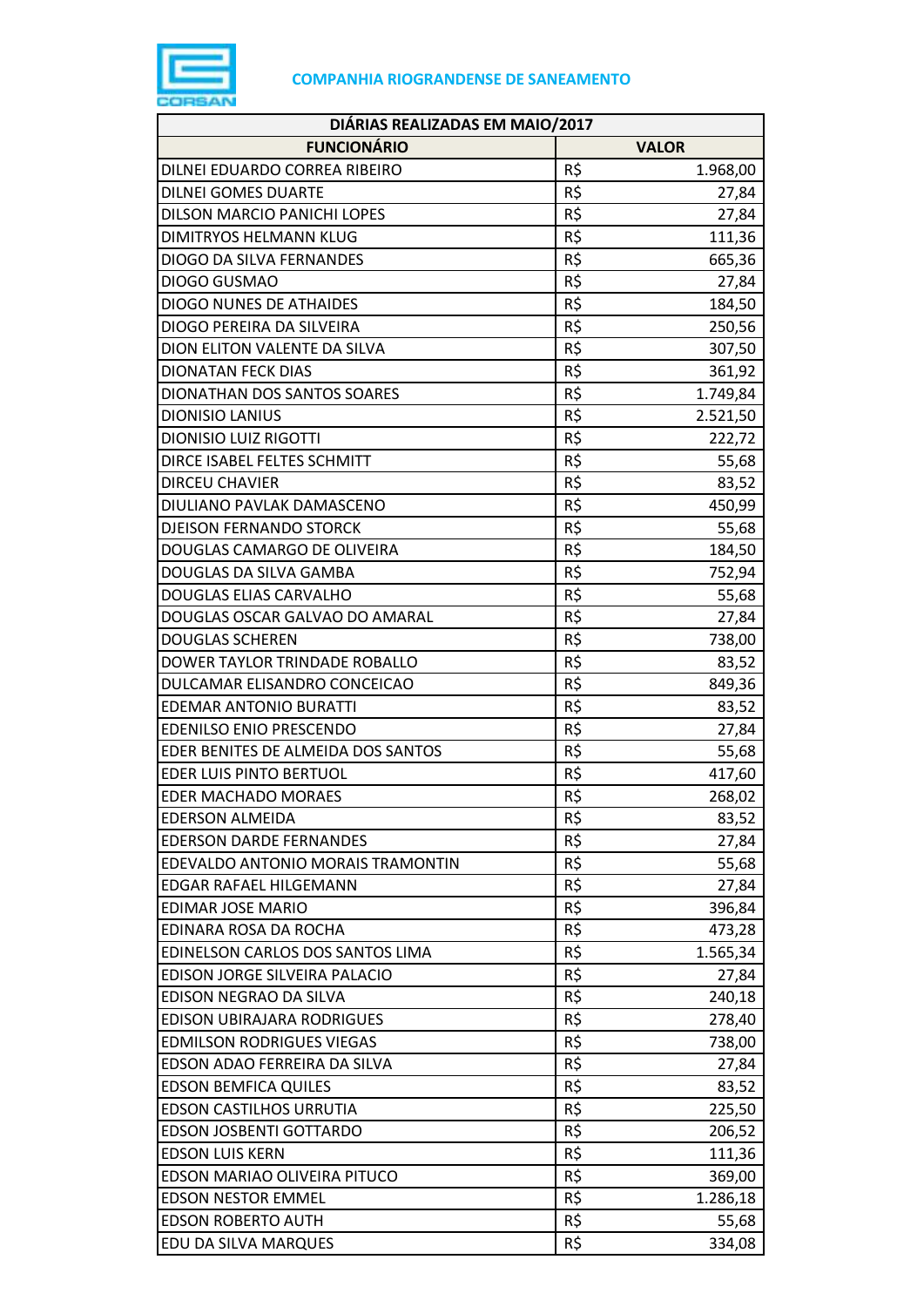

| DIÁRIAS REALIZADAS EM MAIO/2017       |                 |  |
|---------------------------------------|-----------------|--|
| <b>FUNCIONÁRIO</b>                    | <b>VALOR</b>    |  |
| <b>EDUARDO BACIGALUZ GUIMARAES</b>    | R\$<br>1.387,16 |  |
| <b>EDUARDO BIANCHI NETO</b>           | R\$<br>573,75   |  |
| <b>EDUARDO BORBA DE LEMOS</b>         | R\$<br>1.476,00 |  |
| <b>EDUARDO FERREIRA FILHO</b>         | R\$<br>83,52    |  |
| <b>EDUARDO MARTINS NUNES</b>          | R\$<br>541,86   |  |
| <b>EDUARDO PEREIRA ALVES</b>          | R\$<br>2.767,50 |  |
| EDUARDO RAMALHO TOWNSEND              | R\$<br>640,32   |  |
| EDUARDO RAMOS DA SILVA                | R\$<br>1.045,50 |  |
| <b>EDUARDO SILVA DOS SANTOS</b>       | R\$<br>83,52    |  |
| EDUARDO VIEIRA MUNHOZ                 | R\$<br>431,51   |  |
| <b>EDUINO HOFFERBER</b>               | R\$<br>27,84    |  |
| ELADIO LUIZ RIOS SOUZA                | R\$<br>2.152,50 |  |
| ELDER PEREIRA BONORINO                | R\$<br>2.706,00 |  |
| <b>ELEMAR ERENI WRUBEL</b>            | R\$<br>27,84    |  |
| ELIAMAR DA SILVEIRA PORTO             | R\$<br>1.906,50 |  |
| <b>ELIANE ANDRIOLI MATOS MARAFON</b>  | R\$<br>83,52    |  |
| ELIANE DE FATIMA BRUM DE SOUZA        | R\$<br>1.749,84 |  |
| ELIANE DUARTE LUCIANO                 | R\$<br>55,68    |  |
| ELIANE PACHECO DE SOUZA               | R\$<br>27,84    |  |
| <b>ELIANE PIFFERO GOULART</b>         | R\$<br>212,34   |  |
| <b>ELIANE PIRES DUARTE</b>            | R\$<br>184,50   |  |
| <b>ELIAS PINTO COSTA</b>              | R\$<br>111,36   |  |
| ELIETE RAQUEL EIDELWEIN OLIVEIRA      | R\$<br>27,84    |  |
| <b>ELISABETE ZASTROW</b>              | R\$<br>55,68    |  |
| ELISANGELA CARINE RICHTER HERBSTRITH  | R\$<br>27,84    |  |
| <b>ELISETE APPEL</b>                  | R\$<br>27,84    |  |
| <b>ELISEU BERNARDON</b>               | R\$<br>2.521,50 |  |
| ELISIANE LAZZARE VIDORI               | R\$<br>111,36   |  |
| <b>ELOI JOSE STEFFEN</b>              | R\$<br>27,84    |  |
| ELOI MORINI FERRAZ                    | R\$<br>27,84    |  |
| <b>ELOIR TADEU LEAL FAGUNDES</b>      | R\$<br>307,50   |  |
| <b>ELTON LEAL MOSSATE</b>             | R\$<br>1.578,49 |  |
| <b>ELTON LUIZ ERNZEN</b>              | R\$<br>55,68    |  |
| ELTON LUTHER NOGUEIRA                 | R\$<br>1.168,50 |  |
| ELTON MARION DA ROSA POHLMANN         | R\$<br>984,00   |  |
| ELTON MARQUES DA ROSA                 | R\$<br>528,96   |  |
| <b>ELTON MONTANARI ANTUNES</b>        | R\$<br>307,50   |  |
| <b>ELTON VALMOR FRANCK</b>            | R\$<br>55,68    |  |
| EMERSON DA SILVEIRA ANTONINI          | R\$<br>957,17   |  |
| <b>EMERSON LUIS CHARAO JOBIM</b>      | R\$<br>1.626,32 |  |
| <b>EMERSON RONALDO SILVA TEIXEIRA</b> | R\$<br>111,36   |  |
| <b>EMERSON SOARES</b>                 | R\$<br>55,68    |  |
| EMILIO OLIVEIRA DE OLIVEIRA           | R\$<br>2.091,00 |  |
| <b>EMIR RODRIGUES LUCEIRO</b>         | R\$<br>27,84    |  |
| EMMANUEL AVANCINI SCHIAM              | R\$<br>861,00   |  |
| <b>ENDERSON LUIZ VIANA</b>            | R\$<br>184,50   |  |
| <b>ENIO FERRARESI</b>                 | R\$<br>27,84    |  |
| <b>ENIO JOSENDE FILHO</b>             | R\$<br>3.813,00 |  |
| ERICO DA CUNHA NOGUEIRA               | R\$<br>184,50   |  |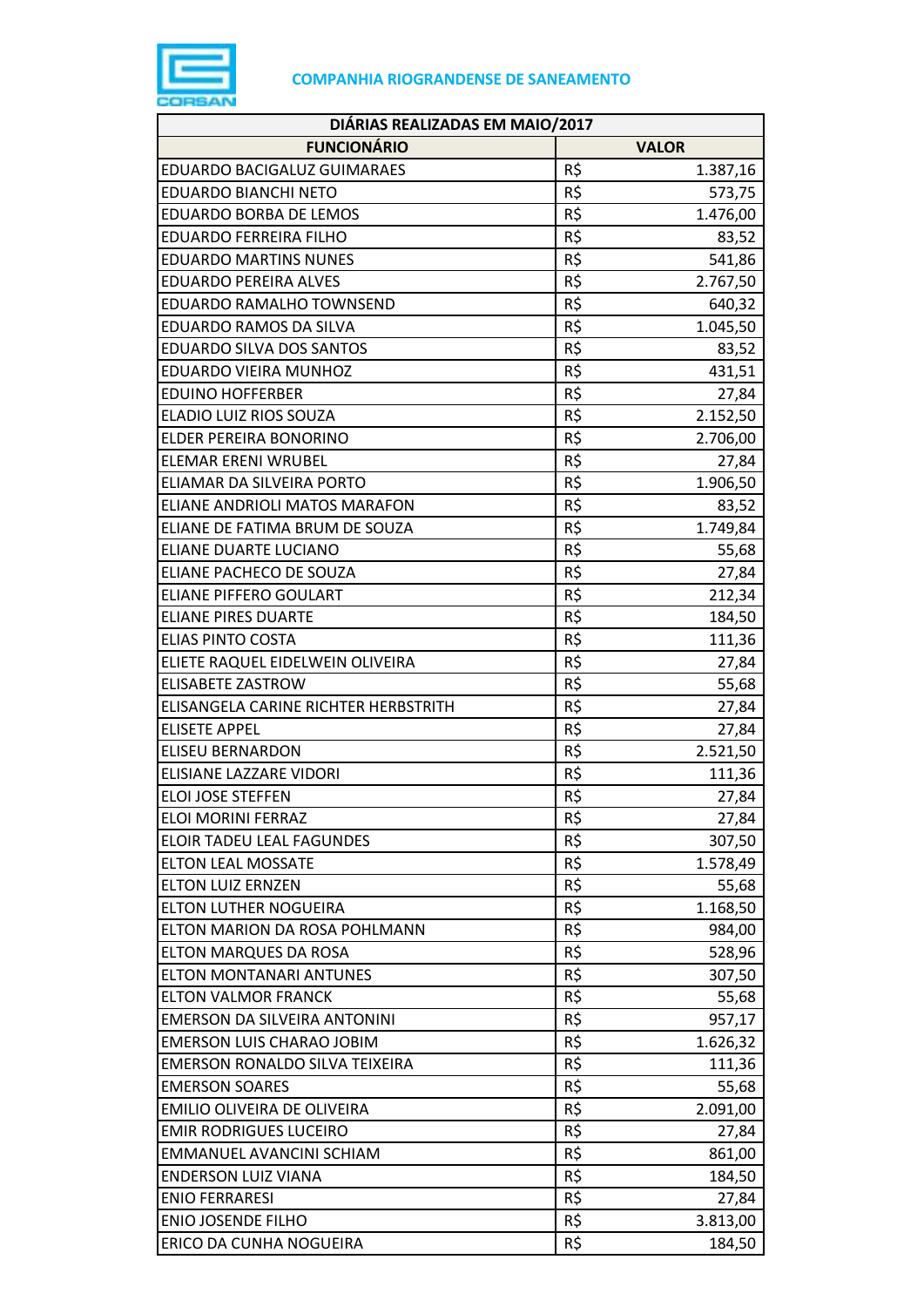

| DIÁRIAS REALIZADAS EM MAIO/2017      |     |              |
|--------------------------------------|-----|--------------|
| <b>FUNCIONÁRIO</b>                   |     | <b>VALOR</b> |
| <b>ERLEY ROSONI</b>                  | R\$ | 184,50       |
| ERONI DE AVILA FERREIRA LAGO         | R\$ | 369,00       |
| <b>ERRIDISON BORIN QUINHONES</b>     | R\$ | 738,00       |
| <b>ESMAEL OLICIO DA SILVA</b>        | R\$ | 27,84        |
| <b>EUGENIO PEREZ FERREIRA</b>        | R\$ | 250,56       |
| <b>EUGENIO RICARDO MAES</b>          | R\$ | 2.398,50     |
| <b>EULOGIO RODRIGUES ORNES FILHO</b> | R\$ | 27,84        |
| EURICO JANBASTIANI DA SILVA          | R\$ | 55,68        |
| EVA MARIA PAIM CORREA SILVA          | R\$ | 27,84        |
| <b>EVAIR AMARAL</b>                  | R\$ | 27,84        |
| <b>EVANDRO BOLZAN</b>                | R\$ | 1.285,68     |
| EVANDRO CARVALHO DA SILVA            | R\$ | 1.414,50     |
| <b>EVANDRO DA SILVA</b>              | R\$ | 2.091,00     |
| <b>EVANDRO DE OLIVEIRA</b>           | R\$ | 111,36       |
| <b>EVANDRO GONCALVES HERMES</b>      | R\$ | 184,50       |
| <b>EVANDRO KIEVEL</b>                | R\$ | 83,52        |
| EVANDRO LUIZ ALVES CARDOSO           | R\$ | 83,52        |
| EVANDRO MAURICIO DA CUNHA MELLO      | R\$ | 212,34       |
| EVANDRO ROSA DE ALMEIDA              | R\$ | 184,50       |
| EVANISE DOS SANTOS TEIXEIRA          | R\$ | 27,84        |
| EVERALDO BONORINO DOS SANTOS         | R\$ | 83,52        |
| <b>EVERALDO PEREIRA BARCELOS</b>     | R\$ | 27,84        |
| <b>EVERSON DE CONTO</b>              | R\$ | 83,52        |
| <b>EVERSON JOSE DUARTE</b>           | R\$ | 167,04       |
| EVERTO DA ROSA CAMARGO               | R\$ | 2.878,86     |
| <b>EVERTON CAETANO DA SILVA</b>      | R\$ | 250,56       |
| <b>EVERTON DIAS PADILHA</b>          | R\$ | 55,68        |
| <b>EVERTON LARA PERAZOLO</b>         | R\$ | 363,18       |
| EVERTON LUIZ MOREIRA DIECKMANN       | R\$ | 184,50       |
| <b>EVERTON MAGALHAES JACQUES</b>     | R\$ | 2.091,00     |
| <b>EVERTON NUNES TASCHETTO</b>       | R\$ | 139,20       |
| <b>EWERTON WALTER AIRES</b>          | R\$ | 27,84        |
| <b>EZEQUIEL BAUER EME</b>            | R\$ | 83,52        |
| FABIA JANAINA DE SOUZA GIBBON        | R\$ | 704,33       |
| <b>FABIANA KOEHLER DO PRADO</b>      | R\$ | 1.805,52     |
| <b>FABIANA MAIA SCHMIDT</b>          | R\$ | 27,84        |
| <b>FABIANE ALINE ZILLMER</b>         | R\$ | 27,84        |
| <b>FABIANE DE CASTRO RIBEIRO</b>     | R\$ | 246,00       |
| FABIANO ALVES DE SOUZA               | R\$ | 55,68        |
| FABIANO CASSOL DE VARGAS             | R\$ | 711,17       |
| <b>FABIANO JARBAS PEDRALLI</b>       | R\$ | 83,52        |
| <b>FABIANO MACHADO ALVES</b>         | R\$ | 27,84        |
| FABIANO MANETTI DA CRUZ              | R\$ | 55,68        |
| FABIANO OLIVEIRA DA ROSA             | R\$ | 111,36       |
| <b>FABIANO SASSO</b>                 | R\$ | 27,84        |
| <b>FABIANO SIQUEIRA</b>              | R\$ | 111,36       |
| <b>FABIELI ALINE BRESSA</b>          | R\$ | 184,50       |
| FABIO ALEX MARQUES DE SOUZA          | R\$ | 546,42       |
| FABIO AUGUSTO PEREIRA DE SOUZA       | R\$ | 553,50       |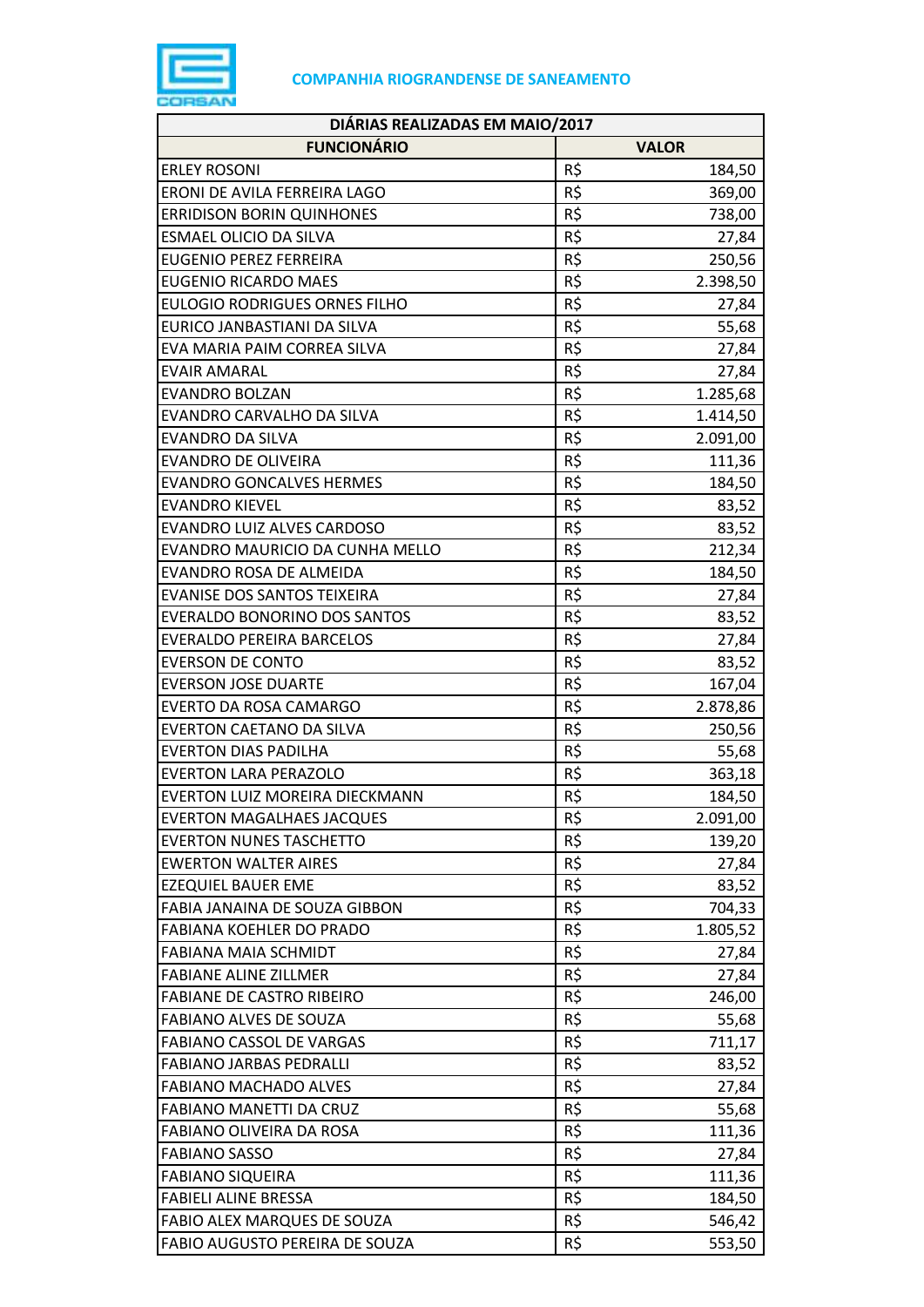

| DIÁRIAS REALIZADAS EM MAIO/2017      |              |          |
|--------------------------------------|--------------|----------|
| <b>FUNCIONÁRIO</b>                   | <b>VALOR</b> |          |
| <b>FABIO BASTIANI PIAZER</b>         | R\$          | 167,04   |
| <b>FABIO BOERE BOTTLENDER</b>        | R\$          | 55,68    |
| <b>FABIO DIAS NIEVES</b>             | R\$          | 27,84    |
| <b>FABIO DOS SANTOS LAZZAROTTI</b>   | R\$          | 83,52    |
| <b>FABIO EIFLER TORRES</b>           | R\$          | 27,84    |
| <b>FABIO GOMES DE SOUZA</b>          | R\$          | 27,84    |
| <b>FABIO JONI AIRES BRITTES</b>      | R\$          | 615,00   |
| FABIO JOSE DA SILVA GIBBON           | R\$          | 2.159,33 |
| <b>FABIO JUNIOR DE VARGAS FRANCO</b> | R\$          | 27,84    |
| <b>FABIO JUNIOR JARRE PRESTES</b>    | R\$          | 27,84    |
| <b>FABIO LEANDRO BUHLER</b>          | R\$          | 27,84    |
| <b>FABIO LOPES KREPS</b>             | R\$          | 861,00   |
| FABIO LUIS DOS SANTOS FERREIRA       | R\$          | 83,52    |
| <b>FABIO LUIS RHODEN</b>             | R\$          | 27,84    |
| FABIO MARCELO DE PAULA PAVLAK        | R\$          | 1.414,50 |
| <b>FABIO MARCELO OLING</b>           | R\$          | 306,24   |
| <b>FABIO MARTINS DOS SANTOS</b>      | R\$          | 389,76   |
| <b>FABIO NETO DA SILVA BARCELOS</b>  | R\$          | 139,20   |
| <b>FABIO POLINO NEVES</b>            | R\$          | 225,50   |
| <b>FABIO RICARDO PINTO CANALS</b>    | R\$          | 2.159,31 |
| FABIO ROBERTO SANTANA DA SILVEIRA    | R\$          | 139,20   |
| FABIO SOARES CASTELLO BRANCO         | R\$          | 55,68    |
| <b>FABIO TONDIM DE OLIVEIRA</b>      | R\$          | 268,02   |
| <b>FABIOLA DE OLIVEIRA RIBAS</b>     | R\$          | 139,20   |
| <b>FABIOLA LOPES BEBBER</b>          | R\$          | 27,84    |
| <b>FABRICIO DE LIMA MARTINS</b>      | R\$          | 403,67   |
| <b>FABRICIO MALGARIN PULGATTI</b>    | R\$          | 533,00   |
| <b>FABRICIO MARTINS ALGAYER</b>      | R\$          | 1.127,49 |
| <b>FABRICIO RAMOS SEGATTO</b>        | R\$          | 306,24   |
| FATIMA LACI PEREIRA FONSECA NUNES    | R\$          | 901,99   |
| FELIPE AGOSTINHO CAIMI               | R\$          | 821,27   |
| FELIPE ANTONIO MAINARDI              | R\$          | 111,36   |
| FELIPE AUGUSTO BONZANINI             | R\$          | 392,54   |
| <b>FELIPE BRACHT</b>                 | R\$          | 27,84    |
| FELIPE CARDOSO NEUTZLING             | R\$          | 27,84    |
| FELIPE CORDEIRO PANAZZOLO            | R\$          | 1.028,04 |
| FELIPE COSTA DA CUNHA                | R\$          | 111,36   |
| <b>FELIPE HUFF</b>                   | R\$          | 83,52    |
| <b>FELIPE KERCHER</b>                | R\$          | 738,00   |
| <b>FELIPE LAMB WERNER</b>            | R\$          | 991,34   |
| FELIPE LORETO DO PRADO               | R\$          | 306,24   |
| FELIPE RIBEIRO DE FREITAS            | R\$          | 963,50   |
| FELIPE SOUZA CAMARGO                 | R\$          | 1.845,00 |
| FELIPE VIGNOL DA SILVA               | R\$          | 1.722,00 |
| FERNANDA SCHERER BRAUN               | R\$          | 139,20   |
| FERNANDO ALCARA DESCOVI              | R\$          | 27,84    |
| FERNANDO BOHRER DE OLIVEIRA          | R\$          | 389,76   |
| FERNANDO DA FONSECA CAMARGO          | R\$          | 27,84    |
| <b>FERNANDO KRAUSE OTTO</b>          | R\$          | 27,84    |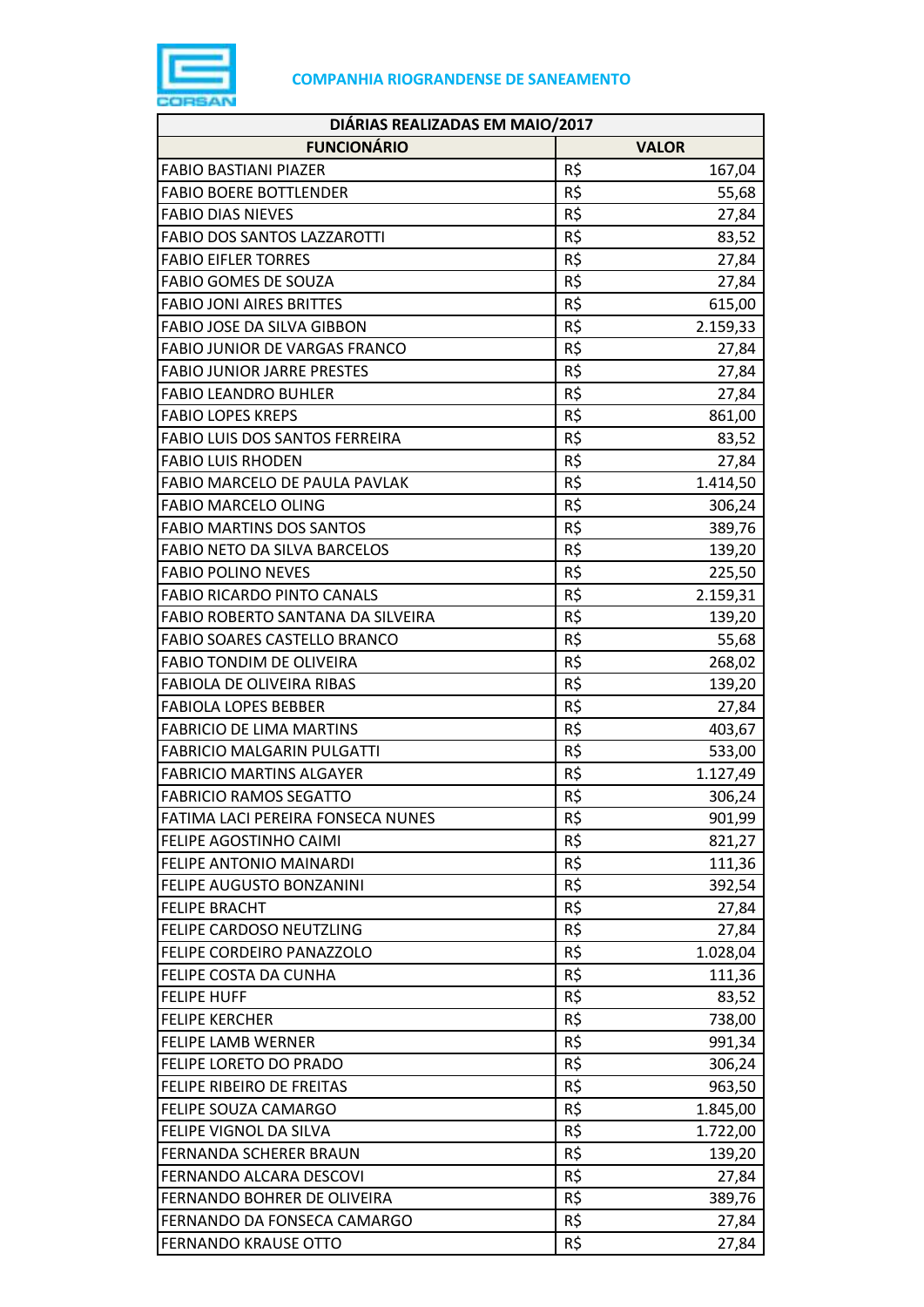

| DIÁRIAS REALIZADAS EM MAIO/2017       |                 |  |
|---------------------------------------|-----------------|--|
| <b>FUNCIONÁRIO</b>                    | <b>VALOR</b>    |  |
| FERNANDO KULMAN BARRETO               | R\$<br>27,84    |  |
| FERNANDO NADALON VARGAS               | R\$<br>27,84    |  |
| <b>FERNANDO RODRIGUES</b>             | R\$<br>139,20   |  |
| <b>FILIPE MACHADO NEVES</b>           | R\$<br>984,00   |  |
| <b>FILIPE MINUSSI ROSSI</b>           | R\$<br>1.093,84 |  |
| <b>FLADEMIR ANTONIO HERMES</b>        | R\$<br>486,18   |  |
| FLAVIA SANTOS DA COSTA                | R\$<br>27,84    |  |
| <b>FLAVIO ANTONIO COLPO</b>           | R\$<br>55,68    |  |
| <b>FLAVIO ELEMAR DA ROSA</b>          | R\$<br>55,68    |  |
| <b>FLAVIO FAERMANN BARTH</b>          | R\$<br>751,65   |  |
| <b>FLAVIO FERREIRA PRESSER</b>        | R\$<br>257,99   |  |
| <b>FLAVIO LUIZ KRAMPE</b>             | R\$<br>83,52    |  |
| <b>FLAVIO PERIN</b>                   | R\$<br>55,68    |  |
| <b>FLAVIO SONIMAR CAVALLI</b>         | R\$<br>1.845,00 |  |
| <b>FLORICIO ALEXIS GOMES MIRANDA</b>  | R\$<br>1.783,50 |  |
| <b>FRANCIELI SOTTILI</b>              | R\$<br>533,00   |  |
| <b>FRANCINE SCHULZ</b>                | R\$<br>27,84    |  |
| <b>FRANCISCO CARLOS ROZA</b>          | R\$<br>27,84    |  |
| FRANCISCO GERALDO GRASS DE ALMEIDA    | R\$<br>1.968,00 |  |
| <b>FRANCISCO LOPES</b>                | R\$<br>553,50   |  |
| <b>FRANCISCO RICARDO FAGUNDES</b>     | R\$<br>55,68    |  |
| <b>FRANKO TELOKEN</b>                 | R\$<br>83,52    |  |
| <b>GABRIEL AREND</b>                  | R\$<br>696,00   |  |
| <b>GABRIEL BAUER NOVASKI</b>          | R\$<br>723,84   |  |
| GABRIEL KAVITZ MOTTA DA SILVA         | R\$<br>27,84    |  |
| GABRIEL LISMAR MORGAN GREGORIO        | R\$<br>950,34   |  |
| <b>GABRIEL LUIZ VENCATO</b>           | R\$<br>55,68    |  |
| <b>GABRIEL ROSA DOS SANTOS</b>        | R\$<br>861,00   |  |
| <b>GABRIEL SILVA LORENCI</b>          | R\$<br>83,52    |  |
| <b>GABRIELA ANDRIGHE COLOMBO</b>      | R\$<br>83,52    |  |
| GABRIELA MARINA POMPEO QUEIROZ        | R\$<br>83,52    |  |
| <b>GABRIELA SILVEIRA RODRIGUES</b>    | R\$<br>307,50   |  |
| <b>GASPAR VICENTE BINSFELD</b>        | R\$<br>417,60   |  |
| <b>GELCY SCHNEIDER</b>                | R\$<br>306,24   |  |
| <b>GELSON DARCI HEPP</b>              | R\$<br>55,68    |  |
| <b>GELSON LENZ</b>                    | R\$<br>615,00   |  |
| <b>GELSON LUIS PERLIN</b>             | R\$<br>55,68    |  |
| <b>GENIFER VIANA MACIEL</b>           | R\$<br>27,84    |  |
| <b>GEORGE CASALI DA SILVEIRA</b>      | R\$<br>27,84    |  |
| <b>GEOVANE DELESKI ASSIS</b>          | R\$<br>83,52    |  |
| <b>GEOVANI ANDRE VAZ</b>              | R\$<br>111,36   |  |
| <b>GERALDO NICOLAU FONTOURA</b>       | R\$<br>27,84    |  |
| <b>GERALDO RUDIMAR DE JESUS MELOS</b> | R\$<br>55,68    |  |
| <b>GERONIMO BARBOSA</b>               | R\$<br>27,84    |  |
| GERRI CLEI RODRIGUES DA SILVA         | R\$<br>27,84    |  |
| GERSON ADRIANO CARDOSO                | R\$<br>55,68    |  |
| GERSON DE SOUZA AQUINO                | R\$<br>27,84    |  |
| <b>GERSON HAAS</b>                    | R\$<br>27,84    |  |
| <b>GERSON JAIME RODRIGUES</b>         | R\$<br>984,50   |  |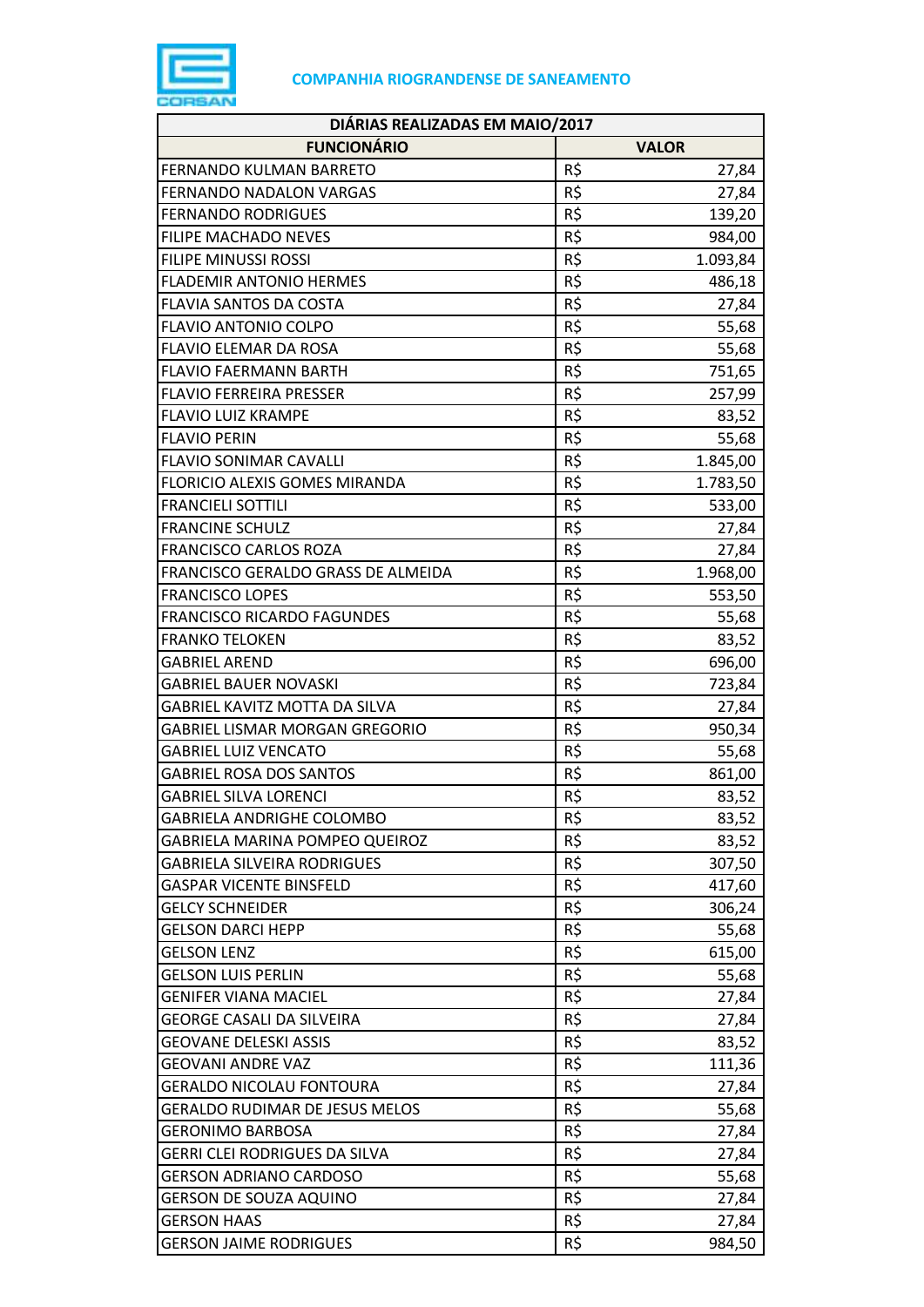

| DIÁRIAS REALIZADAS EM MAIO/2017         |     |              |  |
|-----------------------------------------|-----|--------------|--|
| <b>FUNCIONÁRIO</b>                      |     | <b>VALOR</b> |  |
| <b>GERSON KLEIN</b>                     | R\$ | 111,36       |  |
| <b>GIANCARLO GONZATTI VIEIRA</b>        | R\$ | 83,52        |  |
| <b>GIANCARLO KOSBY SCHMITT</b>          | R\$ | 27,84        |  |
| <b>GILBERTO AQUILES ROQUE</b>           | R\$ | 83,52        |  |
| <b>GILBERTO BOBSIN</b>                  | R\$ | 27,84        |  |
| <b>GILBERTO DA SILVA JOB</b>            | R\$ | 111,36       |  |
| GILBERTO DE SOUZA SILVEIRA              | R\$ | 139,20       |  |
| <b>GILBERTO FAVARETTO</b>               | R\$ | 27,84        |  |
| <b>GILBERTO GROMOWSKI</b>               | R\$ | 27,84        |  |
| <b>GILBERTO GUILHERME ROESE</b>         | R\$ | 55,68        |  |
| <b>GILBERTO JAIME RODRIGUES</b>         | R\$ | 55,68        |  |
| <b>GILBERTO MICHELON</b>                | R\$ | 55,68        |  |
| <b>GILBERTO NEUBERT PEREIRA</b>         | R\$ | 83,52        |  |
| <b>GILBERTO SCHAEFFER DE BASTIANI</b>   | R\$ | 184,50       |  |
| <b>GILCEU BITTENCOURT DOS SANTOS</b>    | R\$ | 27,84        |  |
| GILMAR AZEREDO WALLAU                   | R\$ | 1.777,68     |  |
| <b>GILMAR BASSANI</b>                   | R\$ | 663,60       |  |
| <b>GILMAR DE MOURA</b>                  | R\$ | 194,88       |  |
| <b>GILMAR ELENILTO PIRES</b>            | R\$ | 1.230,00     |  |
| <b>GILMAR FLORES NARDINI</b>            | R\$ | 194,88       |  |
| <b>GILMAR GABRIEL ARGENTA</b>           | R\$ | 27,84        |  |
| <b>GILMAR JOSE SKOWRONSKI</b>           | R\$ | 184,50       |  |
| <b>GILMAR MORO</b>                      | R\$ | 55,68        |  |
| <b>GILMAR TODESCHINI</b>                | R\$ | 27,84        |  |
| <b>GILNEI ANTONIO JOHANN</b>            | R\$ | 55,68        |  |
| GILNEI DA SILVA MACHADO                 | R\$ | 111,36       |  |
| <b>GILNEI SAMOEL TRINDADE</b>           | R\$ | 307,50       |  |
| <b>GILSON DOS SANTOS FERREIRA</b>       | R\$ | 27,84        |  |
| <b>GILSON JULIANO VOLKART</b>           | R\$ | 111,36       |  |
| <b>GILSON PRESTES SANTOS</b>            | R\$ | 369,00       |  |
| <b>GILSON SCHUSSLER</b>                 | R\$ | 519,84       |  |
| <b>GILVAN BARCELOS</b>                  | R\$ | 27,84        |  |
| GILVAN DINIZ TAYLOR DE ALMEIDA          | R\$ | 27,84        |  |
| <b>GILVAN GOMES VIVIAN</b>              | R\$ | 194,88       |  |
| <b>GILVANE FERREIRA MARTINS</b>         | R\$ | 55,68        |  |
| <b>GIMENES JOSE PERIN</b>               | R\$ | 334,08       |  |
| <b>GIOSEPE MAINO BICA</b>               | R\$ | 492,00       |  |
| GIOVANE DA SILVA                        | R\$ | 361,92       |  |
| GIOVANI DA SILVA FORNARI                | R\$ | 194,88       |  |
| <b>GIOVANI MARTINS DE SOUZA</b>         | R\$ | 804,06       |  |
| GIOVANI PEDROSO DA SILVA                | R\$ | 984,00       |  |
| GIOVANI RAMPELOTTO CAMBRUSSI            | R\$ | 451,00       |  |
| <b>GIOVANI TAVARES ESPELOCIN</b>        | R\$ | 55,68        |  |
| <b>GIOVANI TRICAI</b>                   | R\$ | 1.503,84     |  |
| <b>GIOVANNI SANT ANNA BRUM</b>          | R\$ | 492,00       |  |
| <b>GIRLANE FIRMINO DE SOUZA</b>         | R\$ | 27,84        |  |
| <b>GISELDA STEFANHAK</b>                | R\$ | 55,68        |  |
| <b>GIVANILDO JOSE DOS ANJOS</b>         | R\$ | 1.749,84     |  |
| <b>GLADIMIR ROGERIO AGUIAR DA SILVA</b> | R\$ | 83,52        |  |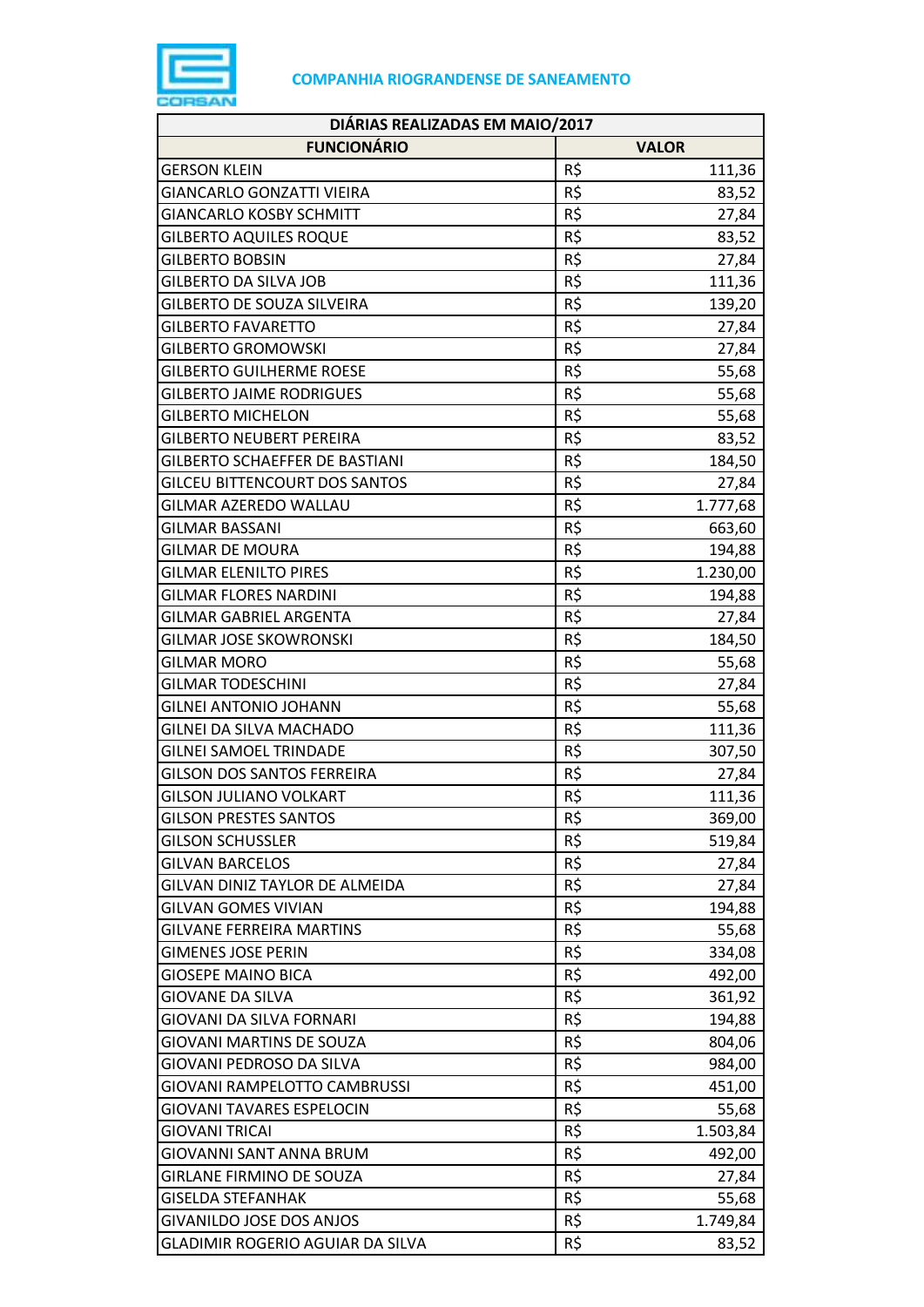

| DIÁRIAS REALIZADAS EM MAIO/2017       |              |          |  |
|---------------------------------------|--------------|----------|--|
| <b>FUNCIONÁRIO</b>                    | <b>VALOR</b> |          |  |
| <b>GLAUBER DUARTE ALMEIDA</b>         | R\$          | 27,84    |  |
| <b>GLEISON BURATTI</b>                | R\$          | 55,68    |  |
| <b>GLENIO LUIZ MOMBACH</b>            | R\$          | 55,68    |  |
| <b>GRACIANE ZANON</b>                 | R\$          | 184,50   |  |
| <b>GRAZIELE SILVEIRA DE FREITAS</b>   | R\$          | 55,68    |  |
| <b>GREIKA CHAVES HOFFMANN</b>         | R\$          | 55,68    |  |
| <b>GUILHERME DA SILVA GUTLER</b>      | R\$          | 984,00   |  |
| <b>GUILHERME DE OLIVEIRA SANTOS</b>   | R\$          | 27,84    |  |
| <b>GUILHERME IGNACIO CABELLO</b>      | R\$          | 27,84    |  |
| <b>GUILHERME MAHR</b>                 | R\$          | 27,84    |  |
| <b>GUILHERME PAIVA GOMES</b>          | R\$          | 2.521,50 |  |
| <b>GUSTAVO DA SILVA</b>               | R\$          | 1.722,00 |  |
| <b>GUSTAVO GRAMS TEIXEIRA</b>         | R\$          | 167,04   |  |
| <b>GUSTAVO LARGURA BRUSCO</b>         | R\$          | 27,84    |  |
| <b>GUSTAVO MACHADO OTTO</b>           | R\$          | 139,20   |  |
| GUSTAVO RADA PRADELLA                 | R\$          | 167,04   |  |
| <b>GUSTAVO RUCKS</b>                  | R\$          | 27,84    |  |
| <b>GUSTAVO ZANIOL MARSILIO</b>        | R\$          | 83,52    |  |
| <b>HEINI PAULO MULLER</b>             | R\$          | 55,68    |  |
| HELEMILTON SILVEIRA MACHADO           | R\$          | 27,84    |  |
| <b>HELENO ZANDONAI</b>                | R\$          | 55,68    |  |
| HELIO ALCANTARA MAGALHAES ALVAREZ     | R\$          | 704,34   |  |
| <b>HELIO BETIM DOS SANTOS</b>         | R\$          | 2.337,00 |  |
| <b>HELIO DELLAZARI JUNIOR</b>         | R\$          | 307,50   |  |
| <b>HELLEN RODRIGUES ROCHA</b>         | R\$          | 27,84    |  |
| <b>HENRIQUE ANTUNES WEDIG</b>         | R\$          | 473,28   |  |
| HERBI DINEI KLEIN                     | R\$          | 3.075,00 |  |
| HILEIA FERNANDA RICARTE CABRAL        | R\$          | 27,84    |  |
| HILSON ORESTES PETER JUNIOR           | R\$          | 55,68    |  |
| HOMERO JOSE BATISTA                   | R\$          | 27,84    |  |
| HORACIO MORAIS DE OLIVEIRA            | R\$          | 27,84    |  |
| HUDINI CHIARAMONTE MACIEL             | R\$          | 139,20   |  |
| HUGO ADRIANO OGLIARI                  | R\$          | 27,84    |  |
| <b>HUMBERTO AGUILAR ALENDE</b>        | R\$          | 55,68    |  |
| <b>IARA ISABEL KRETZLER</b>           | R\$          | 27,84    |  |
| IGNACIO JOSE DE ARAUJO MAHFUZ         | R\$          | 184,50   |  |
| <b>IGOR XAVIER DE FIGUEIREDO</b>      | R\$          | 861,00   |  |
| ILDA ELISANGELA SOUZA GRASS           | R\$          | 1.722,00 |  |
| <b>ILMOR CONCEICAO DORR</b>           | R\$          | 27,84    |  |
| <b>INES MARIA BACK</b>                | R\$          | 676,49   |  |
| INGRID LANER CARDOSO DA SILVA         | R\$          | 27,84    |  |
| <b>INRI MORALES BENEDETTI</b>         | R\$          | 1.119,91 |  |
| <b>IRENO LOUREIRO DORNELLES NETTO</b> | R\$          | 139,20   |  |
| <b>ISMAEL LAUX GHISIO</b>             | R\$          | 1.581,54 |  |
| <b>ISRAEL BAUM COELHO</b>             | R\$          | 612,48   |  |
| <b>ISRAEL DE OLIVEIRA BEIRO</b>       | R\$          | 27,84    |  |
| <b>ISRAEL DIEGO PINTO MARTINS</b>     | R\$          | 167,04   |  |
| <b>ITACIR NERI DOS SANTOS</b>         | R\$          | 55,68    |  |
| <b>IURI SANT ANA PACICO</b>           | R\$          | 167,04   |  |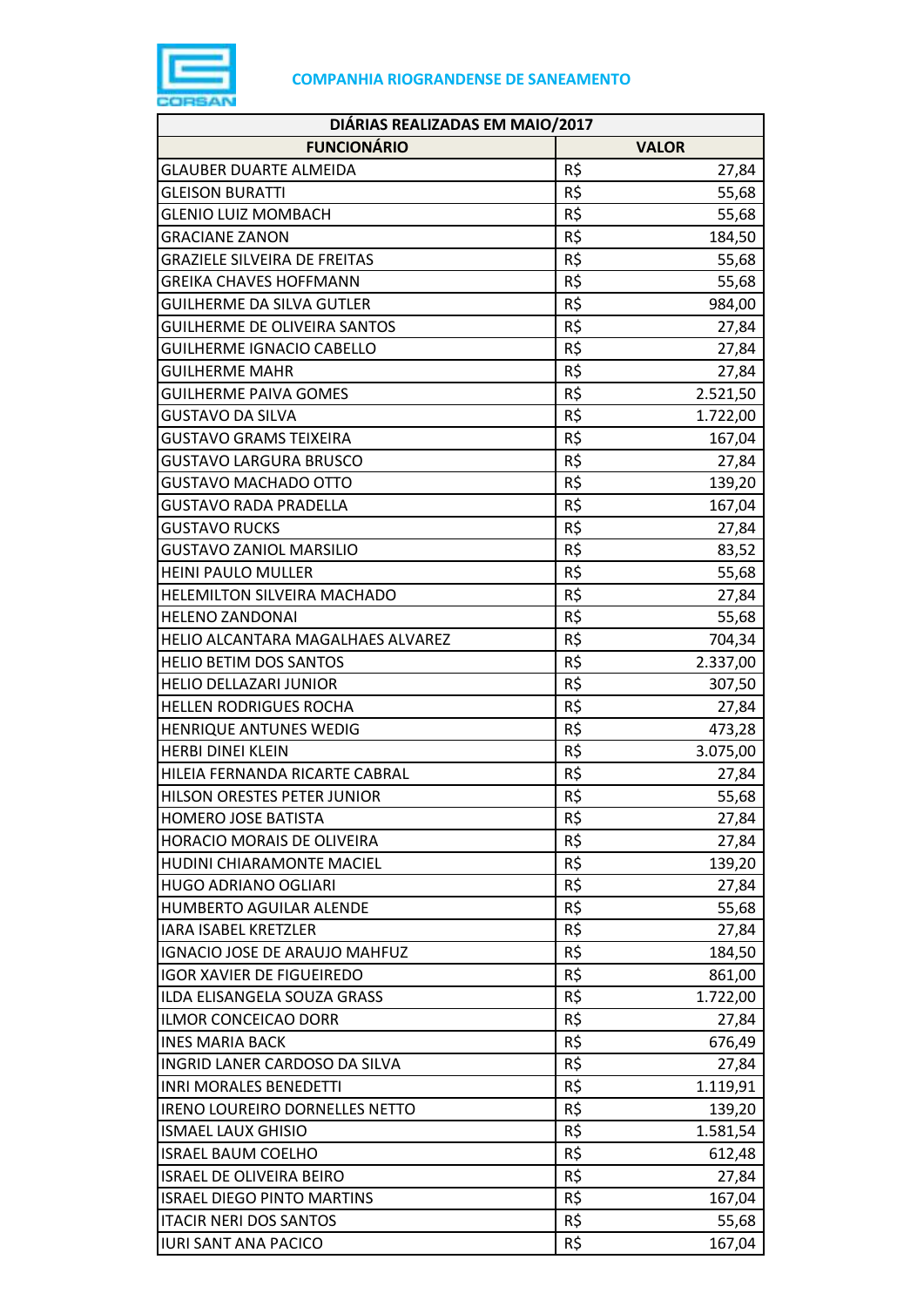

| DIÁRIAS REALIZADAS EM MAIO/2017  |     |              |  |
|----------------------------------|-----|--------------|--|
| <b>FUNCIONÁRIO</b>               |     | <b>VALOR</b> |  |
| <b>IVAN CARLOS PALUDO</b>        | R\$ | 27,84        |  |
| <b>IVANA TOSCANI CAVALHEIRO</b>  | R\$ | 253,34       |  |
| <b>IVANIO VARGAS DA ROSA</b>     | R\$ | 726,36       |  |
| <b>IVANIR JOSE DE TONI</b>       | R\$ | 55,68        |  |
| <b>IVANIR MEDEIRO DE AVILA</b>   | R\$ | 765,84       |  |
| <b>IVANOR ADELAR PETTER</b>      | R\$ | 222,72       |  |
| <b>IVAR ANTONIO TRICHES</b>      | R\$ | 55,68        |  |
| <b>IVO MARIO NALIN</b>           | R\$ | 716,24       |  |
| JACKSON SAINT PIERRE DULL RITTER | R\$ | 55,68        |  |
| <b>JACKSON VICENTE BOTTON</b>    | R\$ | 111,36       |  |
| <b>JACO WILLE STAUDT</b>         | R\$ | 139,20       |  |
| JADER MAYER DA SILVA             | R\$ | 1.968,00     |  |
| JADER VIEIRA DO COUTO            | R\$ | 27,84        |  |
| <b>JADIR AURI RHODEN</b>         | R\$ | 306,24       |  |
| JAIME DOS SANTOS GONCALVES       | R\$ | 194,88       |  |
| JAIR ALFREDO ANTONIO CARVALHO    | R\$ | 212,34       |  |
| <b>JAIR ANTONIO DRESCHER</b>     | R\$ | 1.968,00     |  |
| JAIR CORSETTI MACHADO            | R\$ | 250,56       |  |
| JAIR FRANCISCO STADTLOBER        | R\$ | 55,68        |  |
| <b>JAIR GHISOLFI</b>             | R\$ | 139,20       |  |
| <b>JAIR JABLONSKI</b>            | R\$ | 2.214,00     |  |
| <b>JAIR JOAO MADERS</b>          | R\$ | 27,84        |  |
| <b>JAIR KLEIN MACHADO</b>        | R\$ | 27,84        |  |
| <b>JAIR NUNES</b>                | R\$ | 83,52        |  |
| JAIR PEDRO DE AGUIAR             | R\$ | 738,00       |  |
| JAIRO ALCI DE GOES FERREIRA      | R\$ | 307,50       |  |
| JAIRO DOTTO DA SILVA             | R\$ | 55,68        |  |
| JAIRO PAULO DO NASCIMENTO        | R\$ | 111,36       |  |
| <b>JANICE DAUNIS GUSMAO</b>      | R\$ | 83,52        |  |
| <b>JANICE NUNES TUPARAY</b>      | R\$ | 184,50       |  |
| JAQUELINE CASTRO BORGES          | R\$ | 445,44       |  |
| <b>JAQUELINE PAGLIARINI</b>      | R\$ | 55,68        |  |
| JAQUES ALEX TANSCHEIT            | R\$ | 83,52        |  |
| JAQUES DE FARIAS ULGUIM          | R\$ | 184,50       |  |
| JAQUES DE LIMA OLIVEIRA          | R\$ | 1.749,84     |  |
| JARBAS ARY DE OLIVEIRA           | R\$ | 111,36       |  |
| JARBAS RODRIGO SILVEIRA GOMES    | R\$ | 184,50       |  |
| JARDEL PIZZUTTI GRIEBELER        | R\$ | 139,20       |  |
| JARGER DA ROSA SILVA             | R\$ | 779,50       |  |
| JAURO ROSA DO NASCIMENTO         | R\$ | 55,68        |  |
| JAYME SIDNEY LEMOS JUNIOR        | R\$ | 111,36       |  |
| JAYNE DE FATIMA RITTES MACHADO   | R\$ | 55,68        |  |
| JEAN MARCELO LEIVAS SELVEIRA     | R\$ | 410,00       |  |
| JEFERSON BRUCKCHEN SCHONARDIE    | R\$ | 1.804,50     |  |
| JEFERSON DA VEIGA DE OLIVEIRA    | R\$ | 55,68        |  |
| JEFERSON DELGADO DA SILVA        | R\$ | 1.126,50     |  |
| JEFERSON ELIAS KASPER            | R\$ | 793,68       |  |
| JEFERSON MENEZES PALACIOS        | R\$ | 1.968,00     |  |
| JEISON DA ROCHA BATISTA          | R\$ | 27,84        |  |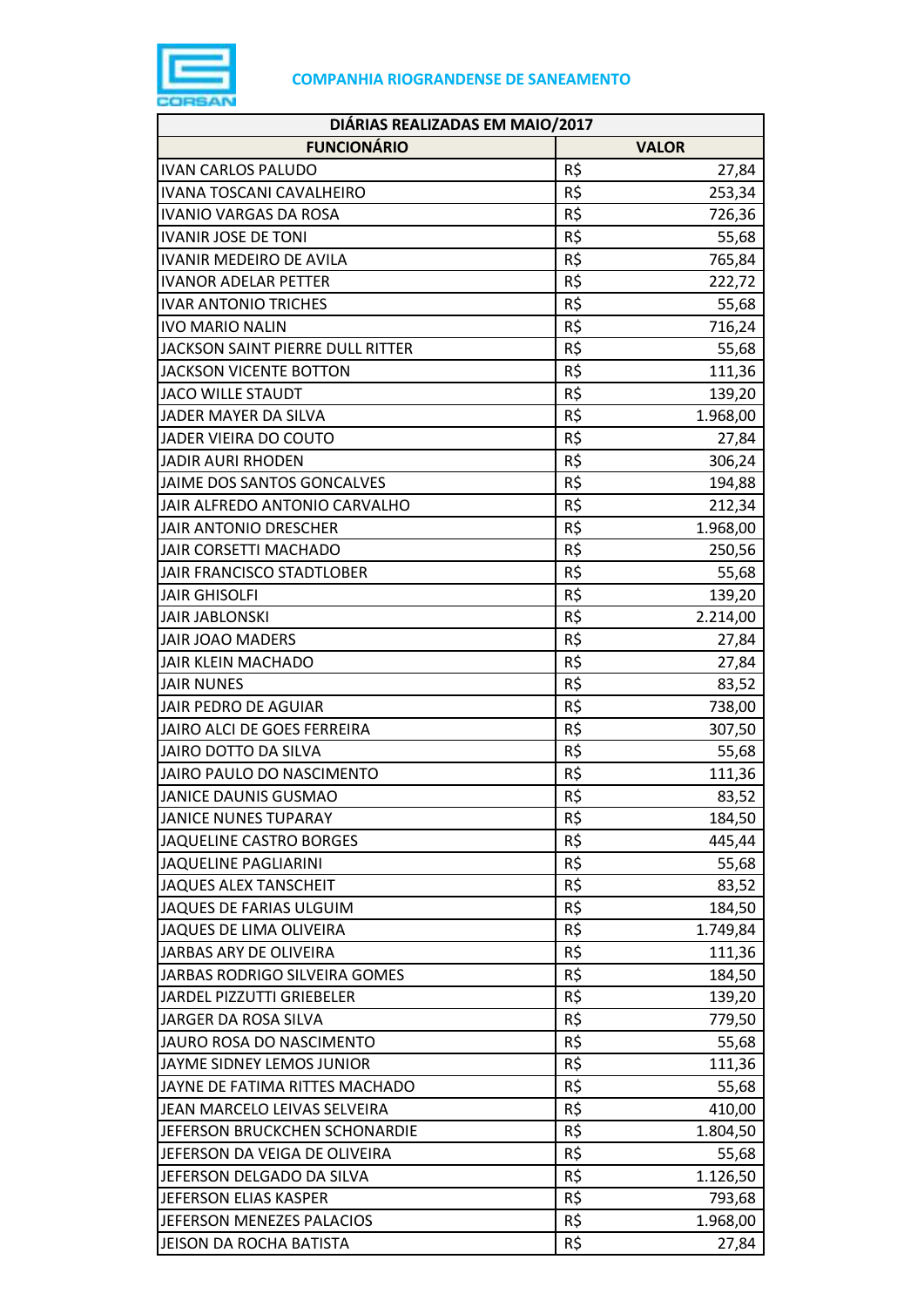

| DIÁRIAS REALIZADAS EM MAIO/2017           |     |              |  |
|-------------------------------------------|-----|--------------|--|
| <b>FUNCIONÁRIO</b>                        |     | <b>VALOR</b> |  |
| JERONIMO BOEIRA AMBOS                     | R\$ | 27,84        |  |
| JERRI ANTONIO TATSCH                      | R\$ | 560,33       |  |
| JERRI AURI ASSUMPCAO DA SILVA             | R\$ | 55,68        |  |
| <b>JERSON BARBOZA VINHAS</b>              | R\$ | 514,02       |  |
| JESSE SILVA DAS NEVES                     | R\$ | 676,49       |  |
| <b>JESSICA CAMARGO</b>                    | R\$ | 430,50       |  |
| <b>JESUM CARLOS CARVALHO</b>              | R\$ | 278,40       |  |
| JOAILSON NASCIMENTO DA SILVA              | R\$ | 1.845,00     |  |
| <b>JOANEI ANTONELLI</b>                   | R\$ | 111,36       |  |
| JOAO ADELAR MALLMANN DE GODOI             | R\$ | 27,84        |  |
| JOAO ALFREDO SOARES DA SILVA              | R\$ | 83,52        |  |
| JOAO ANTONIO STEFFEN                      | R\$ | 2.029,50     |  |
| JOAO BALBINO DIAS FILHO                   | R\$ | 744,83       |  |
| JOAO BATISTA CORIM DA ROSA                | R\$ | 1.144,20     |  |
| JOAO BATISTA DE ALMEIDA                   | R\$ | 194,88       |  |
| JOAO BATISTA FAGUNDES DE CARVALHO         | R\$ | 83,52        |  |
| JOAO BATISTA PAILLO MACHADO               | R\$ | 83,52        |  |
| JOAO CARLOS DE MATTOS                     | R\$ | 226,01       |  |
| <b>JOAO CARLOS FLORES</b>                 | R\$ | 1.044,24     |  |
| JOAO CARLOS MELO NORONHA                  | R\$ | 738,00       |  |
| <b>JOAO CARLOS SCHMITZ</b>                | R\$ | 389,76       |  |
| JOAO CLARO BATISTA DA SILVA               | R\$ | 222,72       |  |
| JOAO FRANCISCO DE PAULA                   | R\$ | 27,84        |  |
| JOAO GILMAR PANTA FONTOURA                | R\$ | 268,02       |  |
| JOAO GUSTAVO DA SILVA                     | R\$ | 1.968,00     |  |
| JOAO LUIS DOS SANTOS MEDEIROS             | R\$ | 55,68        |  |
| <b>JOAO LUIS SCHMAEDECKE</b>              | R\$ | 1.967,99     |  |
| JOAO PAULO HENEMANN DA SILVA              | R\$ | 27,84        |  |
| JOAO PAULO PESEGOGINSKI FLORES DOS SANTOS | R\$ | 240,18       |  |
| JOAO PEDRO MONTEIRO                       | R\$ | 779,00       |  |
| JOAO ROGERIO OLIVEIRA                     | R\$ | 445,44       |  |
| JOAO VANTUIR VANACOR                      | R\$ | 27,84        |  |
| JOAQUIM JOSE SCHUCK                       | R\$ | 307,50       |  |
| <b>JOCELI GONCALVES GUTERRES</b>          | R\$ | 27,84        |  |
| JOCEMAR ANTONIO MAGRYTA                   | R\$ | 27,84        |  |
| JOCIANI SOUZA DOS SANTOS GUARNIERI        | R\$ | 225,50       |  |
| JOCIVAL DE MORAES MACHADO                 | R\$ | 901,99       |  |
| JOEL LISSARRAGA DE FREITAS                | R\$ | 139,20       |  |
| <b>JOEL MONTEIRO</b>                      | R\$ | 2.104,64     |  |
| JOELCIO CHIAMULERA                        | R\$ | 55,68        |  |
| JOICE DA SILVA IRRIGARAY                  | R\$ | 27,84        |  |
| JOICE QUELI CARDOSO NUNES                 | R\$ | 184,50       |  |
| <b>JOLAIR ADAO AMARAL</b>                 | R\$ | 334,08       |  |
| JONAS KNEIP ARAUJO                        | R\$ | 27,84        |  |
| <b>JONAS RIBOLI</b>                       | R\$ | 27,84        |  |
| <b>JONATA HIRSCH</b>                      | R\$ | 55,68        |  |
| JONATAN DE GODOY DA SILVEIRA              | R\$ | 361,92       |  |
| JONATAN JOSUE ANTON                       | R\$ | 403,67       |  |
| JONATAS MECALA MACHADO                    | R\$ | 528,96       |  |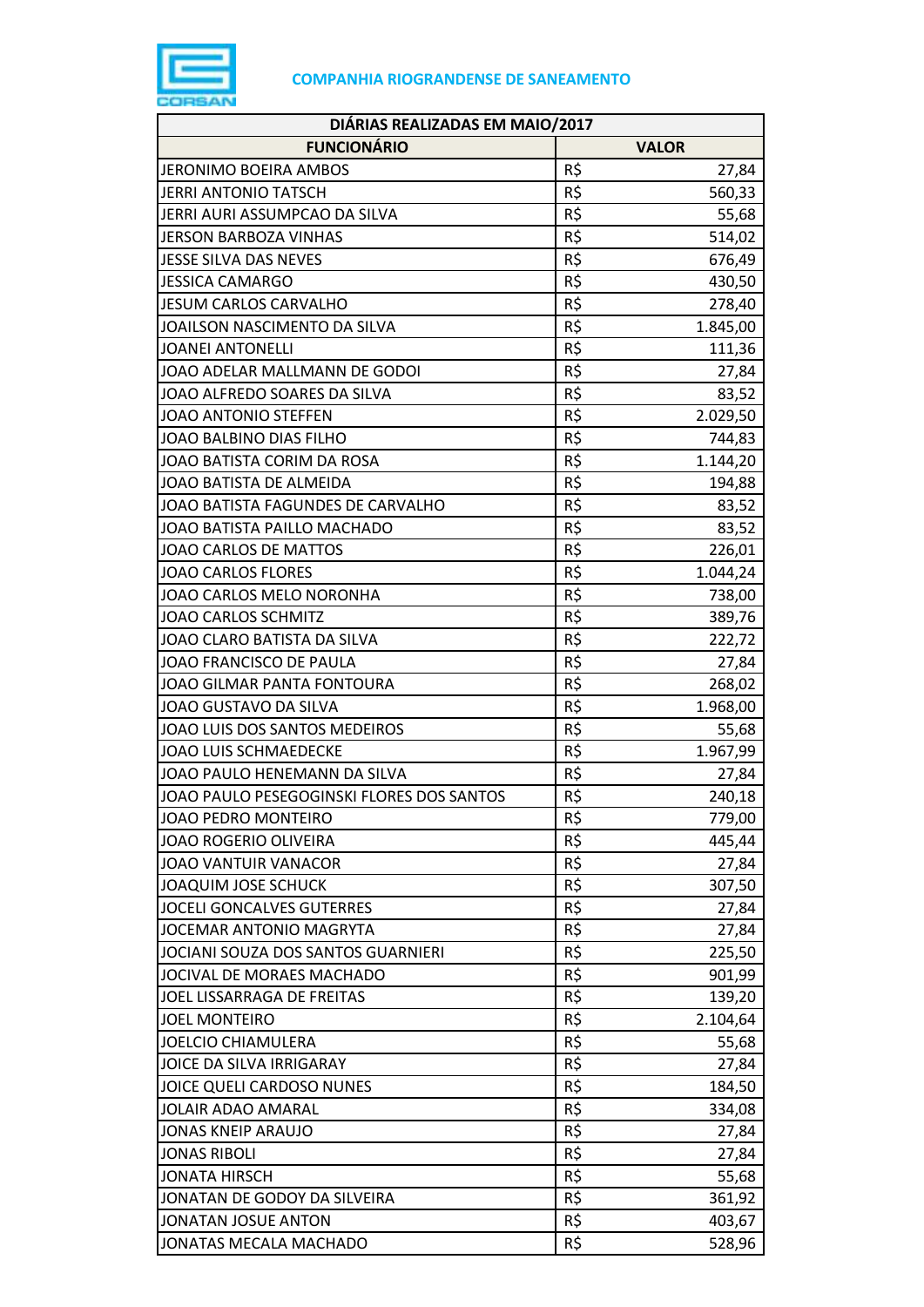

| DIÁRIAS REALIZADAS EM MAIO/2017    |     |              |  |
|------------------------------------|-----|--------------|--|
| <b>FUNCIONÁRIO</b>                 |     | <b>VALOR</b> |  |
| JONATHAN CARLOS DOS SANTOS         | R\$ | 528,96       |  |
| JONATHAN DA ROSA PITA              | R\$ | 2.029,50     |  |
| <b>JONATHAN PERES ABREU</b>        | R\$ | 27,84        |  |
| JONE DAMACENO FARIA CORREA         | R\$ | 2.023,68     |  |
| <b>JONY BONADIMAN</b>              | R\$ | 55,68        |  |
| <b>JORCELI ARAUJO NOLASCO</b>      | R\$ | 696,00       |  |
| JORDANA DA SILVA CASTRO BIASIBETTI | R\$ | 1.845,00     |  |
| JORGE DILAMAR GOULART RODRIGUES    | R\$ | 55,68        |  |
| JORGE LUIZ KLUMB BORN              | R\$ | 612,48       |  |
| <b>JORGE LUIZ PORTELLA</b>         | R\$ | 167,04       |  |
| <b>JORGE LUIZ STEFFEN</b>          | R\$ | 55,68        |  |
| JORGE ODIMAR ZANDONAI DA COSTA     | R\$ | 250,56       |  |
| <b>JORGE VALMOR BENCKE</b>         | R\$ | 1.722,00     |  |
| <b>JORGE ZYMBAL</b>                | R\$ | 55,68        |  |
| <b>JOSANA DE CANDIDO</b>           | R\$ | 335,34       |  |
| <b>JOSCELINO JOSE MIKULSKI</b>     | R\$ | 27,84        |  |
| JOSE AIRTON DOS SANTOS             | R\$ | 1.845,00     |  |
| JOSE ALDOIR DA LUZ COSTA           | R\$ | 184,50       |  |
| JOSE ALTAIR DE SOUZA SIMA          | R\$ | 27,84        |  |
| JOSE ANTONIO CAETANO GARCIA        | R\$ | 407,22       |  |
| JOSE ANTONIO MARIN DE OLIVEIRA     | R\$ | 637,52       |  |
| JOSE ARMINDO CORVALAO              | R\$ | 184,50       |  |
| <b>JOSE CARLOS BASSAN BRAGA</b>    | R\$ | 1.845,00     |  |
| JOSE CASSEMIRO PAZ GUZMAN          | R\$ | 225,50       |  |
| JOSE CLAUDIO DE ARAUJO COVALESKY   | R\$ | 295,86       |  |
| JOSE CRISTIANO SANTOS DE PAULA     | R\$ | 1.245,18     |  |
| <b>JOSE DA CAMPO</b>               | R\$ | 222,72       |  |
| <b>JOSE EDUARDO MARMITT</b>        | R\$ | 430,50       |  |
| JOSE FRANCISCO DE SOUZA            | R\$ | 2.029,50     |  |
| JOSE FRANCISCO PEIXOTO DE CARVALHO | R\$ | 27,84        |  |
| JOSE FRANCISCO SOUZA BUT           | R\$ | 27,84        |  |
| JOSE HENRIQUE MARINHO DA SILVA     | R\$ | 27,84        |  |
| JOSE HOMERO FINAMOR PINTO          | R\$ | 55,68        |  |
| JOSE HORACIO SILVA DA SILVA        | R\$ | 55,68        |  |
| <b>JOSE IVAN DORNELLES MULER</b>   | R\$ | 83,52        |  |
| <b>JOSE JOAREZ REQUE</b>           | R\$ | 2.392,68     |  |
| JOSE LINDOMAR FERREIRA MACHADO     | R\$ | 55,68        |  |
| <b>JOSE LUIS GAIGER XAVIER</b>     | R\$ | 55,68        |  |
| <b>JOSE LUIS GOMES LISBOA</b>      | R\$ | 3.813,00     |  |
| JOSE LUIZ DE LIMA VIANNA           | R\$ | 597,54       |  |
| JOSE MARCELO ANTIQUEIRA DE LEMOS   | R\$ | 307,50       |  |
| JOSE MARCELO DA SILVA              | R\$ | 194,88       |  |
| JOSE MARIO FERREIRA SANTANA JUNIOR | R\$ | 139,20       |  |
| JOSE NILTON VIEIRA GIDIEL          | R\$ | 222,72       |  |
| JOSE ORTIZ MARQUES CARDOSO         | R\$ | 117,18       |  |
| <b>JOSE PAULO METTLER</b>          | R\$ | 222,72       |  |
| <b>JOSE RAUL BRAZ</b>              | R\$ | 473,28       |  |
| JOSE RENATO ANTUNES NUNES          | R\$ | 123,00       |  |
| JOSE RICARDO RODRIGUES DA SILVA    | R\$ | 361,92       |  |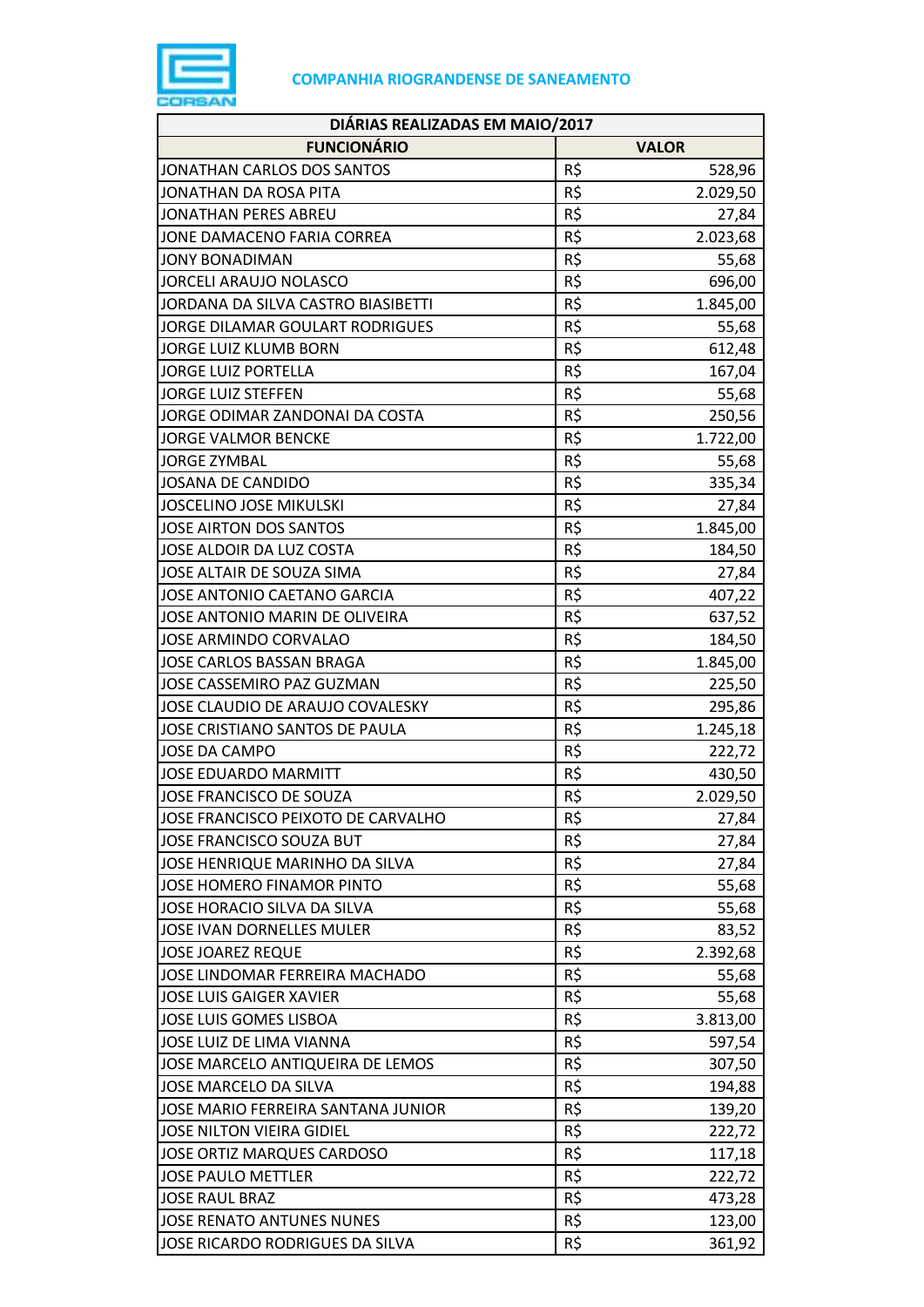

| DIÁRIAS REALIZADAS EM MAIO/2017      |     |              |  |
|--------------------------------------|-----|--------------|--|
| <b>FUNCIONÁRIO</b>                   |     | <b>VALOR</b> |  |
| <b>JOSE ROBERTO CEOLIN EPSTEIN</b>   | R\$ | 403,67       |  |
| <b>JOSE ROBERTO MARTINS</b>          | R\$ | 184,50       |  |
| <b>JOSE VICENTE SPINELLI PINTO</b>   | R\$ | 1.682,52     |  |
| <b>JOSEANE FONTANA</b>               | R\$ | 123,00       |  |
| <b>JOSELAINE BORGES DE MATTOS</b>    | R\$ | 27,84        |  |
| <b>JOSIANE PISTORELLO</b>            | R\$ | 27,84        |  |
| JOSIE CRISTINA DUARTE SCHWALM        | R\$ | 55,68        |  |
| <b>JOSIEL ANTONIO PESSOA NUNES</b>   | R\$ | 1.872,84     |  |
| <b>JOVANE SONCINI</b>                | R\$ | 55,68        |  |
| <b>JUAREZ BARIQUELO</b>              | R\$ | 27,84        |  |
| <b>JUAREZ CESCA MARCHIORO</b>        | R\$ | 83,52        |  |
| JUAREZ OLAVO FAGUNDES DA ROSA        | R\$ | 139,20       |  |
| <b>JUAREZ PEREIRA FRANCILIO</b>      | R\$ | 1.107,00     |  |
| <b>JUCELITO MISSIO</b>               | R\$ | 139,20       |  |
| <b>JUCELMA CONTER VENTURA</b>        | R\$ | 139,20       |  |
| <b>JUCIMAR PANCOT</b>                | R\$ | 27,84        |  |
| <b>JUELMIR NUNES SARAIVA</b>         | R\$ | 278,40       |  |
| JULIANA MACHADO GASPAROTTO           | R\$ | 375,83       |  |
| <b>JULIANA STOLL</b>                 | R\$ | 854,67       |  |
| <b>JULIANI DOS SANTOS KRUG</b>       | R\$ | 430,50       |  |
| <b>JULIANO AIOLFI</b>                | R\$ | 27,84        |  |
| JULIANO CEZAR SIQUEIRA DO NASCIMENTO | R\$ | 139,20       |  |
| JULIANO DE AZEVEDO BORGES            | R\$ | 560,33       |  |
| <b>JULIANO DELESKI NAIBERT</b>       | R\$ | 139,20       |  |
| <b>JULIANO DOS PASSOS</b>            | R\$ | 139,20       |  |
| <b>JULIANO GOULART</b>               | R\$ | 553,50       |  |
| <b>JULIANO MAFRA LEDUR</b>           | R\$ | 27,84        |  |
| JULIANO MOREIRA DOS SANTOS           | R\$ | 1.845,00     |  |
| <b>JULIANO PEGORINI BRAZ</b>         | R\$ | 681,06       |  |
| <b>JULIANO RAMBO RIBAS</b>           | R\$ | 27,84        |  |
| <b>JULIANO RAUBER</b>                | R\$ | 55,68        |  |
| JULIO CESAR DO ESPIRITO SANTO ROCHA  | R\$ | 1.968,00     |  |
| <b>JULIO CESAR TAVARES RIBEIRO</b>   | R\$ | 55,68        |  |
| JUNIOR CESAR DA SILVA                | R\$ | 1.749,84     |  |
| <b>JUREMAR BAIRROS MACHADO</b>       | R\$ | 27,84        |  |
| KARLA LEAL COZZA                     | R\$ | 27,84        |  |
| KARLA SOUZA FRANCO                   | R\$ | 309,02       |  |
| KATIA DANIELLE LIESENFELD            | R\$ | 27,84        |  |
| <b>KELLEN CASTRO VIANA</b>           | R\$ | 307,50       |  |
| <b>KELLY TOMAS DEBACCO</b>           | R\$ | 553,50       |  |
| KERI RAQUEL PINHEIRO MARTINS MACHADO | R\$ | 861,00       |  |
| KERLEN DE CARVALHO RIZZATI           | R\$ | 27,84        |  |
| KIULA DABULL PEDROSO                 | R\$ | 55,68        |  |
| KLEBER JOSE DALL AGNOL               | R\$ | 222,72       |  |
| <b>KRISTTIAN WALKER PIRES</b>        | R\$ | 55,68        |  |
| LAIR VICENTE KLEIN                   | R\$ | 27,84        |  |
| <b>LAIRTON SILVESTRINI</b>           | R\$ | 55,68        |  |
| LAURI VALENTIN BARON                 | R\$ | 1.414,50     |  |
| LAURITA DOS SANTOS TEIXEIRA VOLKWEIS | R\$ | 616,01       |  |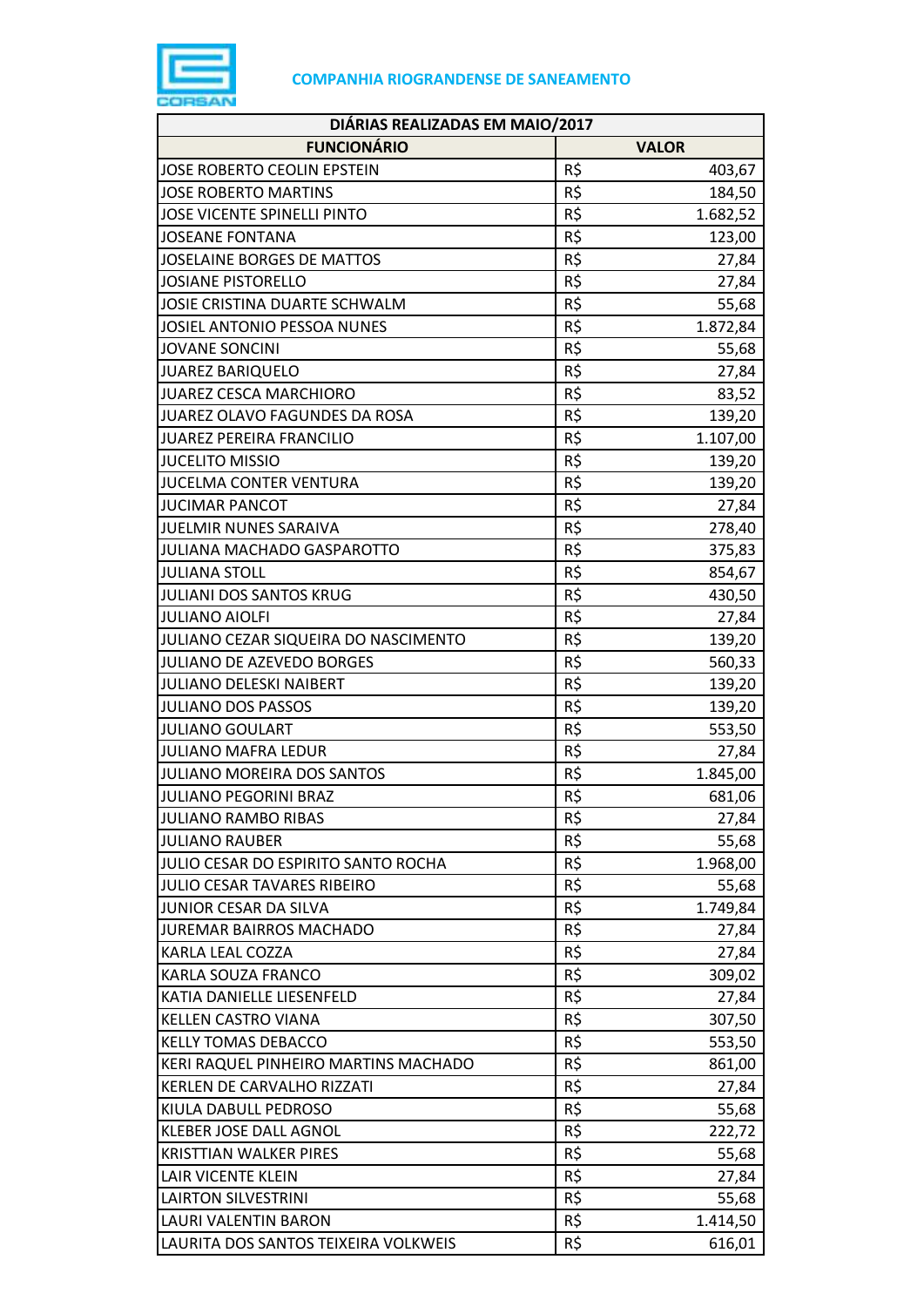

| DIÁRIAS REALIZADAS EM MAIO/2017      |     |              |  |
|--------------------------------------|-----|--------------|--|
| <b>FUNCIONÁRIO</b>                   |     | <b>VALOR</b> |  |
| LAURO ANTONIO GAIESKI                | R\$ | 670,68       |  |
| <b>LAURO DE FREITAS FLORES</b>       | R\$ | 27,84        |  |
| LAZIE DA COSTA DE OLIVEIRA           | R\$ | 139,20       |  |
| LEA PATRICIA PINHEIRO BASEI          | R\$ | 765,59       |  |
| LEANDRO ARAGON CALDEIRA              | R\$ | 1.845,00     |  |
| LEANDRO AUGUSTO MUMBACH              | R\$ | 240,18       |  |
| LEANDRO BIZOTTO PADILHA              | R\$ | 473,28       |  |
| LEANDRO CAPITAO ROCA                 | R\$ | 27,84        |  |
| LEANDRO DO NASCIMENTO KRETZCHMANN    | R\$ | 27,84        |  |
| <b>LEANDRO DOS SANTOS</b>            | R\$ | 27,84        |  |
| LEANDRO GOMES FERREIRA DE AZEVEDO    | R\$ | 306,24       |  |
| LEANDRO LUIS CANEPPELE JAHN          | R\$ | 27,84        |  |
| <b>LEANDRO MENEZES LOPES</b>         | R\$ | 27,84        |  |
| <b>LEANDRO MINUSCOLI</b>             | R\$ | 1.845,00     |  |
| LEANDRO MOREIRA EUFRAZIO             | R\$ | 250,56       |  |
| LEANDRO RAMOS VELLOZO                | R\$ | 281,18       |  |
| <b>LEANDRO RODRIGUES DOYLE</b>       | R\$ | 1.414,50     |  |
| LEANDRO ROSA DE ALMEIDA              | R\$ | 27,84        |  |
| LEANDRO SILVA DE MENEZES             | R\$ | 929,33       |  |
| LEANDRO SOUSTRUZNIK AGUILAR          | R\$ | 55,68        |  |
| <b>LEANDRO TOGNON</b>                | R\$ | 111,36       |  |
| LEDOEL SILVA DA SILVA                | R\$ | 83,52        |  |
| LEIA DE MACEDO COSTA                 | R\$ | 676,49       |  |
| LENARA TEIXEIRA RODRIGUES JASNIEWICZ | R\$ | 1.749,84     |  |
| LEO AUGUSTO DA SILVA                 | R\$ | 556,80       |  |
| LEOCIR BOMBONATTO                    | R\$ | 27,84        |  |
| LEOCLESIO ANTONIO FONTANA            | R\$ | 27,84        |  |
| LEONARA MISZEVSKI MIOLA              | R\$ | 111,36       |  |
| LEONARDO AZAMBUJA FARIAS             | R\$ | 1.777,68     |  |
| <b>LEONARDO COSTA ALVES</b>          | R\$ | 167,04       |  |
| LEONARDO DA SILVA PEREIRA            | R\$ | 184,50       |  |
| LEONARDO DAITX DE BITENCOURT         | R\$ | 222,72       |  |
| LEONARDO ESPINDOLA ROCHA             | R\$ | 194,88       |  |
| <b>LEONARDO GORGEN</b>               | R\$ | 389,76       |  |
| <b>LEONARDO JULIO MARTINS</b>        | R\$ | 435,06       |  |
| LEONARDO PEDROZO CORREA              | R\$ | 1.722,00     |  |
| <b>LEONARDO RAMOS PIRES</b>          | R\$ | 27,84        |  |
| LEONARDO SANTOS HUZALO               | R\$ | 194,88       |  |
| LEONARDO SILVA DE MARINS             | R\$ | 723,84       |  |
| LEONARDO SOZIN RUFINO                | R\$ | 361,92       |  |
| <b>LEONARDO STUMPF</b>               | R\$ | 1.716,18     |  |
| LEONEL JAIME LOPES                   | R\$ | 83,52        |  |
| LEONICE GONCALVES DE VARGAS          | R\$ | 335,34       |  |
| LEONIDAS ESSVEIN SOUZA               | R\$ | 361,92       |  |
| <b>LEONIR BRITZKE</b>                | R\$ | 1.810,82     |  |
| LERIO RODRIGUES DA FONSECA           | R\$ | 1.722,00     |  |
| LETHUZA RIZZI DE OLIVEIRA            | R\$ | 27,84        |  |
| LETICIA DE FREITAS VELOSO            | R\$ | 1.722,00     |  |
| LETICIA HERNANDES ALVES              | R\$ | 1.722,00     |  |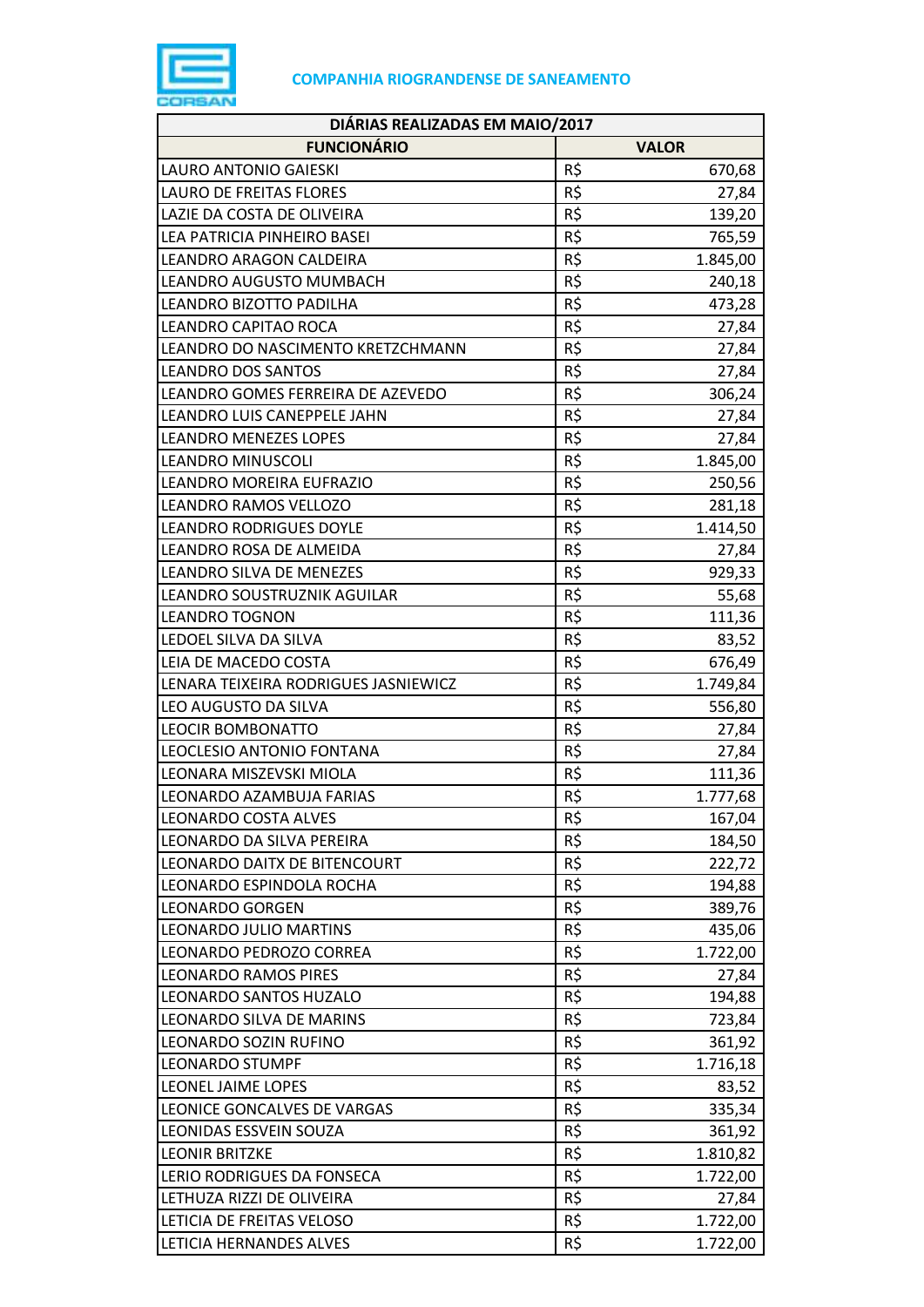

| DIÁRIAS REALIZADAS EM MAIO/2017     |                 |  |  |
|-------------------------------------|-----------------|--|--|
| <b>FUNCIONÁRIO</b>                  | <b>VALOR</b>    |  |  |
| LETICIA LETTNIN ROLL                | R\$<br>676,49   |  |  |
| LETICIA PASTERNAK KRAMM             | R\$<br>139,20   |  |  |
| LIA DENISE DREHMER                  | R\$<br>27,84    |  |  |
| <b>LIA DENISE TIMANN</b>            | R\$<br>369,00   |  |  |
| <b>LIANE SOARES CABRAL</b>          | R\$<br>55,68    |  |  |
| LILIAN RODRIGUES DE LIMA            | R\$<br>1.414,50 |  |  |
| LILIANE DA SILVA                    | R\$<br>27,84    |  |  |
| <b>LISAKETE BUBENICK</b>            | R\$<br>212,34   |  |  |
| LISIANE DE LIMA FIGUEIREDO          | R\$<br>212,34   |  |  |
| LISIANE VIDAL LIMA                  | R\$<br>184,50   |  |  |
| LOIVO DA SILVA GONCALVES            | R\$<br>683,33   |  |  |
| LOUISE DA ROSA CARDOSO              | R\$<br>1.537,50 |  |  |
| LUANA BREITSAMETER DEMAMAN          | R\$<br>27,84    |  |  |
| LUANA COVALESKY TESSMANN LOUREIRO   | R\$<br>526,16   |  |  |
| LUCAS ALBERTO SCHLESTEIN            | R\$<br>792,42   |  |  |
| LUCAS BRAVO CADORE                  | R\$<br>55,68    |  |  |
| <b>LUCAS CARVALHO HUBNER</b>        | R\$<br>2.091,00 |  |  |
| LUCAS CORADINI PREVEDELLO           | R\$<br>27,84    |  |  |
| LUCAS DO NASCIMENTO OLIVEIRA        | R\$<br>2.521,50 |  |  |
| LUCAS GUIMARAES PAMPLONA            | R\$<br>139,20   |  |  |
| LUCAS MARCHI DA MOTTA               | R\$<br>861,00   |  |  |
| <b>LUCAS PACZEK FRANTZ</b>          | R\$<br>27,84    |  |  |
| LUCAS SULZBACH RILHO                | R\$<br>738,00   |  |  |
| LUCELI GONCALVES VARGAS             | R\$<br>83,52    |  |  |
| <b>LUCIA IARA SACOL</b>             | R\$<br>860,99   |  |  |
| LUCIANA ALVAREZ DE OLIVEIRA SANTOS  | R\$<br>307,50   |  |  |
| LUCIANA GUARAGNA SOUZA              | R\$<br>799,50   |  |  |
| LUCIANA HENRIQUES PINHEIRO BONAMIGO | R\$<br>473,28   |  |  |
| LUCIANA WAGNER                      | R\$<br>27,84    |  |  |
| LUCIANE PINHEIRO STOCK              | R\$<br>307,50   |  |  |
| LUCIANE SANTOS NASCIMENTO           | R\$<br>83,52    |  |  |
| LUCIANO DA COSTA GARCIA             | R\$<br>451,00   |  |  |
| <b>LUCIANO DA SILVA</b>             | R\$<br>27,84    |  |  |
| LUCIANO DA SILVA LIMA               | R\$<br>1.722,00 |  |  |
| <b>LUCIANO DOTTE</b>                | R\$<br>111,36   |  |  |
| <b>LUCIANO GARCIA PFEIFER</b>       | R\$<br>55,68    |  |  |
| LUCIANO JACOB QUINTANA              | R\$<br>167,04   |  |  |
| LUCIANO PONCIANO VITT               | R\$<br>167,04   |  |  |
| LUCIANO RIBEIRO DOS SANTOS          | R\$<br>27,84    |  |  |
| LUCIANO RODRIGUES CARVALHO          | R\$<br>27,84    |  |  |
| LUCIANO VINICUS DALBERTO            | R\$<br>351,54   |  |  |
| LUCIMAR ZANATTA                     | R\$<br>1.168,50 |  |  |
| LUCIO SERGIO MESQUITA CAMPBELL      | R\$<br>888,84   |  |  |
| LUIS ALBERTO STEHMANN               | R\$<br>676,49   |  |  |
| LUIS ANDRE DE ALMEIDA MACIEL        | R\$<br>111,36   |  |  |
| <b>LUIS CARLOS MARTINS</b>          | R\$<br>55,68    |  |  |
| LUIS CESAR RAMBOR DA SILVA          | R\$<br>3.075,00 |  |  |
| LUIS DANIEL BRITES                  | R\$<br>668,16   |  |  |
| LUIS EDUARDO BRILHANTE DE OLIVEIRA  | R\$<br>194,88   |  |  |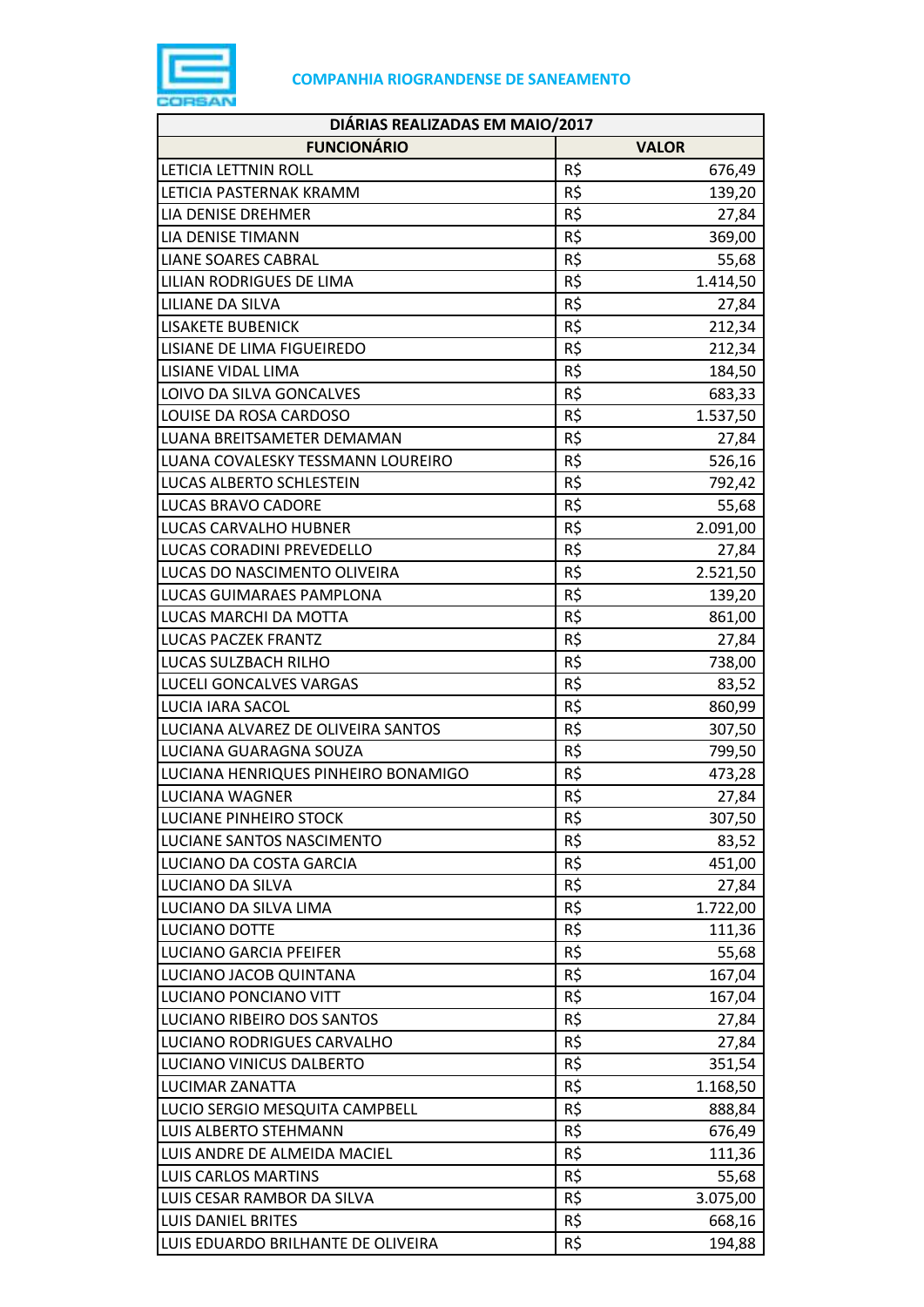

| DIÁRIAS REALIZADAS EM MAIO/2017          |     |              |  |
|------------------------------------------|-----|--------------|--|
| <b>FUNCIONÁRIO</b>                       |     | <b>VALOR</b> |  |
| LUIS EDUARDO MENDES                      | R\$ | 83,52        |  |
| LUIS FELIPE ALVES DOS SANTOS             | R\$ | 1.476,00     |  |
| LUIS FELIPE FALLAVENA DA ROSA            | R\$ | 55,68        |  |
| LUIS FERNANDO CLARO LONGARAY             | R\$ | 27,84        |  |
| LUIS FERNANDO DA ROZA VIEIRA             | R\$ | 984,00       |  |
| LUIS FERNANDO PRUCIANO                   | R\$ | 307,50       |  |
| LUIS FERNANDO TRINDADE GOULART           | R\$ | 55,68        |  |
| LUIS JERONIMO DORNELLES DA CUNHA         | R\$ | 1.011,33     |  |
| <b>LUIS SERGIO BARCELOS</b>              | R\$ | 27,84        |  |
| <b>LUIZ AUGUSTO SCHMIDT</b>              | R\$ | 27,84        |  |
| LUIZ CARLOS CRUZ DE MELO SERENO          | R\$ | 375,83       |  |
| LUIZ CARLOS DE JESUS KNIERIN PIRES       | R\$ | 55,68        |  |
| <b>LUIZ CARLOS SCHNEIDER</b>             | R\$ | 528,96       |  |
| <b>LUIZ CESAR PEDRO</b>                  | R\$ | 2.214,00     |  |
| LUIZ DE OLIVEIRA                         | R\$ | 1.291,50     |  |
| <b>LUIZ ERNESTO FERRARETTO</b>           | R\$ | 556,80       |  |
| LUIZ FELIPE TENORIO DA SILVA             | R\$ | 139,20       |  |
| LUIZ FELIPE ZIMMERMANN ODY               | R\$ | 212,34       |  |
| LUIZ FERNANDO FIGUEIREDO DORNELES JUNIOR | R\$ | 501,12       |  |
| LUIZ GUSTAVO MEDEIROS RICALDE            | R\$ | 676,50       |  |
| LUIZ JUNIOR SOARES DA PAIXAO             | R\$ | 1.353,00     |  |
| LUIZ RICARDO MONTEIRO                    | R\$ | 184,50       |  |
| LUIZ ROBERTO NATEL OLIVEIRA              | R\$ | 2.952,00     |  |
| <b>LUIZ RODRIGUES</b>                    | R\$ | 27,84        |  |
| LUIZ VILSON FRANSKOVIAK DEVIT            | R\$ | 111,36       |  |
| LUIZA LOPES LOURO RAHMAN                 | R\$ | 83,52        |  |
| LUSARDO BALDIATI PARIZI                  | R\$ | 1.168,50     |  |
| <b>LUTERO FRACASSO</b>                   | R\$ | 55,68        |  |
| LUZIA DE LOURDES MARQUES DE MEDEIROS     | R\$ | 27,84        |  |
| <b>MAGLIANE FIN MARTINI</b>              | R\$ | 1.032,84     |  |
| <b>MAGNUS DOS PASSOS</b>                 | R\$ | 473,28       |  |
| <b>MAGNUS MARCELO FREDRICH</b>           | R\$ | 83,52        |  |
| <b>MAICON ENIO ELSENBACH</b>             | R\$ | 167,04       |  |
| <b>MAIKE BENITES PAIVA</b>               | R\$ | 445,44       |  |
| MAIQUEL KOCHHANN LUNKES                  | R\$ | 1.476,00     |  |
| <b>MALTA MARIA FLUCK</b>                 | R\$ | 833,66       |  |
| MANOEL LUIS DA SILVA OURIVES             | R\$ | 553,50       |  |
| <b>MARA REGINA WEBER</b>                 | R\$ | 184,50       |  |
| <b>MARCEL BITTENCOURT LOPES</b>          | R\$ | 492,00       |  |
| <b>MARCEL NIELSEN</b>                    | R\$ | 27,84        |  |
| MARCELA RIBAS CAMPANHA                   | R\$ | 27,84        |  |
| MARCELINO JOSE HOSS BECKER               | R\$ | 55,68        |  |
| MARCELO BENJAMIN PIVETA ROSSAROLLA       | R\$ | 83,52        |  |
| <b>MARCELO DOYLE BENITES</b>             | R\$ | 1.845,00     |  |
| MARCELO GOMES SCHMACHTEMBERG             | R\$ | 55,68        |  |
| MARCELO GUIMARAES FANFA                  | R\$ | 1.414,50     |  |
| <b>MARCELO LUIS HANSEN</b>               | R\$ | 184,50       |  |
| <b>MARCELO MOURA DOS SANTOS</b>          | R\$ | 83,52        |  |
| MARCELO NORONHA DA SILVA                 | R\$ | 27,84        |  |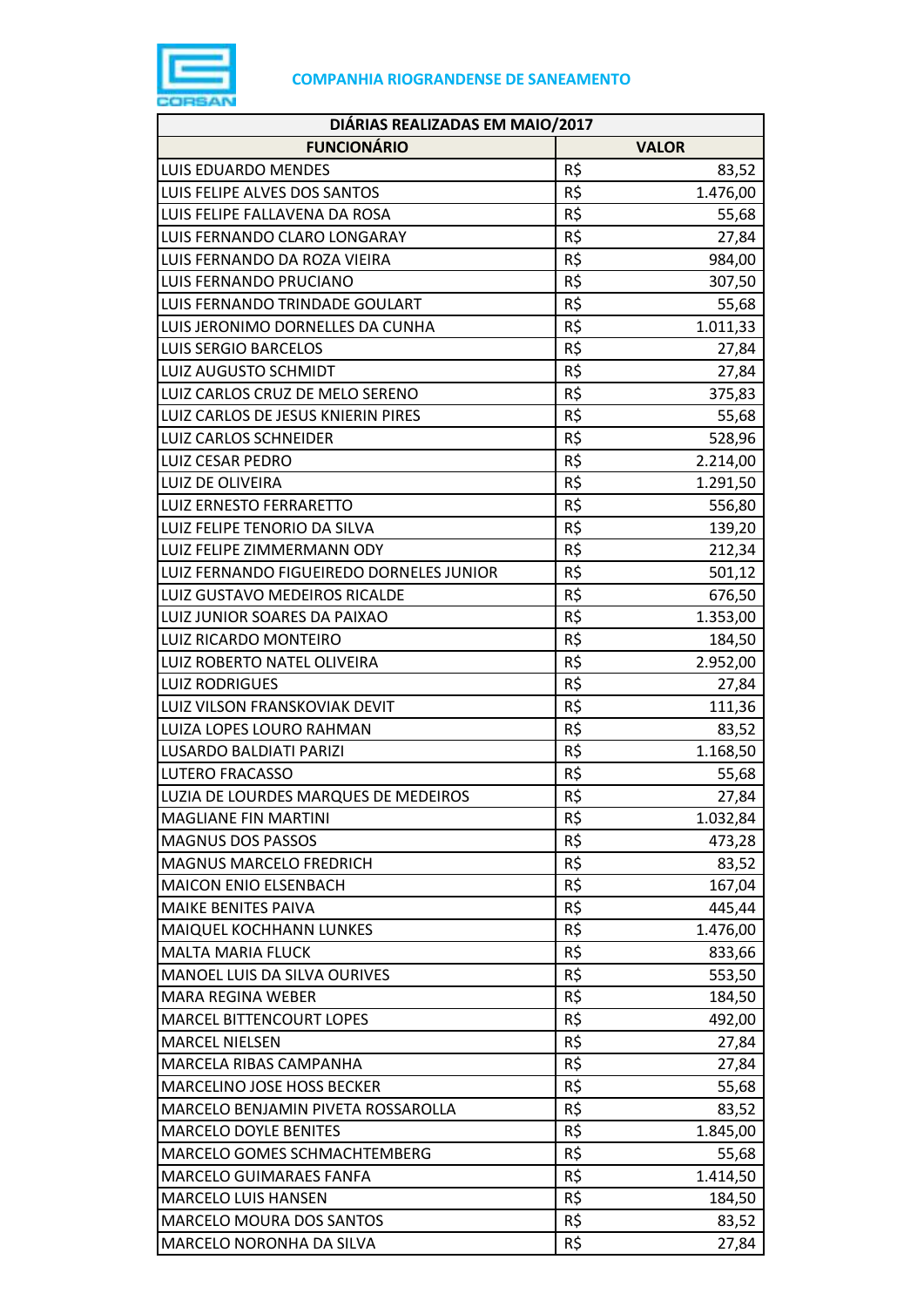

| DIÁRIAS REALIZADAS EM MAIO/2017         |     |              |  |
|-----------------------------------------|-----|--------------|--|
| <b>FUNCIONÁRIO</b>                      |     | <b>VALOR</b> |  |
| <b>MARCELO PINTO KLINGER</b>            | R\$ | 212,34       |  |
| MARCELO RAMALHO DE JESUS                | R\$ | 194,88       |  |
| <b>MARCELO SANTOS FIORIN</b>            | R\$ | 250,56       |  |
| <b>MARCELO SCHWEIGHOFER</b>             | R\$ | 83,52        |  |
| MARCELY DE CASTRO CAMPOS                | R\$ | 676,49       |  |
| <b>MARCIA KNOLL KRAEMER</b>             | R\$ | 676,49       |  |
| MARCIA LEMOS DOS SANTOS RAMOS           | R\$ | 139,20       |  |
| MARCIENA FERREIRA DA SILVA              | R\$ | 640,32       |  |
| <b>MARCIO ADRIANO BIRK</b>              | R\$ | 55,68        |  |
| MARCIO ALAOR CASAGRANDE FRANCO          | R\$ | 615,00       |  |
| MARCIO ANDRE DUTRA CACOILO              | R\$ | 246,00       |  |
| <b>MARCIO BOMBONATO</b>                 | R\$ | 55,68        |  |
| MARCIO CRISTIANO DOS SANTOS CORDEIRO    | R\$ | 27,84        |  |
| MARCIO DA SILVA CANIELAS                | R\$ | 27,84        |  |
| <b>MARCIO DOMINGUES AIRES</b>           | R\$ | 2.091,00     |  |
| MARCIO GIOVANI DOS SANTOS CARVALHO      | R\$ | 55,68        |  |
| MARCIO JOSE GIACOMIN                    | R\$ | 27,84        |  |
| <b>MARCIO JOSE HAUDT MAIA</b>           | R\$ | 751,66       |  |
| <b>MARCIO LANGWIELER MOTTA</b>          | R\$ | 27,84        |  |
| MARCIO LOPES DE OLIVEIRA                | R\$ | 246,00       |  |
| <b>MARCIO MENDES DOS SANTOS</b>         | R\$ | 27,84        |  |
| <b>MARCIO MIREK</b>                     | R\$ | 1.345,92     |  |
| MARCIO RICARDO DE OLIVEIRA              | R\$ | 55,68        |  |
| <b>MARCIO ROBERTO MADRI MACHADO</b>     | R\$ | 83,52        |  |
| MARCIO RONILDO BORGES MOREIRA           | R\$ | 526,16       |  |
| <b>MARCIO ROSALES NUNES</b>             | R\$ | 1.722,00     |  |
| MARCIO SOUZA DE OLIVEIRA                | R\$ | 306,24       |  |
| <b>MARCO ANTONIO ULLMANN</b>            | R\$ | 27,84        |  |
| MARCOS ALEXANDRE LIMA DA SILVA          | R\$ | 369,00       |  |
| <b>MARCOS ANDRE LAUSCHNER</b>           | R\$ | 2.214,00     |  |
| MARCOS ANTONIO DA ROCHA ROSA            | R\$ | 184,50       |  |
| <b>MARCOS CESAR NUNES CORREA</b>        | R\$ | 389,76       |  |
| <b>MARCOS DOS SANTOS BELOUS</b>         | R\$ | 27,84        |  |
| <b>MARCOS EDUARDO MORASKI</b>           | R\$ | 83,52        |  |
| <b>MARCOS LAMMEL</b>                    | R\$ | 212,34       |  |
| <b>MARCOS LOWE</b>                      | R\$ | 1.476,00     |  |
| <b>MARCOS RENATO FRANCK DA ROCHA</b>    | R\$ | 375,83       |  |
| MARCOS RICARDO MADER DA COSTA           | R\$ | 27,84        |  |
| <b>MARCOS TODORO SROCHINSKI</b>         | R\$ | 167,04       |  |
| <b>MARCOS VENICIO PRESTES</b>           | R\$ | 1.845,00     |  |
| <b>MARCOS VINICIOS CONTE</b>            | R\$ | 194,88       |  |
| MARCOS VINICIUS RODRIGUES SIFUENTES     | R\$ | 526,16       |  |
| <b>MARCUS VINICIUS CABERLON</b>         | R\$ | 1.095,05     |  |
| <b>MARCUS VINICIUS VIEGAS SCHREIBER</b> | R\$ | 83,52        |  |
| MARFIZA INACIO GARCIA                   | R\$ | 984,00       |  |
| MARIA DILES CAMPOS POLEZE               | R\$ | 417,60       |  |
| MARIA GABRIELA CARRIZO MALLMANN         | R\$ | 431,51       |  |
| MARIA GORETI FERREIRA SOARES            | R\$ | 83,52        |  |
| <b>MARIA GORETI MANZONI</b>             | R\$ | 27,84        |  |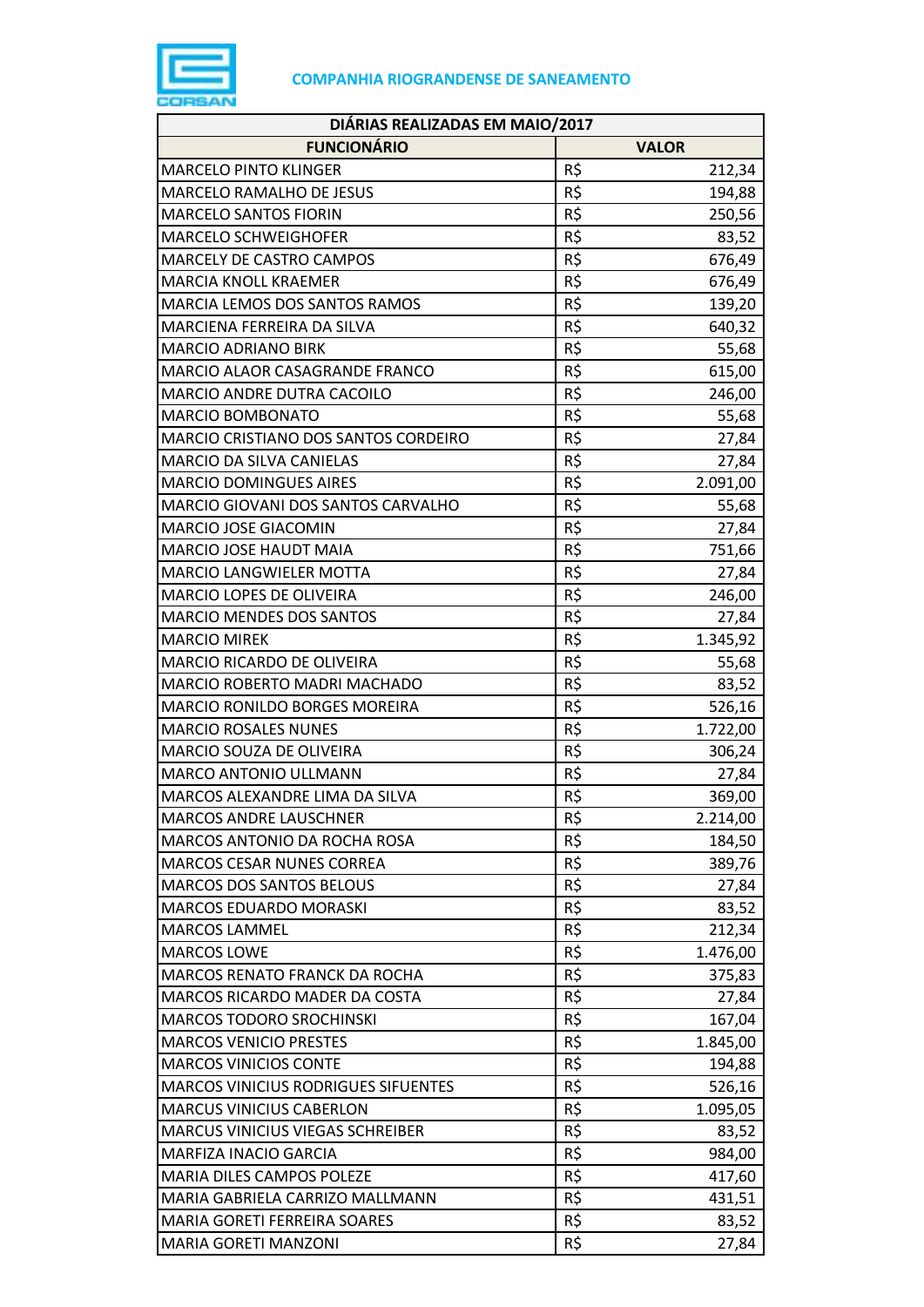

| DIÁRIAS REALIZADAS EM MAIO/2017        |     |              |  |
|----------------------------------------|-----|--------------|--|
| <b>FUNCIONÁRIO</b>                     |     | <b>VALOR</b> |  |
| MARIA INES DA SILVA BUENO              | R\$ | 27,84        |  |
| MARIA IZALTINA LIMA DE VASCONCELOS     | R\$ | 27,84        |  |
| <b>MARIANA SCHERER</b>                 | R\$ | 430,50       |  |
| <b>MARIEL DE PAULA CHAVES</b>          | R\$ | 375,83       |  |
| <b>MARIEL JOSE PREUSSLER</b>           | R\$ | 55,68        |  |
| MARILENE PACINI SELAU                  | R\$ | 139,20       |  |
| <b>MARINA CAMOZZATO GALNARES</b>       | R\$ | 27,84        |  |
| <b>MARINO INACIO KEPPEL</b>            | R\$ | 27,84        |  |
| <b>MARINO PIRES IBALDO</b>             | R\$ | 827,34       |  |
| MARIO AUGUSTO DE LIMA E SILVA          | R\$ | 212,34       |  |
| MARIO GONCALVES DA SILVEIRA            | R\$ | 139,20       |  |
| MARIO ROBERTO DA SILVA MARIN           | R\$ | 184,50       |  |
| <b>MARIZANE SOARES FARIAS</b>          | R\$ | 55,68        |  |
| <b>MARLENE RIBEIRO GRASSI</b>          | R\$ | 27,84        |  |
| MARLI TERESINHA SILVA DA SILVA         | R\$ | 212,34       |  |
| <b>MARLO VORLEI REX</b>                | R\$ | 27,84        |  |
| <b>MARLON DOS SANTOS AGUIAR</b>        | R\$ | 307,50       |  |
| <b>MARLON RICARDO MARCHESAN</b>        | R\$ | 984,00       |  |
| <b>MARLOS MARTINS DA SILVEIRA</b>      | R\$ | 1.537,50     |  |
| <b>MARTINHO DE TONI</b>                | R\$ | 27,84        |  |
| MARTINHO PRUDENCIO DE ANDRADE          | R\$ | 27,84        |  |
| <b>MATEUS BERGAMIN PALUDO</b>          | R\$ | 27,84        |  |
| <b>MATHEUS AUGUSTO GONCALVES NUNES</b> | R\$ | 139,20       |  |
| <b>MATHEUS LUZ COSTA</b>               | R\$ | 307,50       |  |
| <b>MATHEUS PERIN HEFLER</b>            | R\$ | 1.039,68     |  |
| MATHEUS REIS FARIAS DOS SANTOS         | R\$ | 27,84        |  |
| MATHEUS SOARES DE SOUZA                | R\$ | 194,88       |  |
| MAURICIO DAMASCENO GULARTE             | R\$ | 27,84        |  |
| <b>MAURICIO DOS SANTOS</b>             | R\$ | 609,18       |  |
| MAURICIO DOS SANTOS FERNANDES          | R\$ | 2.275,50     |  |
| MAURICIO OLIVEIRA DE SOUSA             | R\$ | 309,02       |  |
| <b>MAURICIO PAULO HECKLER</b>          | R\$ | 55,68        |  |
| <b>MAURICIO RODRIGO RAMOS</b>          | R\$ | 1.168,50     |  |
| <b>MAURICIO WOLF RODRIGUES</b>         | R\$ | 27,84        |  |
| MAURO AUGUSTO ALMEIDA CABRAL           | R\$ | 389,76       |  |
| MAURO DA SILVA DE CASTRO               | R\$ | 307,50       |  |
| <b>MAURO DA SILVA SANTOS</b>           | R\$ | 55,68        |  |
| <b>MAX FREDERICO GRAEBIN</b>           | R\$ | 492,00       |  |
| MAXIMILIANO ALVES DE MORAES            | R\$ | 1.305,66     |  |
| MAXIMILIANO DA SILVA                   | R\$ | 668,16       |  |
| MERCIA MARLIZE ZIMMERMANN FEISTEL      | R\$ | 1.277,82     |  |
| MERI DIANA STRAUSS FOESCH              | R\$ | 150,33       |  |
| MICAEL TOME                            | R\$ | 556,80       |  |
| MICHELE BORGES MOREIRA CASTRO          | R\$ | 375,83       |  |
| MIGUEL CARLOS OLIVEIRA DEGLAUS         | R\$ | 225,50       |  |
| MIGUEL DE JESUS DE SIQUEIRA            | R\$ | 27,84        |  |
| MIGUEL LUGOCH                          | R\$ | 184,50       |  |
| MILER DE SOUZA BARRAGANA               | R\$ | 676,49       |  |
| MILTON DO NASCIMENTO ANTES             | R\$ | 944,52       |  |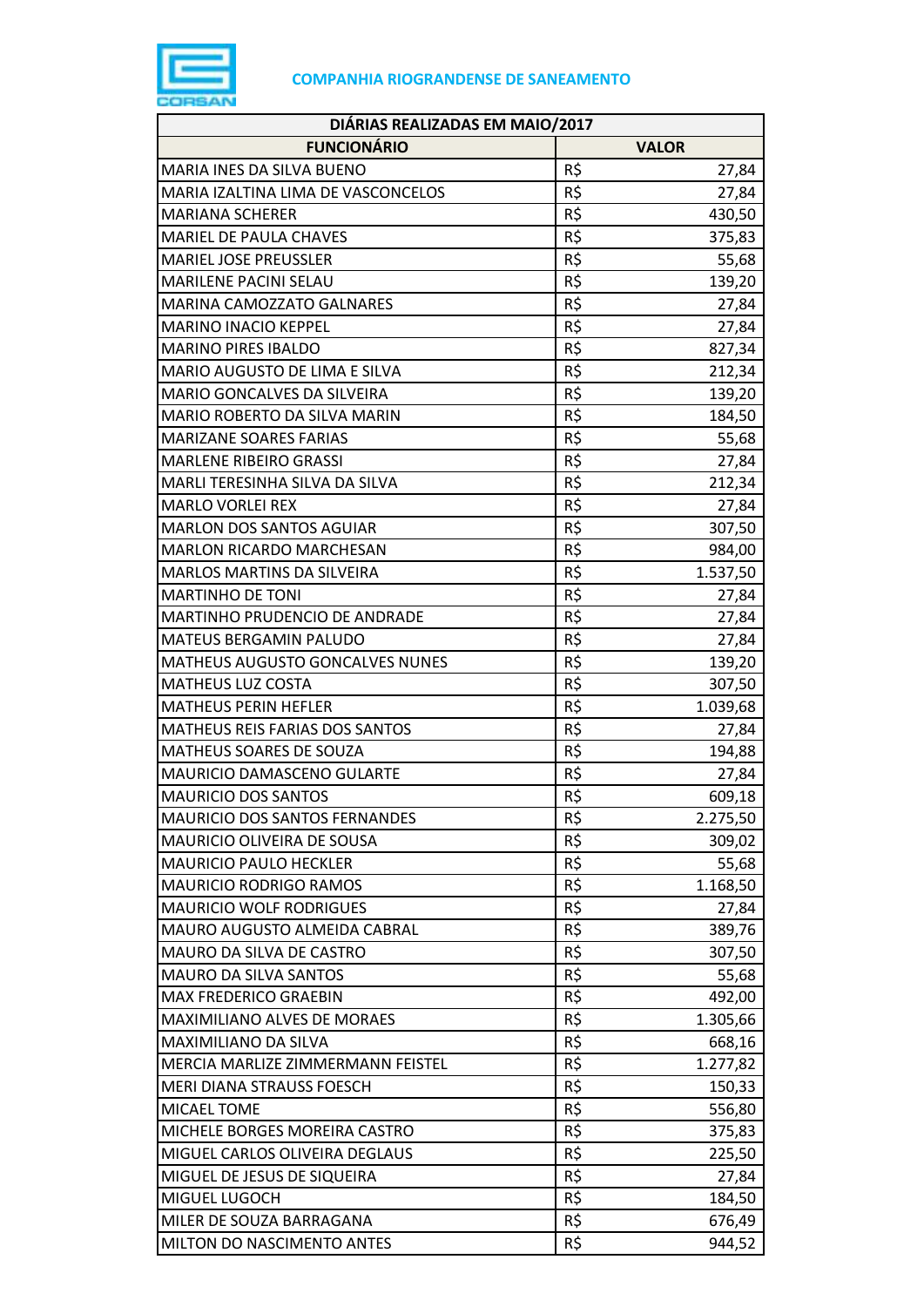

| DIÁRIAS REALIZADAS EM MAIO/2017             |     |              |  |
|---------------------------------------------|-----|--------------|--|
| <b>FUNCIONÁRIO</b>                          |     | <b>VALOR</b> |  |
| <b>MILTON FREITAS SANTOS</b>                | R\$ | 676,50       |  |
| <b>MILTON GAMBINI PIRES</b>                 | R\$ | 1.756,67     |  |
| MILTON PAULO HICKMANN                       | R\$ | 55,68        |  |
| MILTON RODRIGO DE OLIVEIRA                  | R\$ | 1.593,18     |  |
| <b>MILTON ROGERIO RAMOS</b>                 | R\$ | 83,52        |  |
| MIRIAM DA COSTA CRUZ                        | R\$ | 556,80       |  |
| MIRIAN ESTELA PIPPI                         | R\$ | 27,84        |  |
| MIRIAN GOMES FERREIRA                       | R\$ | 27,84        |  |
| MISAEL RIBEIRO VEIGA                        | R\$ | 278,40       |  |
| <b>MOACIR ROBSON KARKOW</b>                 | R\$ | 2.213,97     |  |
| MOISES ANTONIO BENVEGNU                     | R\$ | 363,18       |  |
| MOISES FANTINELI CALEGARI                   | R\$ | 27,84        |  |
| MOISES LEVI DOS REIS                        | R\$ | 27,84        |  |
| MONICA VANZO                                | R\$ | 55,68        |  |
| MORGANA CASARA MELO                         | R\$ | 278,40       |  |
| MORGANA LOPES DAITX                         | R\$ | 55,68        |  |
| MURIEL CAROLINE HOFMAN                      | R\$ | 184,50       |  |
| <b>NABOR LUIZ DAPPER</b>                    | R\$ | 3.035,52     |  |
| <b>NADINE VERGARA SCHORR</b>                | R\$ | 27,84        |  |
| NADIR ALBINO BECKER KONRATH                 | R\$ | 55,68        |  |
| <b>NAGILE OHANA STRECK</b>                  | R\$ | 246,00       |  |
| <b>NAIRTON JOAO PIOTROVSKI</b>              | R\$ | 250,56       |  |
| NATIELE KRONBAUER MACHADO CANABARRO E SILVA | R\$ | 307,50       |  |
| <b>NEI KLUSENER GARCIA</b>                  | R\$ | 212,34       |  |
| NEIVA SUZANA DE ARRUDA OLIVEIRA             | R\$ | 55,68        |  |
| <b>NELSON ANTONIO ARNHOLD</b>               | R\$ | 295,86       |  |
| <b>NELSON CARVALHO</b>                      | R\$ | 1.528,38     |  |
| <b>NELSON DA SILVA GUTLER</b>               | R\$ | 27,84        |  |
| <b>NELSON JACO BONIATTI</b>                 | R\$ | 27,84        |  |
| <b>NELSON NEI PIRES</b>                     | R\$ | 430,50       |  |
| <b>NELSON PAULO GERHARD</b>                 | R\$ | 3.047,65     |  |
| <b>NEOCIR RICARDO RIZZATTO</b>              | R\$ | 55,68        |  |
| NEORILDO JOSE DASSI                         | R\$ | 351,54       |  |
| NERI IVANDO SCORTEGAGNA                     | R\$ | 375,83       |  |
| NEWTON JOSE ROSSO TREVISAN                  | R\$ | 867,83       |  |
| NILSON OLAIR QUEIROZ COLBEK                 | R\$ | 27,84        |  |
| <b>NILSON TONIN</b>                         | R\$ | 139,20       |  |
| NILTON DOMINGOS MATANA                      | R\$ | 111,36       |  |
| NIVALDO SOUZA MORAIS                        | R\$ | 1.184,70     |  |
| <b>NOEL DA SILVA SANTOS</b>                 | R\$ | 1.347,18     |  |
| <b>NOELE BOLZAN DUARTE</b>                  | R\$ | 27,84        |  |
| NORBERTO FERNANDES PINTO DIAS FILHO         | R\$ | 178,68       |  |
| NORIZETE DE FATIMA RODRIGUES EV             | R\$ | 27,84        |  |
| <b>ODAIR FIORENTIN</b>                      | R\$ | 936,18       |  |
| <b>ODECIO IRIO HAUPT</b>                    | R\$ | 27,84        |  |
| ODIR ALVES DA SILVA                         | R\$ | 1.722,00     |  |
| ODIR FERNANDO VIDAL COUTO                   | R\$ | 184,50       |  |
| <b>OLVEDO SANTOS NETTO</b>                  | R\$ | 111,36       |  |
| ONEIDE ADEL DA SILVA CASTRO                 | R\$ | 55,68        |  |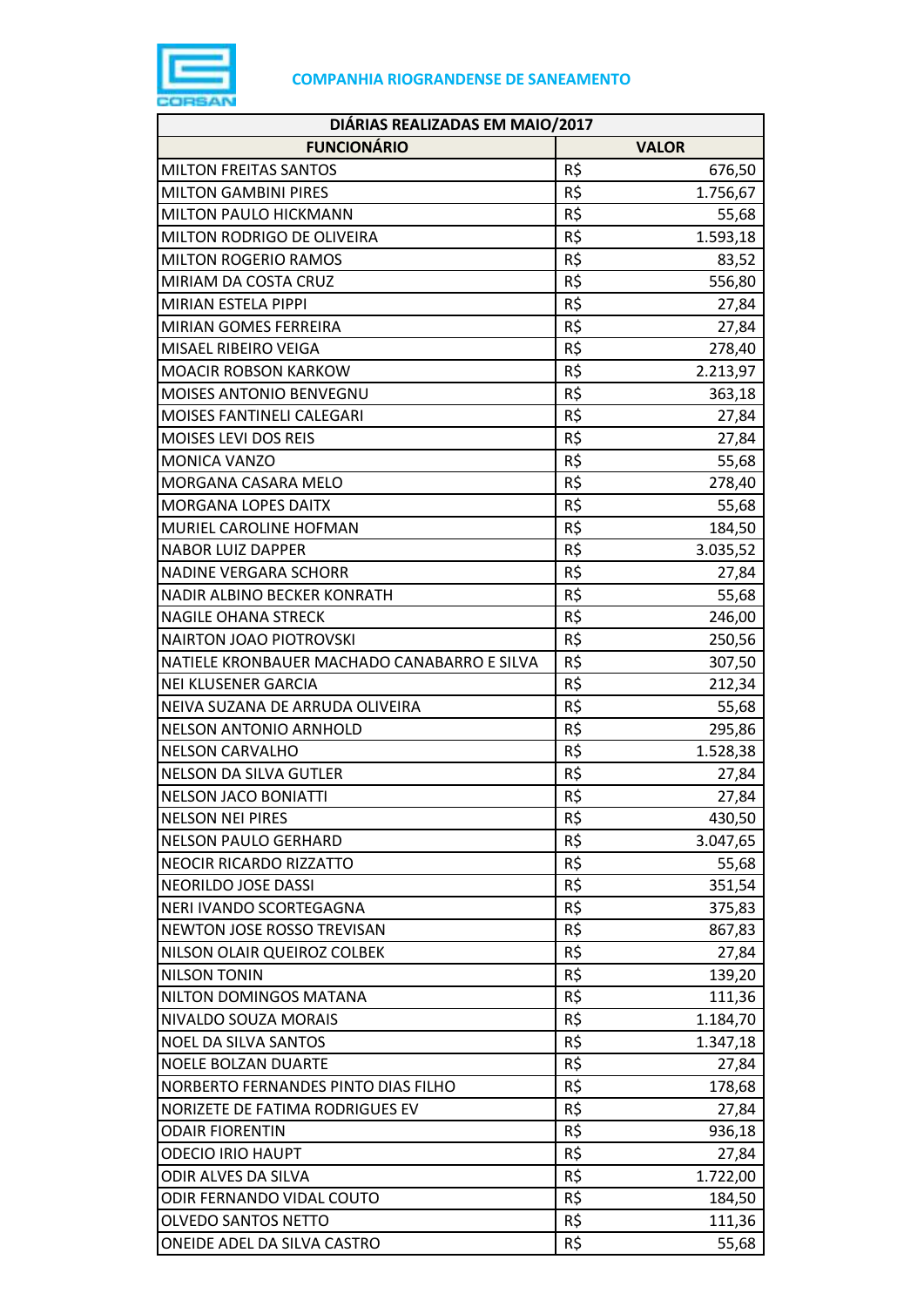

| DIÁRIAS REALIZADAS EM MAIO/2017             |              |          |  |
|---------------------------------------------|--------------|----------|--|
| <b>FUNCIONÁRIO</b>                          | <b>VALOR</b> |          |  |
| ORLI ANGELO NERI XAVIER                     | R\$          | 27,84    |  |
| OSEIAS RIBEIRO DA SILVA                     | R\$          | 83,52    |  |
| OSMAR DE JESUS BUENO DE BAIRROS             | R\$          | 55,68    |  |
| OSMAR DE VARGAS DORNELLES                   | R\$          | 553,50   |  |
| <b>OSMAR MICHEL</b>                         | R\$          | 268,02   |  |
| OSORIO DORNELLES MOREIRA                    | R\$          | 27,84    |  |
| <b>OTO SCHNEIDER</b>                        | R\$          | 553,50   |  |
| PABLO DA COSTA AFONSO                       | R\$          | 437,84   |  |
| PABLO OLIVEIRA SCHUH                        | R\$          | 27,84    |  |
| PAMELA VIEIRA                               | R\$          | 27,84    |  |
| PATRICIA CARDOSO KUSE CASSINA               | R\$          | 375,83   |  |
| PATRICIA LUANA JESIUR KEGLER                | R\$          | 111,36   |  |
| PATRICIA MAROZO ARDENGHI DE LIMA            | R\$          | 222,72   |  |
| PATRICIA PEDROSO DE SOUZA                   | R\$          | 27,84    |  |
| PATRICIA PEREIRA RODRIGUES CATTO            | R\$          | 184,50   |  |
| PATRICIA SARMANHO                           | R\$          | 111,36   |  |
| PATRICIA VIEIRA BRAGA                       | R\$          | 225,50   |  |
| PAULA GABRIELE SANTOS ROJAS                 | R\$          | 83,52    |  |
| PAULINE DA SILVA CONSTANTE                  | R\$          | 27,84    |  |
| PAULO ALBERTO MASERA                        | R\$          | 27,84    |  |
| PAULO ANGELO PASE                           | R\$          | 55,68    |  |
| PAULO ANTONIO SANTOS DA SILVA               | R\$          | 27,84    |  |
| PAULO AUGUSTO BORBA BIDONE                  | R\$          | 27,84    |  |
| PAULO CELSO HALWACKS JUNIOR                 | R\$          | 250,56   |  |
| PAULO CESAR CARDOSO GERMANO                 | R\$          | 184,50   |  |
| PAULO CESAR DA ROSA LUCAS                   | R\$          | 27,84    |  |
| PAULO CESAR DA SILVA HIDER                  | R\$          | 55,68    |  |
| PAULO CESAR DOS SANTOS MARQUES              | R\$          | 167,04   |  |
| PAULO CESAR GOMES TEIXEIRA                  | R\$          | 2.952,00 |  |
| PAULO CESAR MORAES PIMENTEL                 | R\$          | 556,80   |  |
| PAULO CESAR OLIVEIRA DOS SANTOS             | R\$          | 501,12   |  |
| PAULO CESAR SCHOMMER                        | R\$          | 309,02   |  |
| PAULO CEZAR PORTOLON                        | R\$          | 546,42   |  |
| PAULO EDUARDO TONETTO DE ARAUJO FILHO       | R\$          | 55,68    |  |
| PAULO FABIANO DA SILVEIRA CIOCHETA          | R\$          | 307,50   |  |
| PAULO FERNANDO FERREIRA DE ALENCASTRO BRAGA | R\$          | 278,40   |  |
| PAULO FLAVIO DOLEJAL CONCEICAO              | R\$          | 417,60   |  |
| PAULO LUIS PETRY                            | R\$          | 27,84    |  |
| PAULO PETRONIO PERES DE PERES               | R\$          | 27,84    |  |
| PAULO RENATO DA SILVA DUARTE                | R\$          | 403,67   |  |
| PAULO RICARDO DA SILVA                      | R\$          | 111,36   |  |
| PAULO RICARDO DA SILVA DE SOUZA             | R\$          | 83,52    |  |
| PAULO RICARDO DA SILVA NICHELE              | R\$          | 83,52    |  |
| PAULO RICARDO FARINHA DE OLIVEIRA           | R\$          | 609,18   |  |
| PAULO RICARDO GARCIA FRAGA                  | R\$          | 556,80   |  |
| PAULO RICARDO SIQUEIRA DA SILVA             | R\$          | 55,68    |  |
| PAULO ROBERTO AICH                          | R\$          | 194,88   |  |
| PAULO ROBERTO CANDIDO DA SILVA              | R\$          | 27,84    |  |
| PAULO ROBERTO CERVI                         | R\$          | 560,33   |  |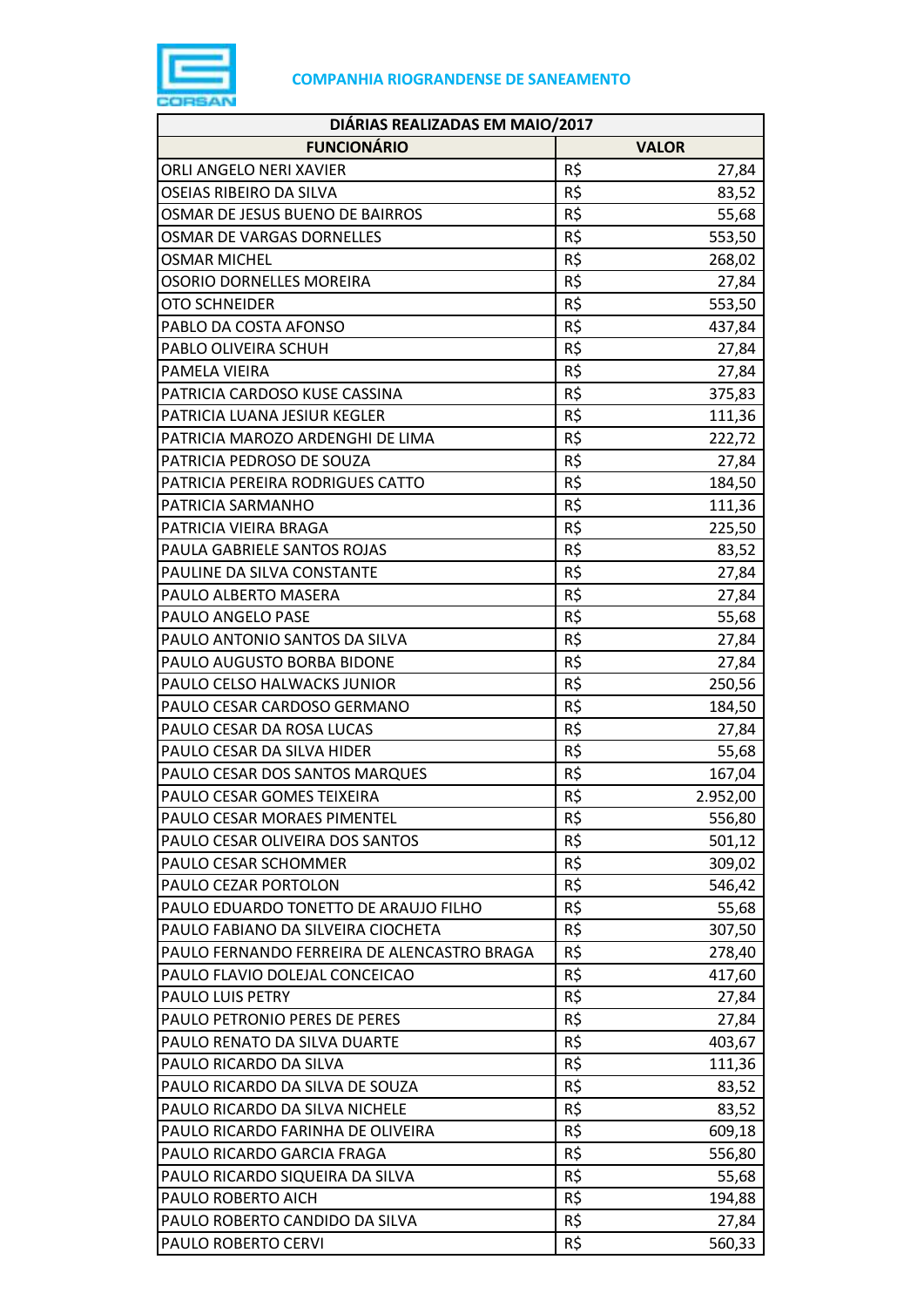

| DIÁRIAS REALIZADAS EM MAIO/2017           |     |              |  |
|-------------------------------------------|-----|--------------|--|
| <b>FUNCIONÁRIO</b>                        |     | <b>VALOR</b> |  |
| PAULO ROBERTO DA S FIGUEIREDO             | R\$ | 335,34       |  |
| PAULO ROBERTO GARCIA DOS SANTOS           | R\$ | 139,20       |  |
| PAULO ROBERTO LIMANA                      | R\$ | 27,84        |  |
| PAULO ROBERTO MACEDO CIDADE               | R\$ | 553,50       |  |
| PAULO ROBERTO MARTINS DE OLIVEIRA         | R\$ | 410,00       |  |
| PAULO ROBERTO RODRIGUES CASTILHO          | R\$ | 584,64       |  |
| PAULO ROBERTO STAUDT                      | R\$ | 55,68        |  |
| PAULO ROGERIO BOTELHO CAETANO             | R\$ | 2.774,33     |  |
| PAULO ROGERIO DA SILVA PAULON             | R\$ | 139,20       |  |
| PAULO ROGERIO DE OLIVEIRA                 | R\$ | 83,52        |  |
| PAULO ROGERIO RODRIGUES DO CARMO          | R\$ | 55,68        |  |
| <b>PAULO SERGIO PIRES</b>                 | R\$ | 430,50       |  |
| PAULO SIDINEI MINUZZO                     | R\$ | 675,24       |  |
| PAULO VOLMES MARQUES DE MACEDO            | R\$ | 55,68        |  |
| PEDRO FALCO PRUSKI                        | R\$ | 635,50       |  |
| PEDRO FLECK DE BEM                        | R\$ | 83,52        |  |
| PEDRO IVAIR THALHEIMER                    | R\$ | 55,68        |  |
| PEDRO LUIS BONGIORNO                      | R\$ | 27,84        |  |
| PEDRO MODESTO                             | R\$ | 139,20       |  |
| PEDRO RAIMUNDO POMMER                     | R\$ | 1.722,00     |  |
| PEDRO ROBERTO CANTELE                     | R\$ | 2.029,50     |  |
| PEDRO ROGERIO CARVALHO                    | R\$ | 27,84        |  |
| PEDRO VILMAR DA SILVA                     | R\$ | 83,52        |  |
| PERCIO DA SILVA                           | R\$ | 1.900,68     |  |
| PERCIO SILVA DA SILVA                     | R\$ | 1.476,00     |  |
| PERICLES RONDINELE LOPES DORNELES         | R\$ | 854,66       |  |
| PETERSSON AMARAL DA SILVA                 | R\$ | 615,00       |  |
| PIETRO SERPA KONZGEN                      | R\$ | 225,50       |  |
| PLUTARCO ARISTIDES GERMANO SOARES MARQUES | R\$ | 603,36       |  |
| PRICILA ARGENTA MARTINI                   | R\$ | 240,18       |  |
| PRISCILLA DE CARVALHO ZORTEA              | R\$ | 55,68        |  |
| RAFAEL ANDREI VOGT                        | R\$ | 111,36       |  |
| RAFAEL ANTONIO MACHRY VIEIRA              | R\$ | 615,00       |  |
| RAFAEL BRANDAO                            | R\$ | 55,68        |  |
| RAFAEL ELIAS RODRIGUES                    | R\$ | 278,40       |  |
| RAFAEL FRAGOSO FERNANDES                  | R\$ | 348,50       |  |
| RAFAEL GABIATTI                           | R\$ | 27,84        |  |
| RAFAEL GAMBIM KRUMMENAUER                 | R\$ | 1.749,84     |  |
| RAFAEL JOSE RIBEIRO                       | R\$ | 184,50       |  |
| RAFAEL LIMA GARCIA                        | R\$ | 167,04       |  |
| RAFAEL MACHADO DA SILVA                   | R\$ | 212,34       |  |
| RAFAEL MUMBACH                            | R\$ | 167,04       |  |
| RAFAEL SIQUEIRA OURIQUE                   | R\$ | 27,84        |  |
| RAFAEL SOARES DOMINGUES                   | R\$ | 929,33       |  |
| RAISSA SIGNORETTI DIAS                    | R\$ | 27,84        |  |
| RAONI LEIVAS MOREIRA                      | R\$ | 1.230,00     |  |
| RAPHAELA BASSO                            | R\$ | 212,34       |  |
| RAQUEL BERLEZE                            | R\$ | 83,52        |  |
| RAQUEL DELAI CELANT                       | R\$ | 250,56       |  |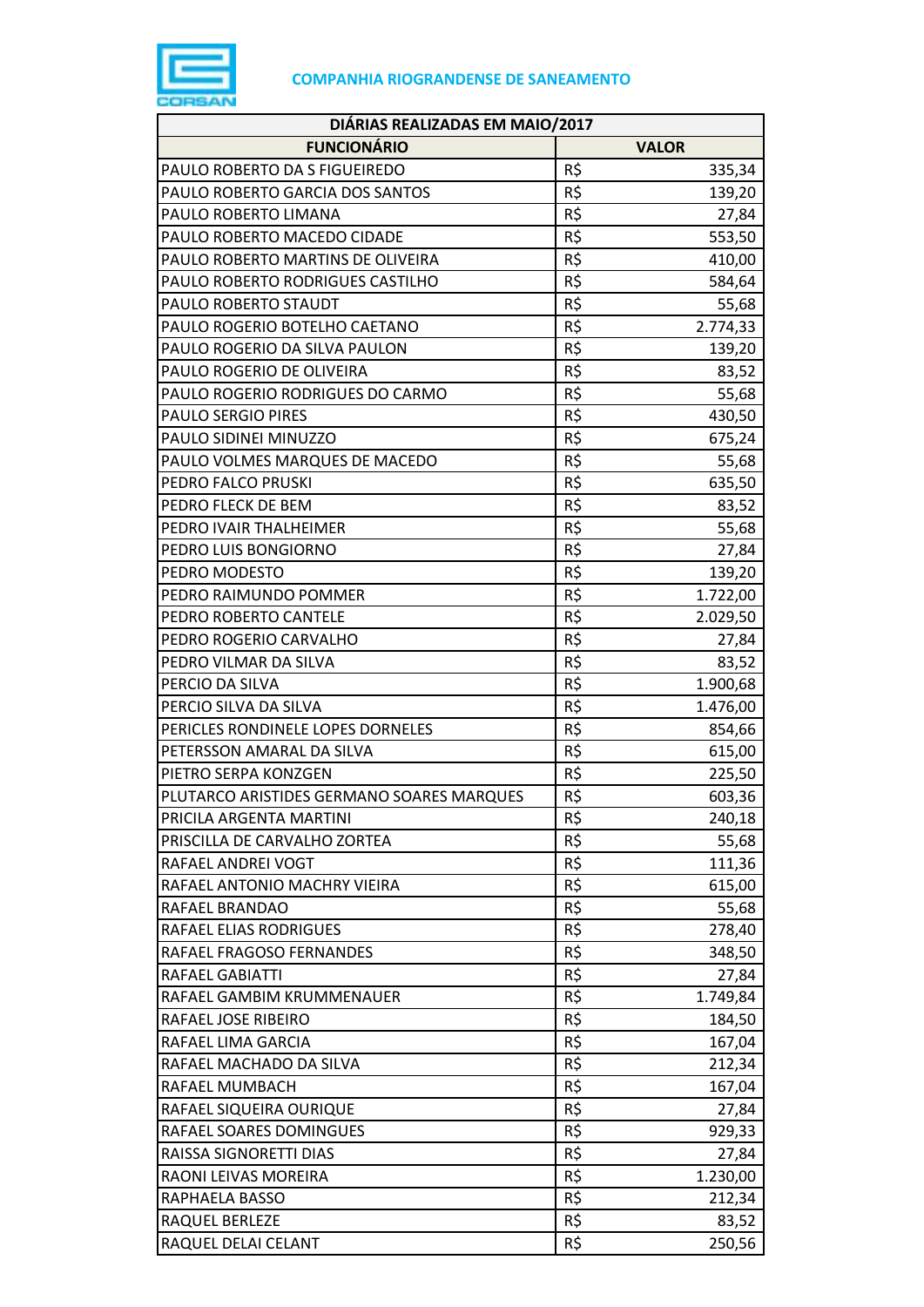

| DIÁRIAS REALIZADAS EM MAIO/2017       |     |              |  |
|---------------------------------------|-----|--------------|--|
| <b>FUNCIONÁRIO</b>                    |     | <b>VALOR</b> |  |
| RAQUEL POLENZ WIELEWICKI              | R\$ | 184,50       |  |
| RAUL FERNANDO RODRIGUES RAMOS         | R\$ | 1.537,50     |  |
| RAUL MACIEL DONATO                    | R\$ | 1.845,00     |  |
| RAUL WEDIG                            | R\$ | 501,12       |  |
| REGINALDO ROCHA DE CASTRO             | R\$ | 458,34       |  |
| <b>REGIS ARTHUR BUGS DORR</b>         | R\$ | 875,68       |  |
| <b>REGIS MACHADO COLARES</b>          | R\$ | 55,68        |  |
| REGIS REBELLO MOREIRA                 | R\$ | 27,84        |  |
| RENA SILVEIRA DE MIRANDA              | R\$ | 526,16       |  |
| <b>RENAN CARLOS GROSS</b>             | R\$ | 55,68        |  |
| RENATA BENEVIT GIL                    | R\$ | 55,68        |  |
| RENATA DA ROSA MACHADO                | R\$ | 27,84        |  |
| RENATA DAL MAGRO                      | R\$ | 222,72       |  |
| RENATA PIO MAXIMILA                   | R\$ | 27,84        |  |
| RENATO JOMAR CAVALHEIRO PINTO         | R\$ | 184,50       |  |
| RENATO MACHADO                        | R\$ | 55,68        |  |
| <b>RENATO NEMITZ RUMPEL</b>           | R\$ | 553,50       |  |
| RENE CESAR TENEDINI                   | R\$ | 27,84        |  |
| RICARDO DOS SANTOS PERACHI            | R\$ | 55,68        |  |
| RICARDO FILLMANN LEGUISAMO            | R\$ | 451,00       |  |
| RICARDO GLADIMIR DE FREITAS           | R\$ | 83,52        |  |
| RICARDO JOAO ROHDE                    | R\$ | 194,88       |  |
| RICARDO LIMA DE AZEVEDO               | R\$ | 612,48       |  |
| RICARDO MAROSTICA                     | R\$ | 1.206,72     |  |
| RICARDO MONTEIRO MAZOT                | R\$ | 528,96       |  |
| RICARDO MOURA FAGUNDES                | R\$ | 83,52        |  |
| RICARDO OLIVEIRA BUENO                | R\$ | 27,84        |  |
| RICARDO SEBASTIAO DE MELOS            | R\$ | 167,04       |  |
| RICARDO SIMOES DA SILVA               | R\$ | 278,40       |  |
| RICHARD LUIZ RODRIGUES LOPES          | R\$ | 278,40       |  |
| RITA DE CASSIA DA ROCHA THOME DA CRUZ | R\$ | 184,50       |  |
| RITA DE CASSIA GOMES DE OLIVEIRA      | R\$ | 167,04       |  |
| RITIELI DOS SANTOS SOARES             | R\$ | 83,52        |  |
| ROBERSON CLAITON SANTOS DE AVILA      | R\$ | 27,84        |  |
| ROBERTA MASLINKIEWICZ CORREA DA SILVA | R\$ | 430,50       |  |
| ROBERTO DE SOUZA BOESE                | R\$ | 167,04       |  |
| ROBERTO MARQUES PARAHYBA              | R\$ | 212,34       |  |
| ROBERTO MARTINS DA COSTA              | R\$ | 27,84        |  |
| <b>ROBERTO PERIN</b>                  | R\$ | 111,36       |  |
| ROBERTO PINTO DA SILVA                | R\$ | 861,00       |  |
| ROBERTO PINTO DE MATTOS               | R\$ | 83,52        |  |
| ROBERTO SIDINEI JUNG                  | R\$ | 111,36       |  |
| ROBERTO SILVEIRA DE BORBA             | R\$ | 615,00       |  |
| <b>ROBINSON LUIS STURMER</b>          | R\$ | 704,34       |  |
| ROBSON COSTA BOLESTA                  | R\$ | 526,16       |  |
| ROBSON FLORES NOGUEIRA                | R\$ | 55,68        |  |
| <b>ROBSON MORAES MEIRELES</b>         | R\$ | 184,50       |  |
| RODINEI COSTA VITORIA                 | R\$ | 1.537,50     |  |
| RODOLFO FUCHS DOS SANTOS              | R\$ | 194,88       |  |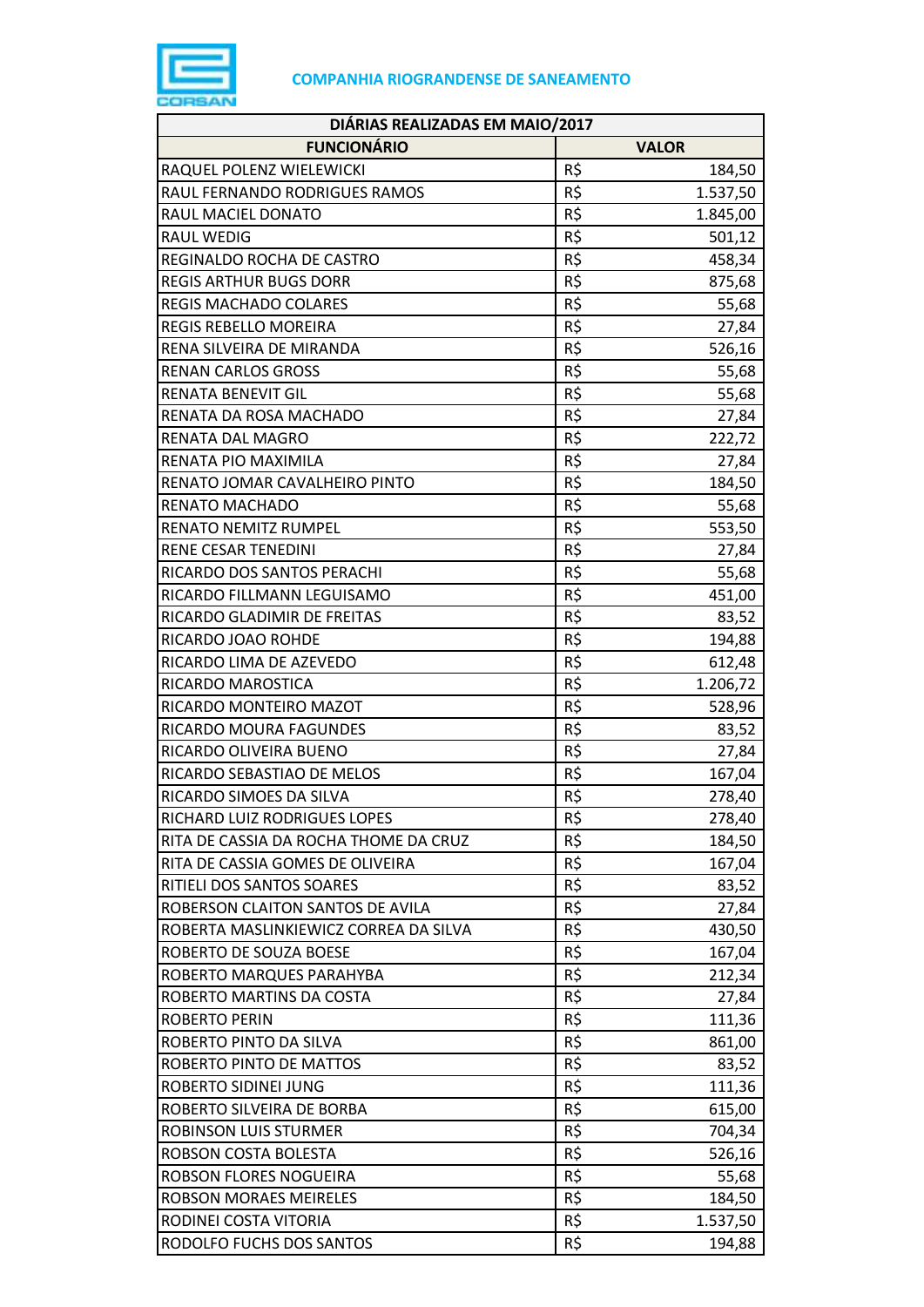

| DIÁRIAS REALIZADAS EM MAIO/2017     |              |          |  |
|-------------------------------------|--------------|----------|--|
| <b>FUNCIONÁRIO</b>                  | <b>VALOR</b> |          |  |
| RODRIGO ALEXANDRE MAESTRI COLLARES  | R\$          | 1.319,34 |  |
| RODRIGO BRITTES DA SILVEIRA         | R\$          | 167,04   |  |
| RODRIGO DA SILVA MIRANDA            | R\$          | 3.813,00 |  |
| RODRIGO DO CARMO DE ALMEIDA         | R\$          | 2.091,00 |  |
| RODRIGO GIOVENARDI                  | R\$          | 55,68    |  |
| RODRIGO JUNIOR TURRA RIBEIRO        | R\$          | 83,52    |  |
| RODRIGO KESSLER PONTES              | R\$          | 184,50   |  |
| RODRIGO LOPES DA SILVA              | R\$          | 27,84    |  |
| RODRIGO LUPIM FERNANDES             | R\$          | 993,12   |  |
| RODRIGO QUINTANILHA SANTINI         | R\$          | 222,72   |  |
| RODRIGO ROSA DA SILVA               | R\$          | 681,06   |  |
| RODRIGO SAGRILO VIDAL               | R\$          | 225,50   |  |
| RODRIGO SANCHOTENE THOMA            | R\$          | 167,04   |  |
| RODRIGO ZAGO RODRIGUES              | R\$          | 27,84    |  |
| ROGER FERNANDO FAGAN VIECELI        | R\$          | 597,54   |  |
| ROGER RODRIGO DE OLIVEIRA LOPES     | R\$          | 1.230,00 |  |
| ROGERIO ADRIANO BOFF                | R\$          | 27,84    |  |
| ROGERIO ANTONIO SOZINHO MAZURANA    | R\$          | 55,68    |  |
| ROGERIO BATISTA DOS SANTOS          | R\$          | 2.091,00 |  |
| ROGERIO DA SILVA WIPRICH            | R\$          | 2.829,00 |  |
| ROGERIO ESTANISLAU MEDEIROS DA ROSA | R\$          | 375,83   |  |
| ROGERIO FERRARI                     | R\$          | 27,84    |  |
| ROGERIO FERREIRA DOS SANTOS SOUZA   | R\$          | 55,68    |  |
| ROGERIO HENRIQUE LOPES CORREA       | R\$          | 55,68    |  |
| ROGERIO LITAROVICZ MACEDO           | R\$          | 250,56   |  |
| ROGERIO LUCIO                       | R\$          | 430,50   |  |
| ROGERIO MARTINS VARGAS              | R\$          | 27,84    |  |
| ROGERIO NUNES LOPES                 | R\$          | 139,20   |  |
| ROGERIO SCHWARZBACH                 | R\$          | 55,68    |  |
| <b>ROMAR MULLER</b>                 | R\$          | 83,52    |  |
| RONALDO DA SILVA ALVES              | R\$          | 27,84    |  |
| RONALDO RODRIGUES DENGO             | R\$          | 167,04   |  |
| RONAN XAVIER COUTINHO               | R\$          | 2.091,00 |  |
| RONEI BARREIRO FLORES               | R\$          | 2.392,68 |  |
| RONER LUIS DA SILVA FONTOURA        | R\$          | 27,84    |  |
| ROQUE ALOISIO RODRIGUES DOS SANTOS  | R\$          | 27,84    |  |
| ROQUE DANIEL GAUER CABRAL           | R\$          | 240,18   |  |
| ROQUE GAITANO LAZZARI               | R\$          | 55,68    |  |
| ROSALINA CARDOSO DE OLIVEIRA        | R\$          | 306,24   |  |
| ROSANA POZZOBON                     | R\$          | 184,50   |  |
| ROSANDRO DE ALMEIDA GARSKE          | R\$          | 424,68   |  |
| ROSANE DIAS GONCALVES               | R\$          | 1.052,32 |  |
| ROSANGELA CARRARO                   | R\$          | 225,50   |  |
| ROSANGELA FREITAS DOS SANTOS        | R\$          | 309,02   |  |
| ROSANGELA HARTMANN                  | R\$          | 83,52    |  |
| ROSELI DIAS PERALTA                 | R\$          | 1.257,84 |  |
| ROSELI MARIA KLEINUBING MOMBACH     | R\$          | 83,52    |  |
| ROSIANE LEAL SANTOS                 | R\$          | 111,36   |  |
| ROSNEI HERBSTRITH                   | R\$          | 27,84    |  |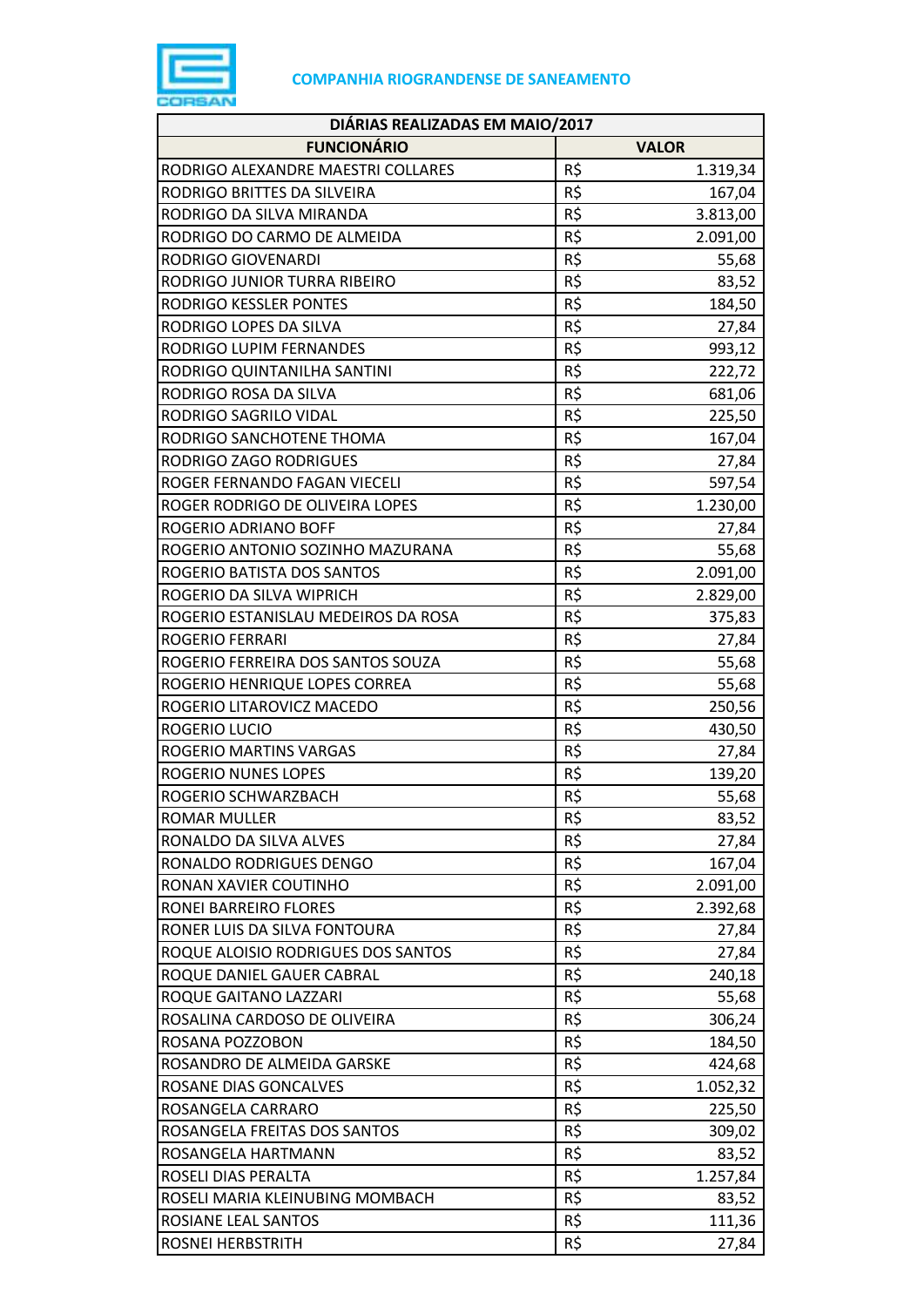

| DIÁRIAS REALIZADAS EM MAIO/2017         |     |              |  |
|-----------------------------------------|-----|--------------|--|
| <b>FUNCIONÁRIO</b>                      |     | <b>VALOR</b> |  |
| <b>RUAN PATRICK MARTINS MORAES</b>      | R\$ | 27,84        |  |
| RUBENS NUNES MACIEL                     | R\$ | 375,83       |  |
| RUDIMAR BIESEKI                         | R\$ | 473,28       |  |
| RUDIMAR PEDROSO MACIEL                  | R\$ | 55,68        |  |
| <b>RUDNEY CRACCO</b>                    | R\$ | 704,34       |  |
| RUI LEANDRO VARGAS                      | R\$ | 1.845,00     |  |
| RUTE MARA LEIVAS DE FREITAS             | R\$ | 184,50       |  |
| SABRINA DE OLIVEIRA RODRIGUES KREISMANN | R\$ | 307,50       |  |
| SADI ANTONIO DAL PIVA                   | R\$ | 334,08       |  |
| SADI ZIMMERMANN                         | R\$ | 55,68        |  |
| <b>SADY MOREIRA</b>                     | R\$ | 306,24       |  |
| SALETE ROSSI PEREIRA                    | R\$ | 55,68        |  |
| SAMUEL BASSO                            | R\$ | 307,50       |  |
| SAMUEL DE SOUZA MATTIODA                | R\$ | 492,00       |  |
| SANDRO ADRIANI CAMARGO                  | R\$ | 307,50       |  |
| SANDRO ALEX GONCALVES VIEIRA            | R\$ | 2.111,48     |  |
| <b>SANDRO EMILIO RIFFEL</b>             | R\$ | 984,00       |  |
| SANDRO GUIMARAES FORQUIM                | R\$ | 27,84        |  |
| SANDRO JOCELITO KLEIN                   | R\$ | 1.783,50     |  |
| SANDRO LUIS DE OLIVEIRA                 | R\$ | 27,84        |  |
| SANDRO LUIZ DA SILVA                    | R\$ | 609,68       |  |
| SANDRO MARQUES DA SILVA                 | R\$ | 111,36       |  |
| SANDRO ROGERIO BUZATA MACIEL            | R\$ | 1.414,50     |  |
| SANDRO SANTOS DA COSTA                  | R\$ | 473,28       |  |
| <b>SANDRO TONI HAETINGER</b>            | R\$ | 492,00       |  |
| SAULO CORTEZ DE ANDRADE                 | R\$ | 2.589,83     |  |
| SAULO RODRIGO GHYSIO SOUZA              | R\$ | 1.045,50     |  |
| SEDENIR LAUNE SCHMIDT                   | R\$ | 1.537,50     |  |
| <b>SERGIO AUGUSTO PACHECO MENDES</b>    | R\$ | 1.614,18     |  |
| SERGIO AUGUSTO SILVA DE OLIVEIRA        | R\$ | 877,20       |  |
| SERGIO DA SILVA                         | R\$ | 921,24       |  |
| <b>SERGIO EDUARDO ROSSATO</b>           | R\$ | 225,50       |  |
| SERGIO GONCALVES MACHADO                | R\$ | 222,72       |  |
| <b>SERGIO JOSE STUDZINSKI</b>           | R\$ | 375,83       |  |
| <b>SERGIO LORENZI</b>                   | R\$ | 27,84        |  |
| <b>SERGIO LUIS BONETTE</b>              | R\$ | 27,84        |  |
| SERGIO LUIS DA ROCHA MONTEZANO          | R\$ | 430,50       |  |
| SERGIO LUIS FRANKLIN WINTER             | R\$ | 83,52        |  |
| <b>SERGIO LUIZ MALLMANN</b>             | R\$ | 184,50       |  |
| SERGIO ROCHA CORREA                     | R\$ | 473,28       |  |
| SERGIO VALETA JUNIOR                    | R\$ | 445,44       |  |
| SIDIMAR CASTELI                         | R\$ | 194,88       |  |
| SIDINEI LUIS CAYE                       | R\$ | 27,84        |  |
| <b>SIDNEI FAERMANN BARTH</b>            | R\$ | 27,84        |  |
| SIDNEI XISTO FRUETTI                    | R\$ | 910,34       |  |
| <b>SILIVIO STORCK</b>                   | R\$ | 83,52        |  |
| <b>SILMAR KREMER</b>                    | R\$ | 1.968,00     |  |
| SILVANI INES SCHEID                     | R\$ | 55,68        |  |
| <b>SILVANO PRATAVIERA</b>               | R\$ | 139,20       |  |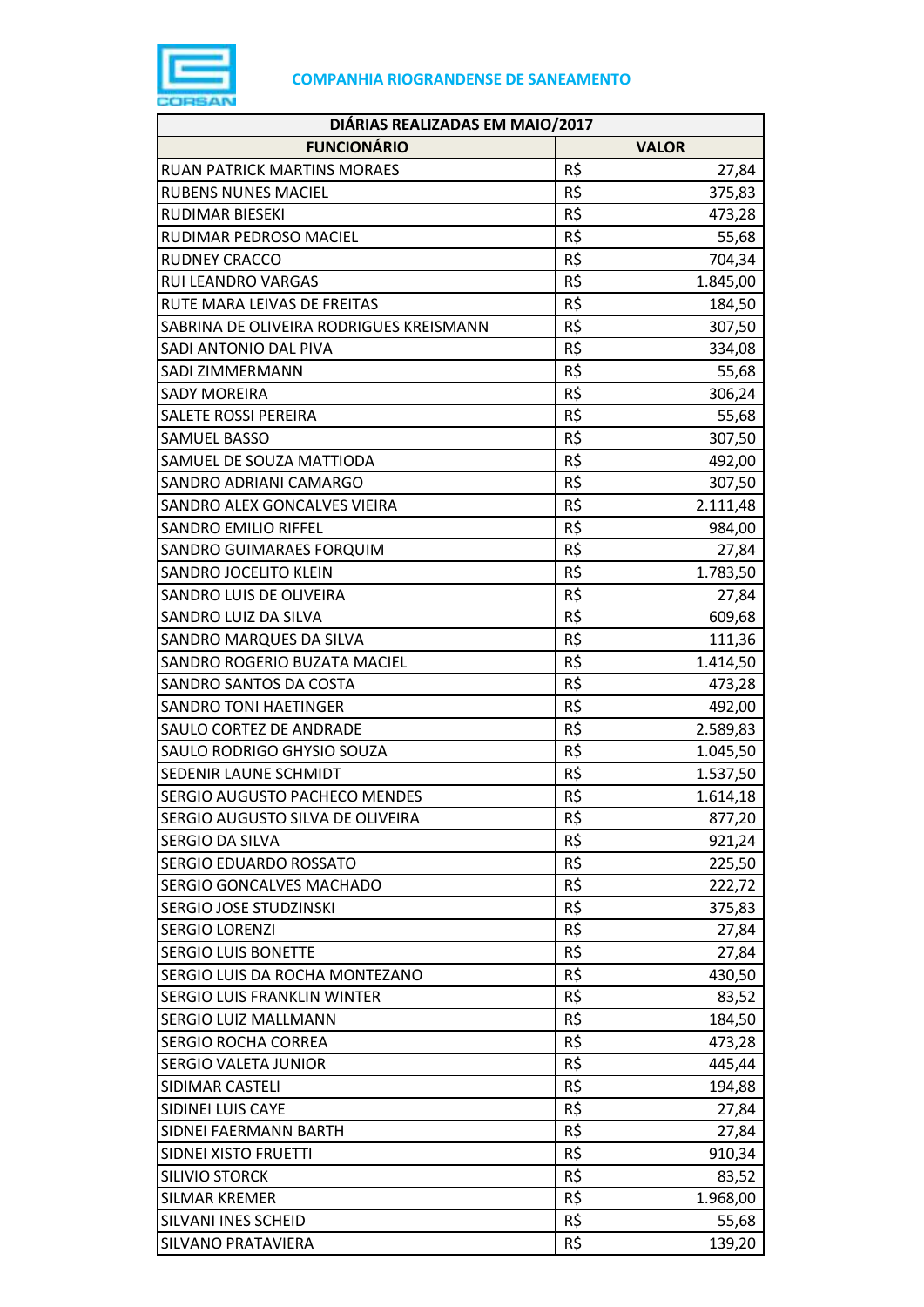

| DIÁRIAS REALIZADAS EM MAIO/2017    |     |              |  |
|------------------------------------|-----|--------------|--|
| <b>FUNCIONÁRIO</b>                 |     | <b>VALOR</b> |  |
| SIMONE DA SILVA SOARES             | R\$ | 27,84        |  |
| SINARA PADOVANI                    | R\$ | 1.845,00     |  |
| SOLANGE DE OLIVEIRA                | R\$ | 27,84        |  |
| SOLANGE MARIA SOZINHO MAZURANA     | R\$ | 55,68        |  |
| SOLENI MACHADO DE QUADROS          | R\$ | 194,88       |  |
| STIVEN RHEINLANDER BARROS LUSANI   | R\$ | 55,68        |  |
| SUSANE DE SOUZA SILVEIRA           | R\$ | 83,52        |  |
| <b>TADEU ANTONIO RORIG</b>         | R\$ | 83,52        |  |
| TAIGORO MARTINS VESSOZI            | R\$ | 307,50       |  |
| TAINA BERNARDI BESSA               | R\$ | 111,36       |  |
| <b>TALES FALCAO GUEDES</b>         | R\$ | 55,68        |  |
| TANIA KUNSLER DE OLIVEIRA          | R\$ | 335,34       |  |
| <b>TANIA MALDOTTI</b>              | R\$ | 225,50       |  |
| TANIA TEREZINHA BORDIM KNEBEL      | R\$ | 27,84        |  |
| <b>TARCIZO CESAR BISPO</b>         | R\$ | 55,68        |  |
| <b>TARSON VAZ MANOYLOVIC</b>       | R\$ | 861,00       |  |
| TATIANA CEZIMBRA DA COSTA          | R\$ | 184,50       |  |
| <b>TATIANA SOUZA ROCHA</b>         | R\$ | 861,00       |  |
| <b>TATIANE STROGULSKI FLORES</b>   | R\$ | 27,84        |  |
| <b>TELMO GUTTERRES PACHECO</b>     | R\$ | 27,84        |  |
| <b>TERESINHA MARIA STEFFEN</b>     | R\$ | 194,88       |  |
| THAIS CANTARELLI CASARIN           | R\$ | 1.845,00     |  |
| THAISSA SILVA DOS SANTOS           | R\$ | 83,52        |  |
| THAUANE PERACA PERACA              | R\$ | 27,84        |  |
| THIAGO DAMASCENO ROSA              | R\$ | 194,88       |  |
| THIAGO PINTO DA CUNHA              | R\$ | 1.414,50     |  |
| THIAGO PRATES COVALESKY            | R\$ | 2.398,50     |  |
| THIAGO VILANOVA                    | R\$ | 1.230,49     |  |
| THIANE ALVES BARCELLOS             | R\$ | 27,84        |  |
| <b>THONI UILSON FOCKING</b>        | R\$ | 27,84        |  |
| THYAGO BITENCOURT MILIONI          | R\$ | 55,68        |  |
| <b>TIAGO BORGES SILVA</b>          | R\$ | 55,68        |  |
| <b>TIAGO DA SILVA</b>              | R\$ | 2.091,00     |  |
| TIAGO DA SILVA PACHECO             | R\$ | 55,68        |  |
| TIAGO DE OLIVEIRA MARTINS          | R\$ | 111,36       |  |
| <b>TIAGO GOLFETTO</b>              | R\$ | 27,84        |  |
| <b>TIAGO GUILHERME IEPSEN</b>      | R\$ | 27,84        |  |
| <b>TIAGO HERENCIO FERREIRA</b>     | R\$ | 27,84        |  |
| TIAGO LEMOS DA SILVA               | R\$ | 723,84       |  |
| <b>TIAGO LUIS MEDINA</b>           | R\$ | 556,80       |  |
| <b>TIAGO MARQUES DE JESUS</b>      | R\$ | 430,50       |  |
| <b>TIAGO MORAES DELLANHESE</b>     | R\$ | 323,70       |  |
| TIAGO PERES DA SILVA               | R\$ | 867,83       |  |
| <b>TIAGO ROQUE</b>                 | R\$ | 27,84        |  |
| <b>TIAGO SCHNORNBERGER</b>         | R\$ | 1.352,98     |  |
| UBIRAJARA JUSTO MENDONCA           | R\$ | 1.968,00     |  |
| <b>UBIRATAN DA CUNHA GUILHERME</b> | R\$ | 55,68        |  |
| <b>UGLAIR MORAES MACHADO</b>       | R\$ | 417,60       |  |
| VAGNER CANABARRO SILVEIRA          | R\$ | 27,84        |  |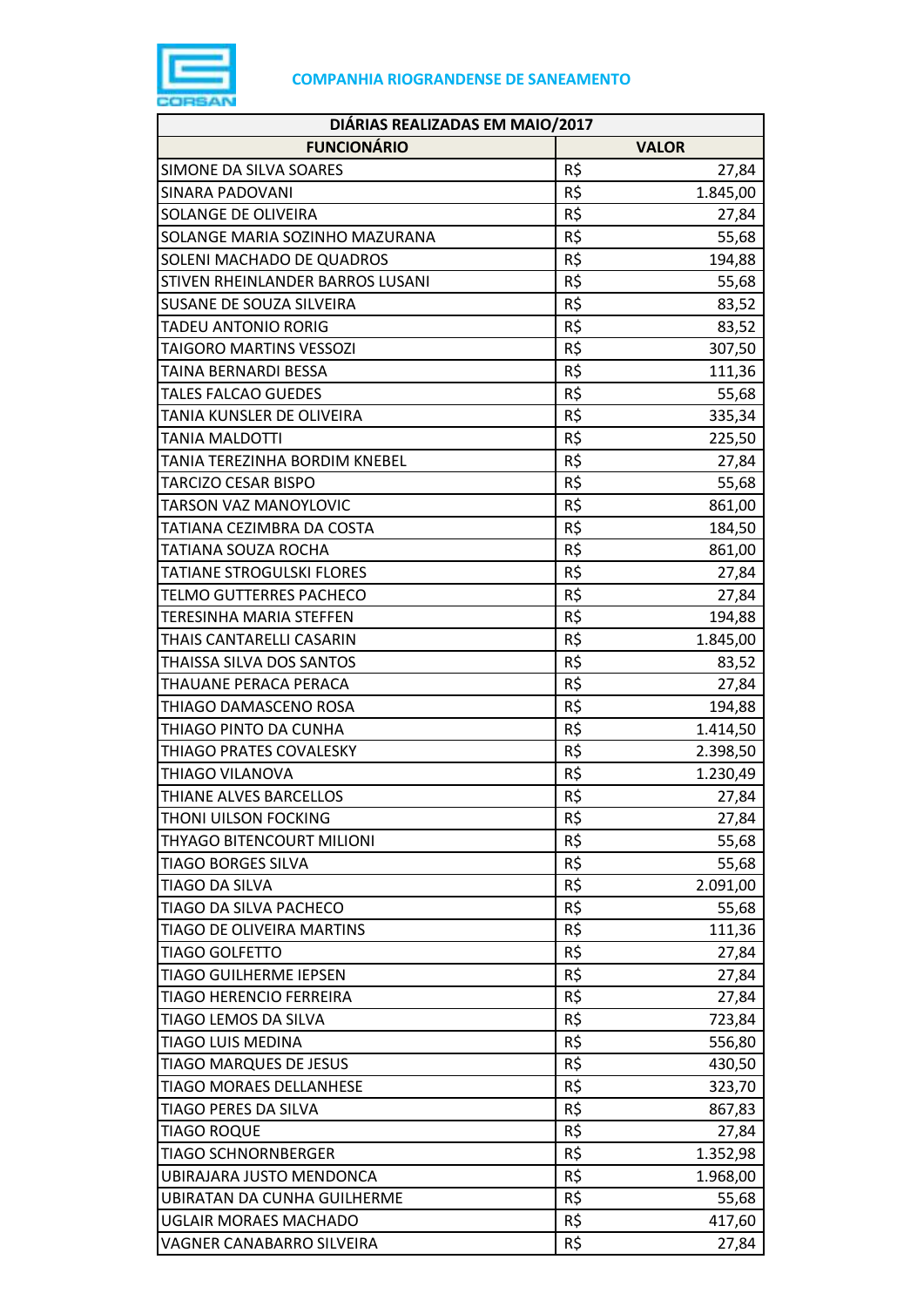

| DIÁRIAS REALIZADAS EM MAIO/2017      |     |              |  |
|--------------------------------------|-----|--------------|--|
| <b>FUNCIONÁRIO</b>                   |     | <b>VALOR</b> |  |
| VAGNER CARRIR DE LEMOS               | R\$ | 944,52       |  |
| VAGNER EICH DA SILVA                 | R\$ | 55,68        |  |
| VAGNER FLORENTINO SILVA FERREIRA     | R\$ | 615,00       |  |
| VAGNER FRANCISCO DE AZEVEDO          | R\$ | 55,68        |  |
| VAGNER MACHADO DE FREITAS            | R\$ | 1.414,50     |  |
| VAINER DE BARROS ASEVEDO             | R\$ | 451,00       |  |
| <b>VALDAIR PASTORIO</b>              | R\$ | 1.722,00     |  |
| <b>VALDAIR VIEGAS FERREIRA</b>       | R\$ | 306,24       |  |
| <b>VALDECI ADILIO PACHECO</b>        | R\$ | 27,84        |  |
| <b>VALDECI RODRIGUES DE MORAES</b>   | R\$ | 1.178,88     |  |
| <b>VALDEMIR ATHANAZIO</b>            | R\$ | 351,54       |  |
| <b>VALDEMIR CREMONINI</b>            | R\$ | 55,68        |  |
| <b>VALDEMIR VIERA</b>                | R\$ | 278,40       |  |
| VALDENI ARIOVALDO LACERDA DE QUADROS | R\$ | 55,68        |  |
| <b>VALDERI MARCOLIN</b>              | R\$ | 55,68        |  |
| VALDERLEN DA SILVA CUNHA             | R\$ | 55,68        |  |
| VALDIR DEFAVERI                      | R\$ | 55,68        |  |
| <b>VALDIR PEREIRA</b>                | R\$ | 1.168,50     |  |
| <b>VALDIR SCHMITT</b>                | R\$ | 83,52        |  |
| <b>VALDUIR TAMIOSSO BUENO</b>        | R\$ | 222,72       |  |
| <b>VALERIA LEMOS PRESTES SOARES</b>  | R\$ | 83,52        |  |
| VALERIO MOREIRA DOS SANTOS           | R\$ | 581,34       |  |
| <b>VALMIR BORGES SOARES</b>          | R\$ | 430,50       |  |
| VALMIR DOS SANTOS FERREIRA           | R\$ | 854,66       |  |
| <b>VALMIR JOSE GRAZZIOTIN</b>        | R\$ | 139,20       |  |
| <b>VALMOR WEIRICH</b>                | R\$ | 167,04       |  |
| VALNERI ARAUJO DA SILVA JUNIOR       | R\$ | 487,19       |  |
| <b>VANDER BERNARDI</b>               | R\$ | 27,84        |  |
| <b>VANDERLEI DALTRI ICKERT</b>       | R\$ | 1.414,50     |  |
| VANDERLEI FERREIRA DA SILVA          | R\$ | 27,84        |  |
| <b>VANDERLEI JOSE PERIN</b>          | R\$ | 307,50       |  |
| <b>VANDERLEI LEMES</b>               | R\$ | 27,84        |  |
| <b>VANDERLEI VANAZZI</b>             | R\$ | 751,66       |  |
| <b>VANESSA MELLER</b>                | R\$ | 55,68        |  |
| <b>VANESSA NUNES DE MORAES</b>       | R\$ | 246,00       |  |
| VANESSA ROSA DA SILVA MACHADO        | R\$ | 83,52        |  |
| VANIR TEREZINHA TEIXEIRA CASTRO      | R\$ | 184,50       |  |
| <b>VANIZA PACHECO TAVARES</b>        | R\$ | 430,50       |  |
| <b>VANONI BORGES BORTOLAS</b>        | R\$ | 83,52        |  |
| VERA LUCIA SILVEIRA SOARES           | R\$ | 27,84        |  |
| <b>VERIDIANA FLESCH</b>              | R\$ | 167,04       |  |
| VICTOR ANDREI MARQUES DE ARAUJO      | R\$ | 27,84        |  |
| <b>VICTOR HUGO CAMPOS FERRUGEM</b>   | R\$ | 1.332,50     |  |
| VILMAR ARMANDO KONAGESKI JUNIOR      | R\$ | 526,16       |  |
| <b>VILMAR PUDELL</b>                 | R\$ | 27,84        |  |
| VILMAR SIRINEU MORAES DOS SANTOS     | R\$ | 194,88       |  |
| <b>VILMAR VIEIRO BASTOS</b>          | R\$ | 83,52        |  |
| VILNEI MARIA RIBEIRO DE MORAES       | R\$ | 806,33       |  |
| VILSON DA SILVA ESCOBAR              | R\$ | 27,84        |  |